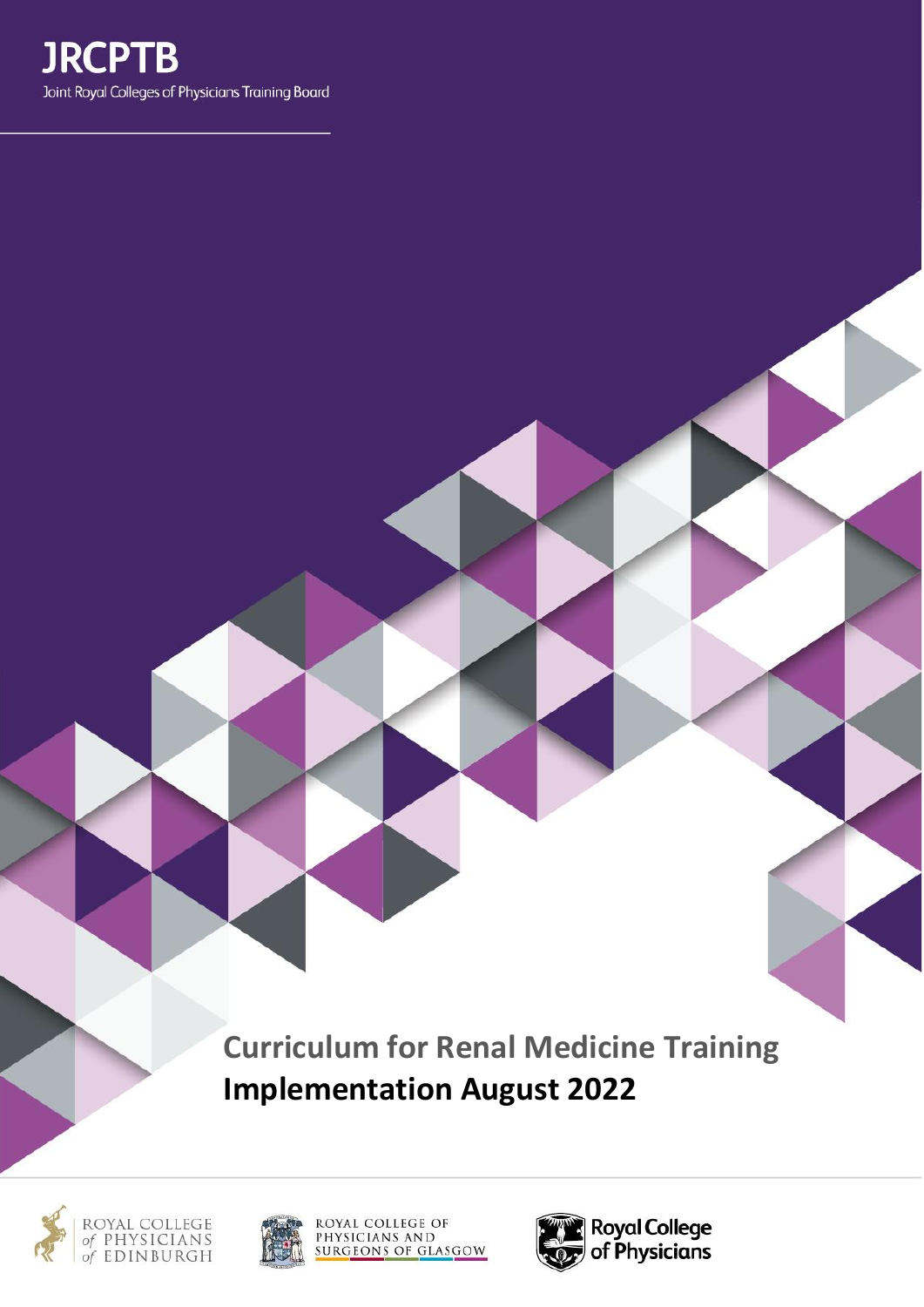### **Contents**

| 1.  |                                                                   |
|-----|-------------------------------------------------------------------|
| 2.  |                                                                   |
| 2.1 |                                                                   |
| 2.2 | High level learning outcomes - capabilities in practice (CiPs)  5 |
| 2.3 |                                                                   |
| 2.4 |                                                                   |
| 2.5 |                                                                   |
| 2.6 |                                                                   |
| 2.7 |                                                                   |
| 2.8 | Generic Professional Capabilities and Good Medical Practice  8    |
| 3.  |                                                                   |
| 3.1 |                                                                   |
| 3.2 |                                                                   |
| 3.3 |                                                                   |
| 3.4 |                                                                   |
| 3.5 |                                                                   |
| 3.6 |                                                                   |
| 4   |                                                                   |
| 4.1 |                                                                   |
| 4.2 |                                                                   |
| 4.3 |                                                                   |
| 4.4 |                                                                   |
| 4.5 |                                                                   |
| 5   |                                                                   |
| 5.1 |                                                                   |
| 5.2 |                                                                   |
| 5.3 |                                                                   |
| 5.4 |                                                                   |
| 5.5 |                                                                   |
| 5.6 |                                                                   |
| 5.7 | Assessment blueprint<br>. 49                                      |
| 6   |                                                                   |
| 6.1 |                                                                   |
| 6.2 |                                                                   |
| 7   |                                                                   |
| 8   |                                                                   |
| 9   |                                                                   |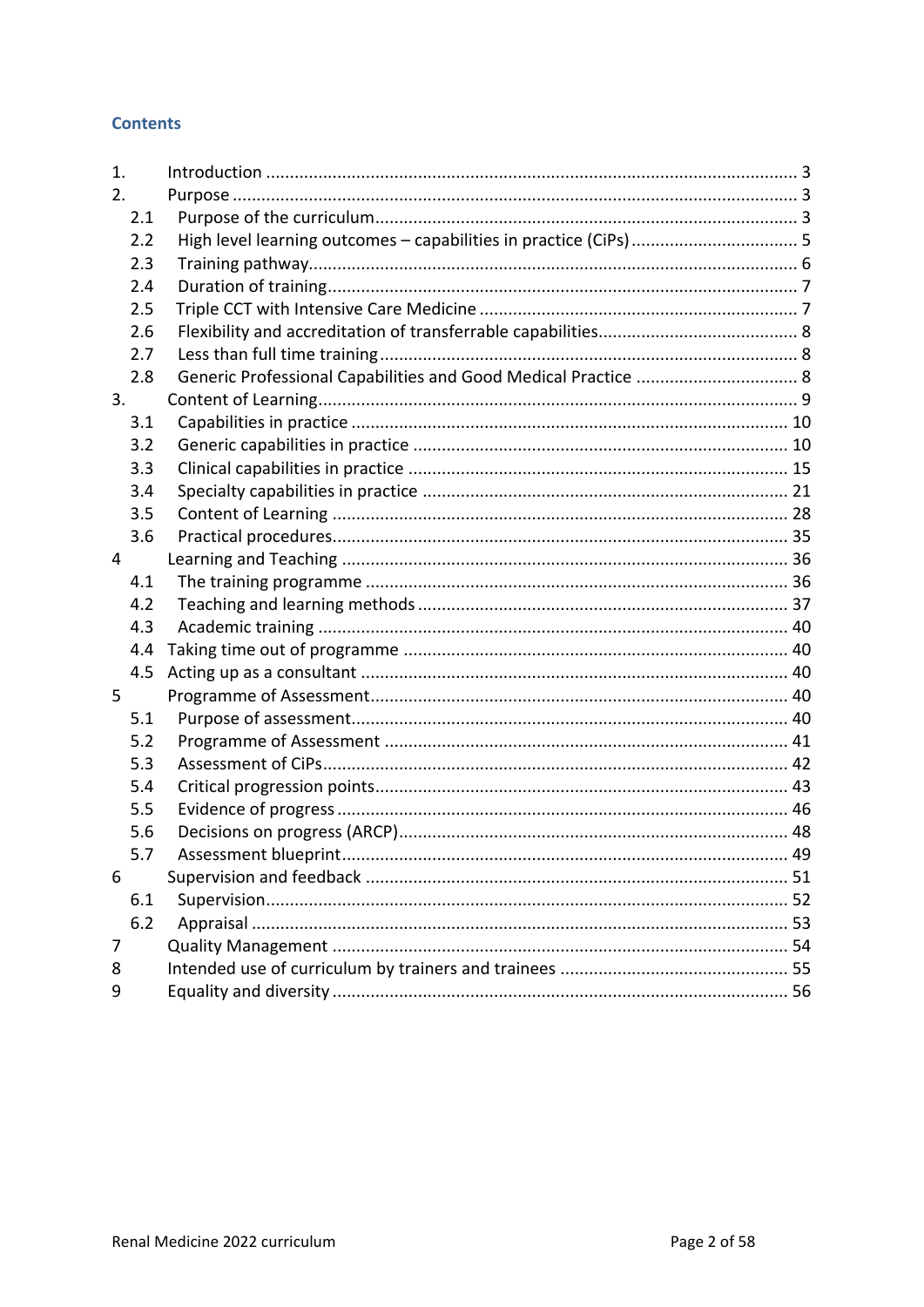### <span id="page-2-0"></span>**1. Introduction**

Training in Renal Medicine will take trainees who have completed Internal Medicine stage 1 (or equivalent) to the level at which they have the capabilities required to acquire a certificate of completion of training (CCT) and recommendation to the GMC for inclusion on the specialist register. Renal CCT holders will be regarded as capable of independent unsupervised practice in the field of renal medicine and will be eligible for appointment as an NHS consultant. All trainees will undertake Renal Medicine training alongside training in Stage 2 of Internal Medicine and will receive a CCT in both specialties.

This curriculum defines the purpose, content of learning, process of training and the programme of assessment for the Renal Medicine training.

### <span id="page-2-1"></span>**2. Purpose**

### <span id="page-2-2"></span>**2.1 Purpose of the curriculum**

The purpose of the Renal Medicine curriculum is to produce doctors with the specialty specific capabilities needed to assess and manage patients with a broad spectrum of both acute and chronic renal disease in a wide range of environments including dialysis units, hospital and community based outpatient clinics, renal and general medical wards and acute medical and surgical admission units. It is recognised that renal medicine has a key role in the delivery of acute and emergency medicine and the renal curriculum will reflect this. It is also recognised that renal medicine has a key role in the management of the aging population in a primary care setting and the renal curriculum will reflect this as well.

All trainees will be trained to support internal medicine, acute medicine and other medical specialties in the management of an increasingly complex and co-morbid patient population many of whom have renal disease. Patients with chronic renal disease (CKD) and end-stage renal disease (ESRD) rarely have renal disease in isolation and the co-morbidity burden in this group of patients is high. The renal curriculum will continue to encourage a holistic approach to the care of such patients which will include aspects of internal medicine and enhanced integration with other relevant medical specialties and with primary care.

Renal physicians in training will learn using a range of methods, including workplace based experiential learning, local departmental teaching, formal regional postgraduate teaching and simulation based education. Training will be delivered by a range of local education providers within regions which will include secondary and tertiary referral centres. All trainees will gain exposure to, and competency in, specialised renal services including renal transplantation and speciality renal services. Trainees will be expected to participate in audit and a quality improvement project and encouraged to participate in research and innovation.

The renal curriculum has been developed by consultant nephrologists who are members of the Renal SAC in consultation with senior renal physicians, with renal trainees, and with lay persons and service providers. The UK Kidney Association has provided representation for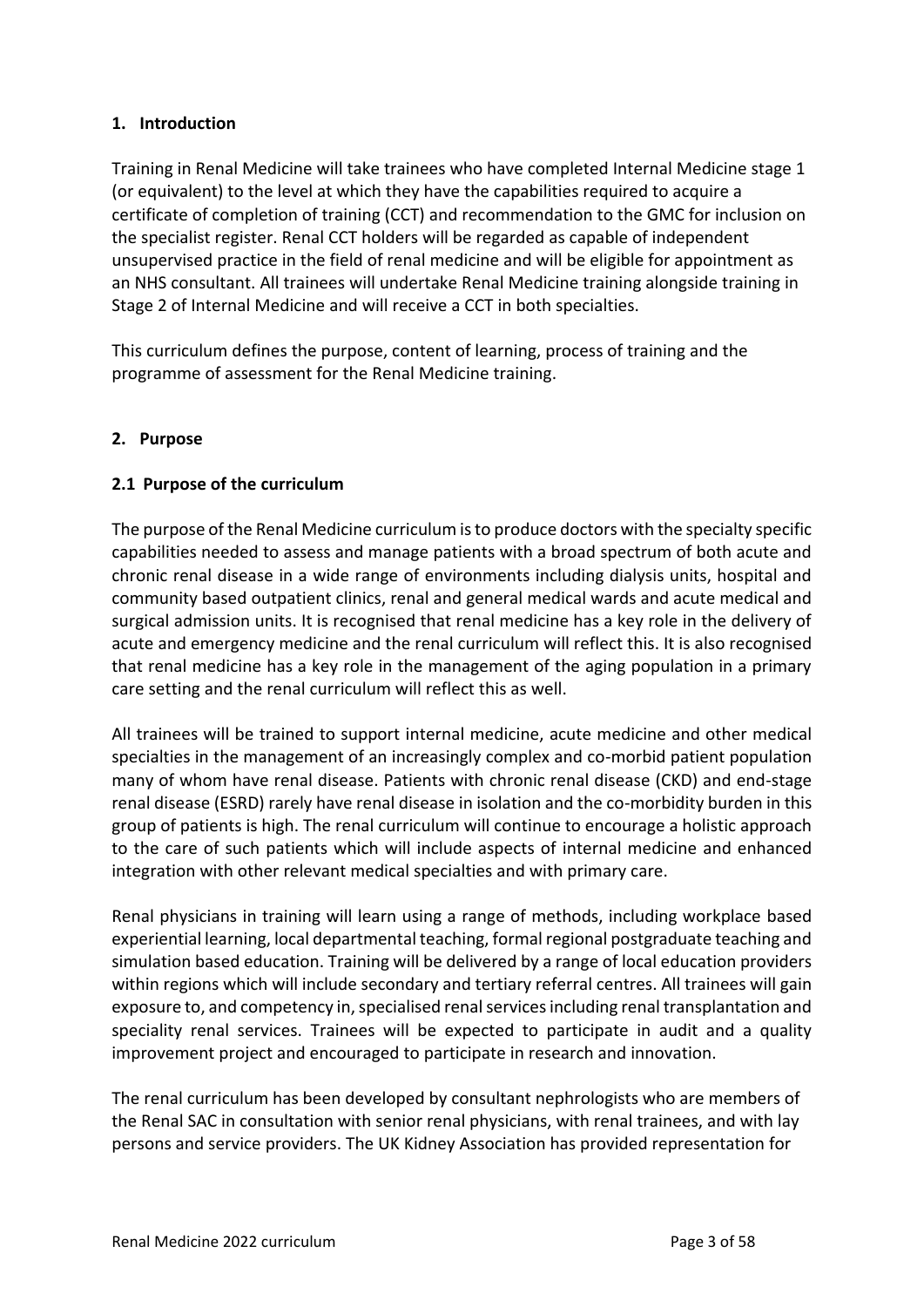the wider UK renal community including consultants, training and non-training grade doctors as well as renal academics.

### **Population and service need**

The Shape of Training (SoT) review was a catalyst for reform of postgraduate training of all doctors to ensure it is more patient focused, more general (especially in the early years) and with more flexibility of career structure. For physician training, the views and recommendations of SoT were similar to those of the Future Hospital Commission and the Francis report. With an ageing population, elderly patients exhibit co-morbidities and increasing complexity so acute medical and palliative medicine services need a revised approach to training the physician of the future in order to meet these needs.

A further driver for change was the GMC review of the curricula and assessment standards and introduction of the GPC framework. From May 2017, all postgraduate curricula should be based on higher level learning outcomes and must incorporate the generic professional capabilities. A fundamental component of the GPCs is ensuring that the patient is at the centre of any consultation and decision making.

The JRCPTB, on behalf of the Federation of Royal Colleges of Physicians, developed a model that consists of dual training period leading to CCTs in a specialty plus internal medicine. There will be competitive entry following completion of stage 1 Internal Medicine Training (IMT) or Acute Care Common Stem – Internal Medicine (ACCS-IM), during which there will be increasing responsibility for the acute medical take and the MRCP(UK) Diploma will be achieved.

Renal disorders represent a significant and growing healthcare burden in the UK. Renal diseases include rare immunological, metabolic and genetic conditions as well as common conditions related to cardiovascular disease, diabetes, hypertension and aging. Advanced kidney disease and end-stage renal failure (ESRD) are uncommon but require significant healthcare resources for their management and acute kidney injury is a significant challenge for all acute medical and surgical services.

### **Scope of practice**

Trainees gaining a CCT in renal medicine will be expected to be competent in the management of chronic kidney disease, end-stage renal disease, in the management of acute kidney injury and in the delivery of specialised renal services. Trainees will be capable of working in a complex multidisciplinary environment and will be trained to providing support to acute medical and surgical specialities as well as to primary care in the management of patients with kidney disease.

Renal trainees will have training across all IM capabilities in practice (CiPs) and, as such, will have flexibility to work within acute internal medicine teams. Renal trainees will also be trained to deliver speciality specific emergency medicine including the diagnosis and management of acute kidney injury and the provision of emergency dialysis.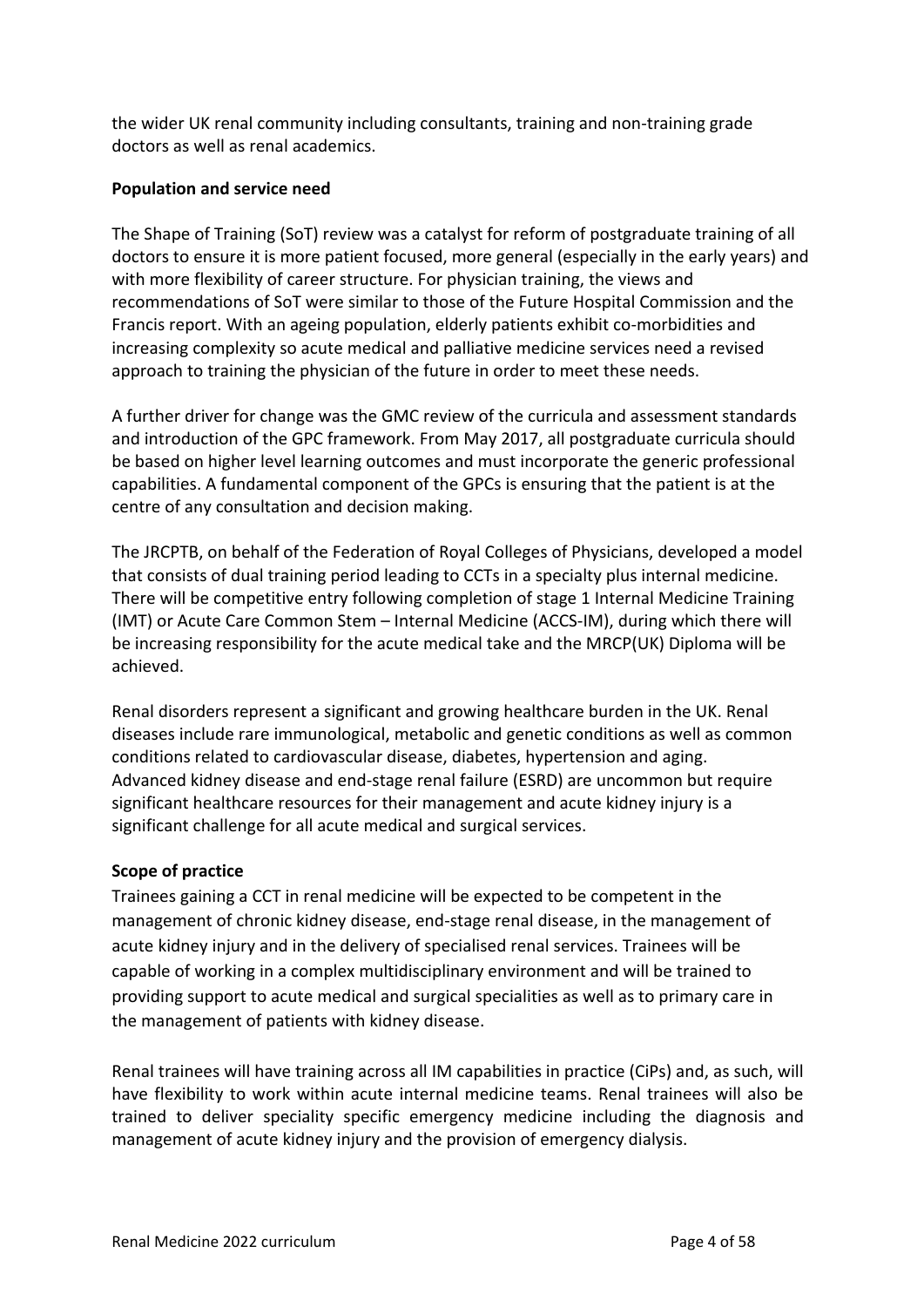Renal physicians will have a wide variety of opportunities to participate in research and renal training is designed to facilitate opportunities for academic activity including periods 'out of programme' for research.

This purpose statement has been endorsed by the GMC's Curriculum Oversight Group and confirmed as meeting the needs of the health services of the countries of the UK.

## <span id="page-4-0"></span>**2.2 High level learning outcomes – capabilities in practice (CiPs)**

The renal medicine capabilities in practice (CiPs) describe the professional tasks or work within the scope of renal medicine. Six renal medicine CiPs describe the essential tasks which must be entrusted to all renal physicians. These are in addition to the six generic CiPs and eight Internal Medicine clinical CiPs.

Each CiP has a set of descriptors associated with that activity or task. Descriptors are intended to help trainees and trainers recognise the minimum level of knowledge, skills and behaviours which should be demonstrated for an entrustment decision to be made. By the completion of training and award of a CCT, the doctor must demonstrate that they are capable of unsupervised practice in all 6 specialty CiPs. The renal medicine CiPs describe the clinical tasks or activities which are essential to the practice of the specialty. They have been mapped to the GPC domains and subsections to reflect the professional generic capabilities required to undertake the clinical tasks. Satisfactory sign off requires demonstration that, for each of the CiPs, the trainee's performance meets or exceeds the minimum expected level for completion of training, as defined in the curriculum.

### **Learning outcomes – capabilities in practice (CiPs)**

#### Generic CiPs

- 1. Able to successfully function within NHS organisational and management systems
- 2. Able to deal with ethical and legal issues related to clinical practice
- 3. Communicates effectively and is able to share decision making, while maintaining appropriate situational awareness, professional behaviour and professional judgement
- 4. Is focused on patient safety and delivers effective quality improvement in patient care
- 5. Carrying out research and managing data appropriately
- 6. Acting as a clinical teacher and clinical supervisor

#### Clinical CiPs (Internal Medicine)

- 1. Managing an acute unselected take
- 2. Managing the acute care of patients within a medical specialty service
- 3. Providing continuity of care to medical inpatients, including management of comorbidities and cognitive impairment
- 4. Managing patients in an outpatient clinic, ambulatory or community setting, including management of long term conditions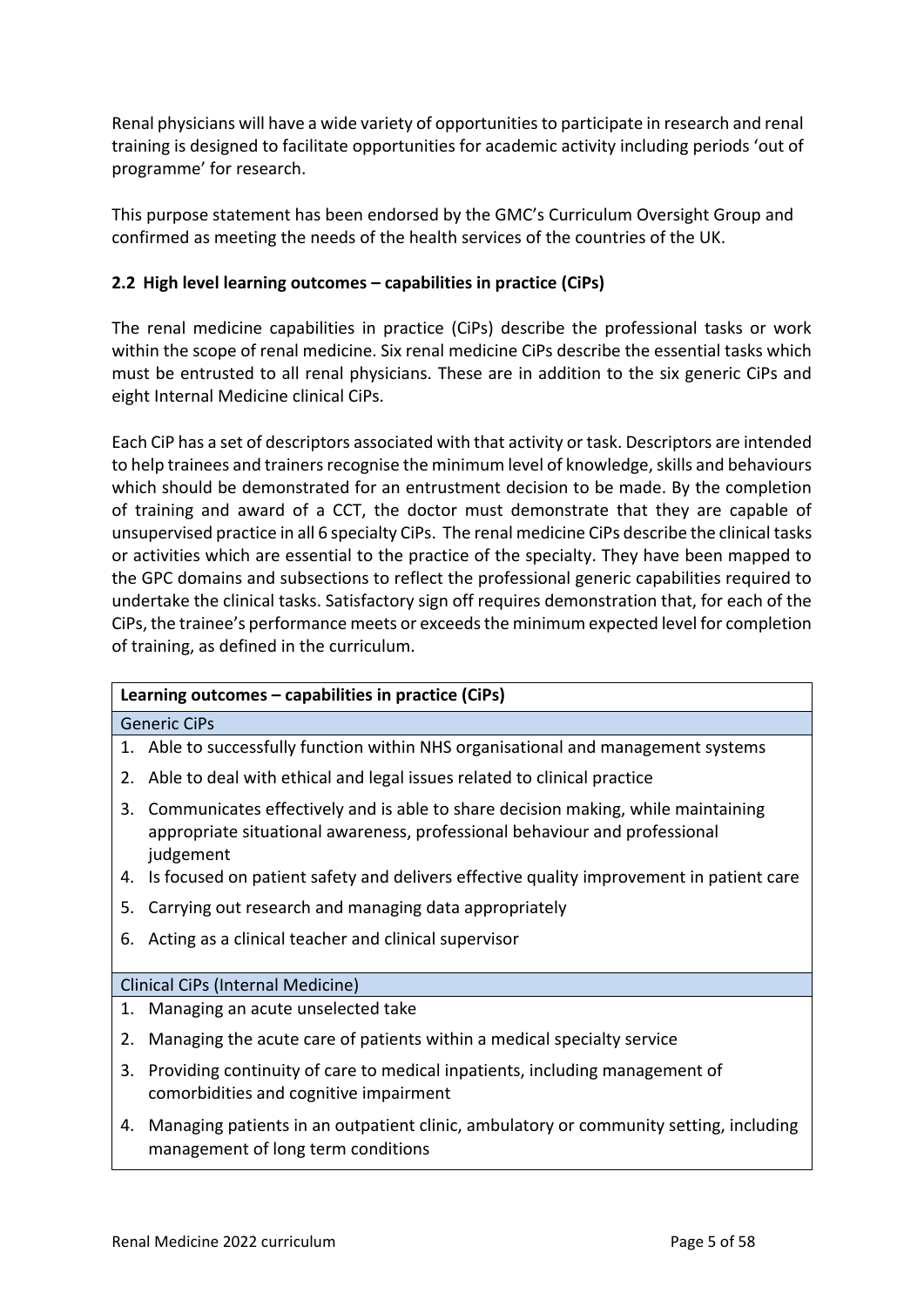- 5. Managing medical problems in patients in other specialties and special cases
- 6. Managing a multidisciplinary team including effective discharge planning
- 7. Delivering effective resuscitation and managing the acutely deteriorating patient
- 8. Managing end of life and applying palliative care skills

### Specialty CiPs

- 1. Running a renal ward
- 2. Managing a haemodialysis and peritoneal dialysis programme
- 3. Running an acute renal referral service
- 4. Managing patients with chronic kidney disease stage I IV
- 5. Understanding of a subspecialty clinical service
- 6. Managing renal transplant patients

### **Output**

At the end of training, the trainee should be able to:

- Deliver care in a complex multidisciplinary healthcare environment.
- Respond flexibly to changing service needs.
- Demonstrate all the GMC mandated GPCs including communication skills.
- Demonstrate the attributes of professionalism, particularly recognition of the primacy of patient welfare that is required for safe and effective care of those with both acute and long-term conditions, ensuring patients' views are central to all decisionmaking.
- Participate fully in the acute medical take.
- Manage patients with end-stage renal failure.
- Work with primary care in the identification and management of chronic kidney disease.
- Work with acute medical and surgical services in the identification and management of acute kidney injury.
- Deliver renal speciality services.
- Continue personal professional development and to help train and educate not only doctors and medical students, but students and qualified staff from the full range of related professions.
- Contribute to service quality control and quality improvement activities both within their employing NHS organisation and also more broadly linking in with local statutory and non- statutory organisations. They should also be able to facilitate research and, in some cases, be able to contribute and lead it.

### <span id="page-5-0"></span>**2.3 Training pathway**

Renal Medicine is a group 1 specialty and will comprise an indicative three years of IM Stage 1 training or four years of Acute Care Common Stem – Internal Medicine (ACCS-IM) followed by an indicative four years of specialty training incorporating IM Stage 2 training.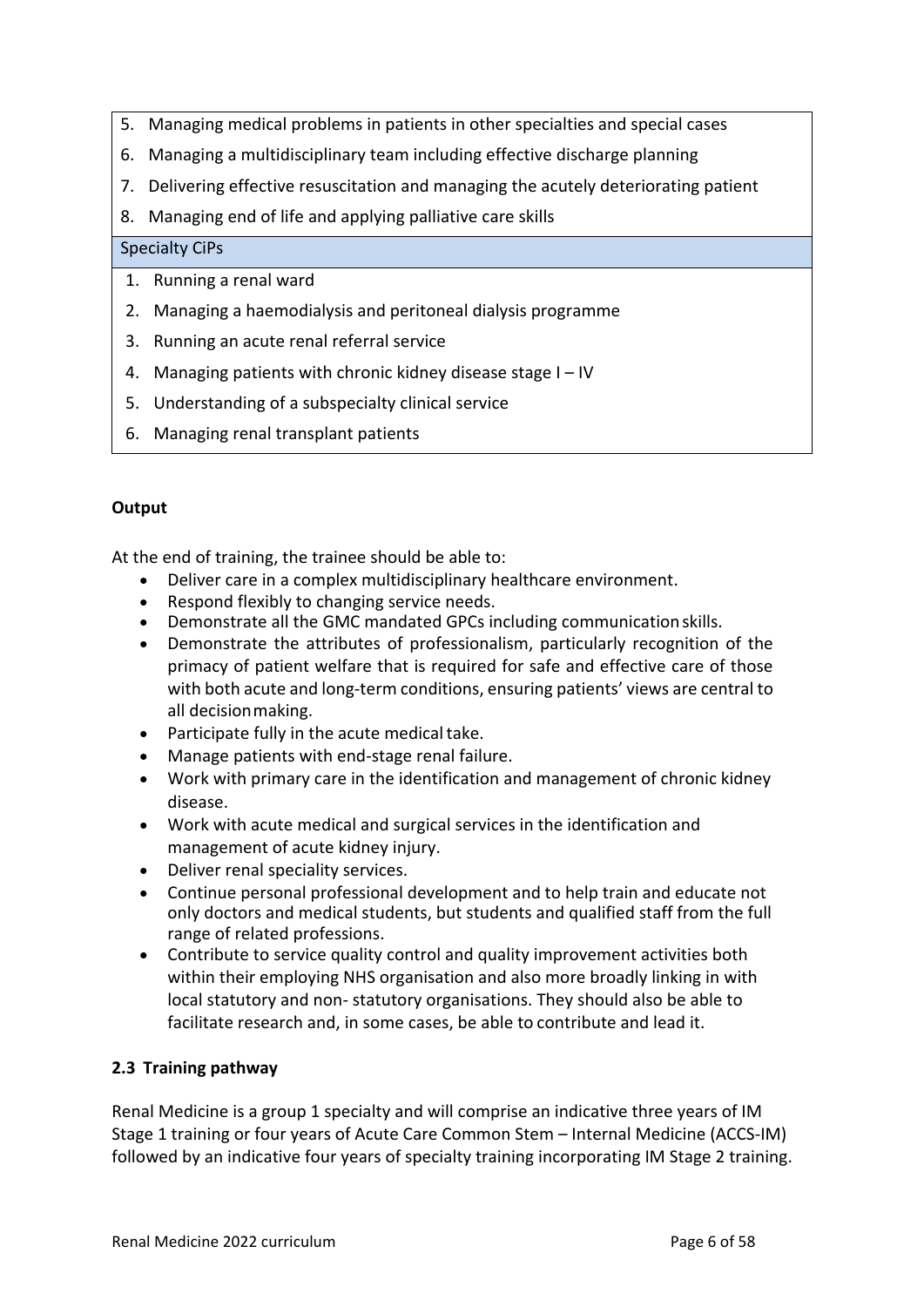

## <span id="page-6-0"></span>**2.4 Duration of training**

Training in Renal Medicine and Internal Medicine stage 2 will usually be completed in four years of full time higher specialist training. There will be options for those trainees who demonstrate exceptionally rapid development and acquisition of capabilities to complete training more rapidly than the current indicative time although it is recognised that clinical experience is a fundamental aspect of development as a good physician (guidance on completing training early will be available on the [JRCPTB website\)](http://www.jrcptb.org.uk/). There may also be a small number of trainees who develop more slowly and will require an extension of training in line the Reference Guide for Postgraduate Specialty Training in the UK (The Gold Guide).

### <span id="page-6-1"></span>**2.5 Triple CCT with Intensive Care Medicine**

Prior to the introduction of the new 2021 ICM curriculum, trainees in Respiratory, Renal and Acute Internal Medicine could also apply to train in ICM and achieve a dual CCT. These groups of consultants provide an essential part of a modern Critical Care Service. The new curricula for group 1 medical specialties now compulsorily incorporates training in Internal Medicine (IM), resulting in dual CCTs. Addition of ICM therefore results in a triple CCT. This new development adds extra content to the programme for physicians wishing to train in ICM, but also produces consultants with broad skills ideally suited to the changing demands of an evolving, modern Critical Care Service.

The addition of the CCT in ICM requires careful communication between the Training Programme Directors to plan for a rotation that is effective, and outcome focused. Crossmapping exercises have shown a considerable overlap between the specialties, which allows the learning outcomes for the respective curricula to be achieved as efficiently as possible. However, there are capabilities which can only be achieved within a specific attachment. Consideration should be given to combining assessments and reviews wherever possible.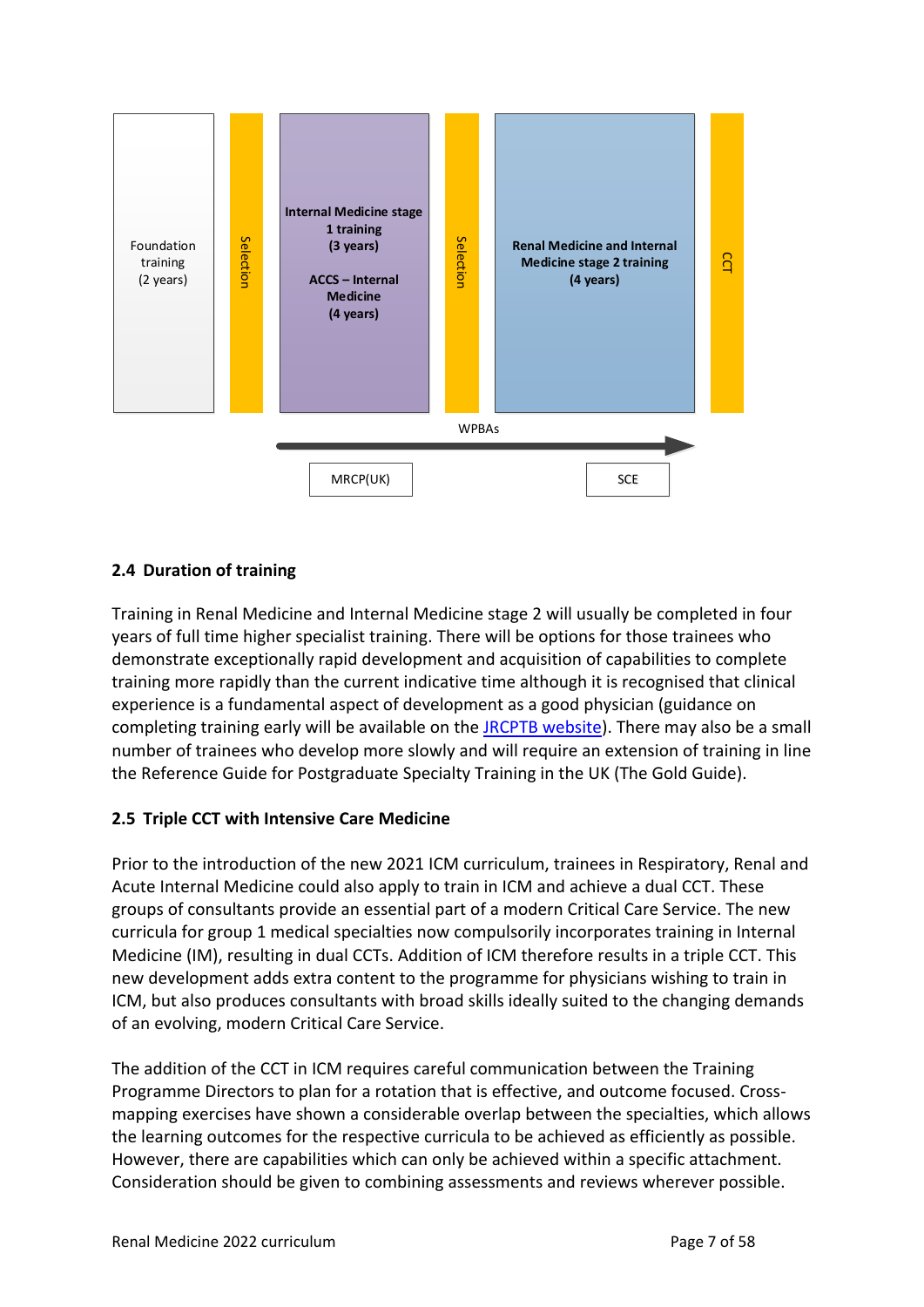The specialties encompassed in this mapping are:

- Internal Medicine and Acute Internal Medicine
- Internal Medicine and Renal Medicine
- Internal Medicine and Respiratory Medicine

The indicative timeframe for each of the triple CCT programmes is 8.5-9.5 years

### <span id="page-7-0"></span>**2.6 Flexibility and accreditation of transferrable capabilities**

The curriculum incorporates and emphasises the importance of the generic professional capabilities (GPCs). GPCs will promote flexibility in postgraduate training as these common capabilities can be transferred from specialty to specialty. In addition, the generic CiPs will be shared across all physicianly curricula and the IM clinical CiPs will be shared across all group 1 specialities, supporting flexibility for trainees to move between these specialties without needing to repeat aspects of training. The curriculum supports the accreditation of transferrable competencies (using the Academy framework).

Trainees will be able to train in academic medicine alongside their acquisition of clinical and generic capabilities, and these skills will be transferable across other specialties.

### <span id="page-7-1"></span>**2.7 Less than full time training**

Trainees are entitled to opt for less than full time training programmes. Less than full time trainees should undertake a pro rata share of the out-of-hours duties (including on-call and other out-of-hours commitments) required of their full-time colleagues in the same programme and at the equivalent stage. Less than full time trainees should assume that their clinical training will be of a duration pro-rata with the time indicated/recommended, but this should be reviewed in accordance with the Gold Guide.

#### <span id="page-7-2"></span>**2.8 Generic Professional Capabilities and Good Medical Practice**

The GMC has developed the Generic professional capabilities (GPC) framework with the Academy of Medical Royal Colleges (AoMRC) to describe the fundamental, career-long, generic capabilities required of every doctor. The framework describes the requirement to develop and maintain key professional values and behaviours, knowledge, and skills, using a common language. GPCs also represent a system-wide, regulatory response to the most common contemporary concerns about patient safety and fitness to practise within the medical profession. The framework will be relevant at all stages of medical education, training and practice.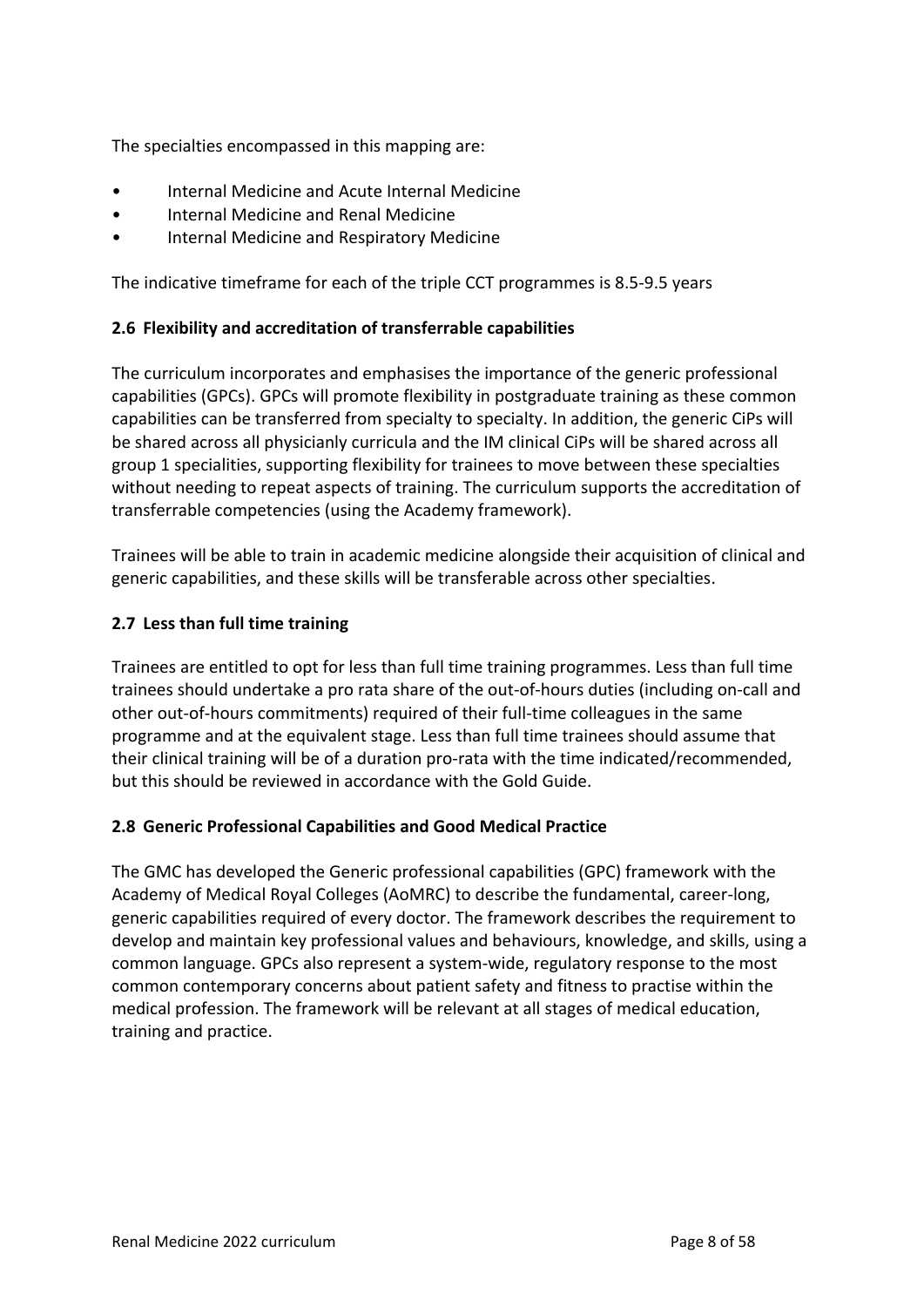#### The nine domains of the GMC's Generic Professional Capabilities



Good medical practice  $(GMP)^1$  is embedded at the heart of the GPC framework. In describing the principles, duties and responsibilities of doctors the GPC framework articulates GMP as a series of achievable educational outcomes to enable curriculum design and assessment.

The GPC framework describes nine domains with associated descriptor outlining the 'minimum common regulatory requirement' of performance and professional behaviour for those completing a CCT or its equivalent. These attributes are common, minimum and generic standards expected of all medical practitioners achieving a CCT or its equivalent.

The nine domains and subsections of the GPC framework are directly identifiable in the IM curriculum. They are mapped to each of the generic and clinical CiPs, which are in turn mapped to the assessment blueprints. This is to emphasise those core professional capabilities that are essential to safe clinical practice and that they must be demonstrated at every stage of training as part of the holistic development of responsible professionals.

This approach will allow early detection of issues most likely to be associated with fitness to practise and to minimise the possibility that any deficit is identified during the final phases of training.

## <span id="page-8-0"></span>**3. Content of Learning**

The curriculum is spiral and topics and themes will be revisited to expand understanding and expertise. The level of entrustment for capabilities in practice (CiPs) will increase as an

<sup>&</sup>lt;sup>1</sup> [Good Medical Practice](http://www.gmc-uk.org/guidance/good_medical_practice.asp)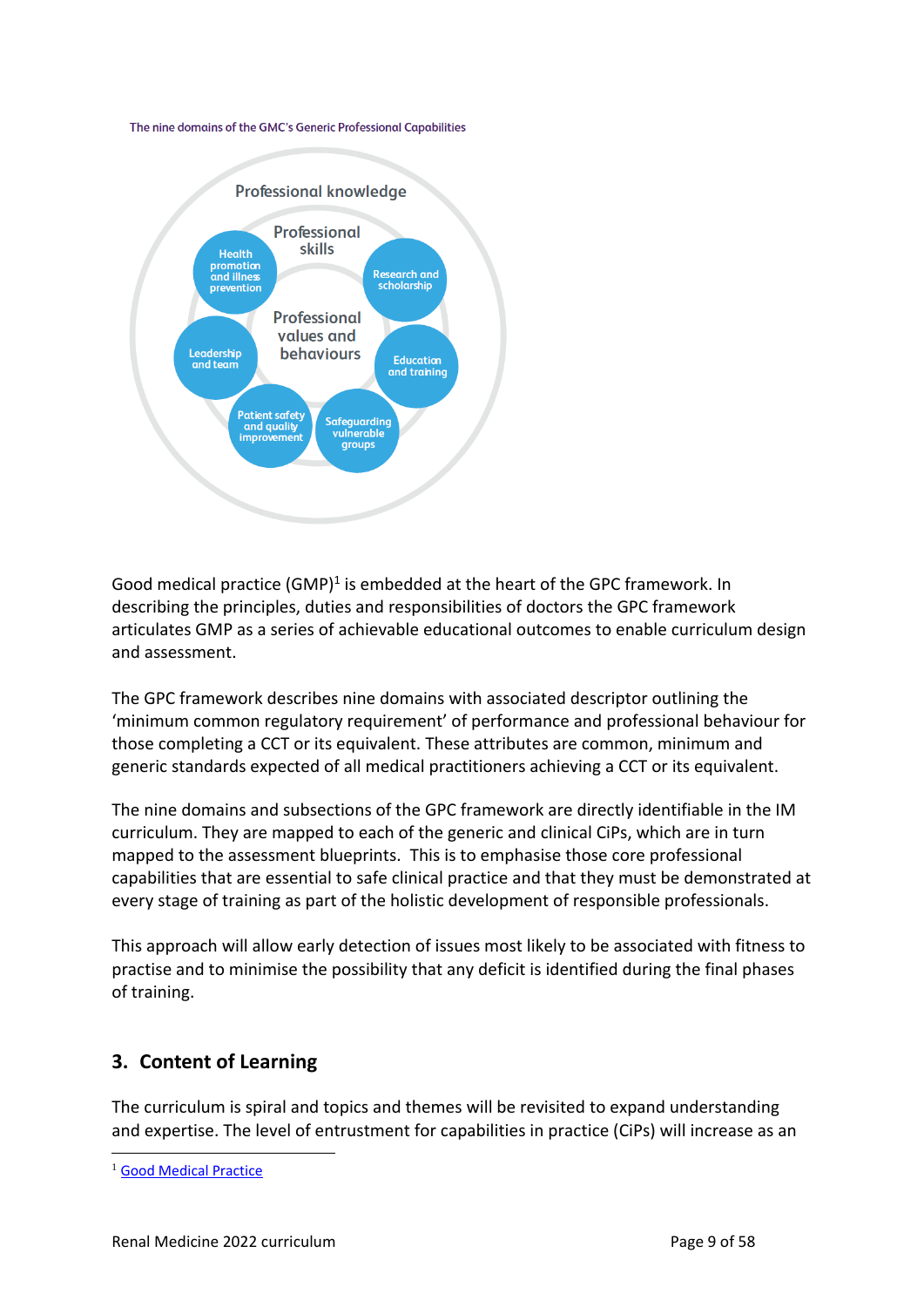individual progresses from needing direct supervision to able to be entrusted to act unsupervised.

## <span id="page-9-0"></span>**3.1 Capabilities in practice**

CiPs describe the professional tasks or work within the scope of the specialty and internal medicine. CiPs are based on the concept of entrustable professional activities<sup>2</sup> which use the professional judgement of appropriately trained, expert assessors as a defensible way of forming global judgements of professional performance.

Each CiP has a set of descriptors associated with that activity or task. Descriptors are intended to help trainees and trainers recognise the knowledge, skills and attitudes which should be demonstrated. Doctors in training may use these capabilities to provide evidence of how their performance meets or exceeds the minimum expected level of performance for their year of training. The descriptors are not a comprehensive list and there are many more examples that would provide equally valid evidence of performance.

Many of the CiP descriptors refer to patient centred care and shared decision making. This is to emphasise the importance of patients being at the centre of decisions about their own treatment and care, by exploring care or treatment options and their risks and benefits and discussing choices available.

Additionally, the clinical CiPs repeatedly refer to the need to demonstrate professional behaviour with regard to patients, carers, colleagues and others. Good doctors work in partnership with patients and respect their rights to privacy and dignity. They treat each patient as an individual. They do their best to make sure all patients receive good care and treatment that will support them to live as well as possible, whatever their illness or disability. Appropriate professional behaviour should reflect the principles of GMP and the GPC framework.

In order to complete training and be recommended to the GMC for the award of CCT and entry to the specialist register, the doctor must demonstrate that they are capable of unsupervised practice in all generic, clinical and specialty CiPs. Once a trainee has achieved level 4 sign off for a CiP it will not be necessary to repeat assessment of that CiP if capability is maintained (in line with standard professional conduct).

This section of the curriculum details the six generic CiPs, eight clinical CiPs for internal medicine (stage 2) and six specialty CiPs for Renal Medicine. The expected levels of performance, mapping to relevant GPCs and the evidence that may be used to make an entrustment decision are given for each CiP. The list of evidence for each CiP is not prescriptive and other types of evidence may be equally valid for that CiP.

### <span id="page-9-1"></span>**3.2 Generic capabilities in practice**

The six generic CiPs cover the universal requirements of all specialties as described in GMP and the GPC framework. Assessment of the generic CiPs will be underpinned by the

<sup>2</sup> [Nuts and bolts of entrustable professional activities](https://www.ncbi.nlm.nih.gov/pmc/articles/PMC3613304/)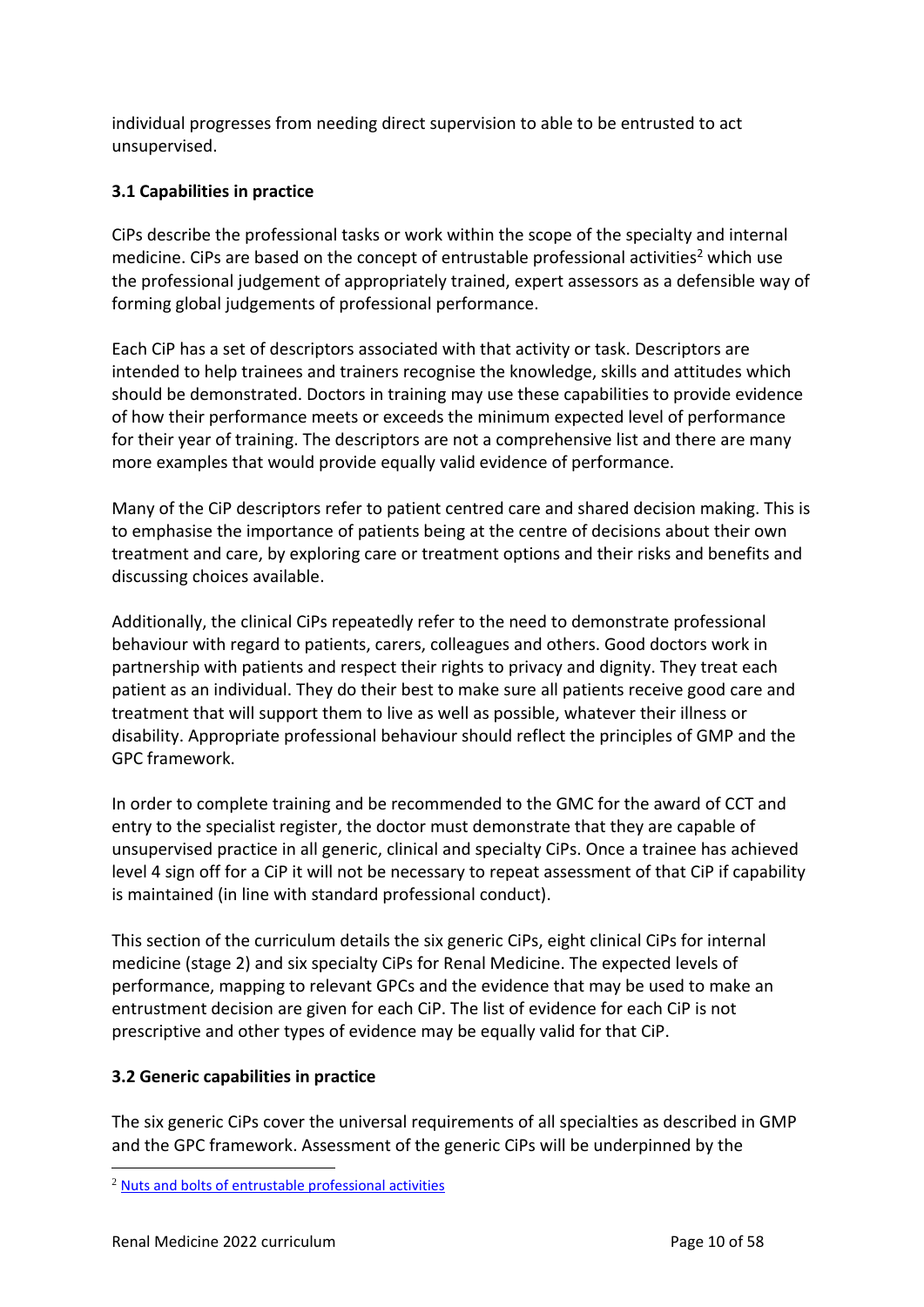descriptors for the nine GPC domains and evidenced against the performance and behaviour expected at that stage of training. Satisfactory sign off will indicate that there are no concerns. It will not be necessary to assign a level of supervision for these non-clinical CiPs.

In order to ensure consistency and transferability, the generic CiPs have been grouped under the GMP-aligned categories used in the Foundation Programme curriculum plus an additional category for wider professional practice:

- Professional behaviour and trust
- Communication, team-working and leadership
- Safety and quality
- Wider professional practice

For each generic CiP there is a set of descriptors of the observable skills and behaviours which would demonstrate that a trainee has met the minimum level expected. The descriptors are not a comprehensive list and there may be more examples that would provide equally valid evidence of performance.

#### **KEY**

| <b>ACAT</b>  | Acute care assessment tool    | <b>ALS</b>     | <b>Advanced Life Support</b>            |
|--------------|-------------------------------|----------------|-----------------------------------------|
| CbD          | Case-based discussion         | <b>DOPS</b>    | Direct observation of procedural skills |
| ESENeph      | <b>European Specialty</b>     | <b>GCP</b>     | <b>Good Clinical Practice</b>           |
|              | <b>Examination Nephrology</b> |                |                                         |
| Mini-        | Mini-clinical evaluation      | <b>MCR</b>     | Multiple consultant report              |
| <b>CEX</b>   | exercise                      |                |                                         |
| <b>MSF</b>   | Multi source feedback         | <b>PS</b>      | Patient survey                          |
| <b>QIPAT</b> | Quality improvement           | T <sub>O</sub> | Teaching observation                    |
|              | project assessment tool       |                |                                         |

| <b>Generic capabilities in practice (CiPs)</b>      |                                                                                                                                                                                                                                                                                                                                                                                                                                                                                                 |  |
|-----------------------------------------------------|-------------------------------------------------------------------------------------------------------------------------------------------------------------------------------------------------------------------------------------------------------------------------------------------------------------------------------------------------------------------------------------------------------------------------------------------------------------------------------------------------|--|
| <b>Category 1: Professional behaviour and trust</b> |                                                                                                                                                                                                                                                                                                                                                                                                                                                                                                 |  |
|                                                     | 1. Able to function successfully within NHS organisational and management systems                                                                                                                                                                                                                                                                                                                                                                                                               |  |
| <b>Descriptors</b>                                  | • Aware of and adheres to the GMC professional requirements<br>• Aware of public health issues including population health, social<br>detriments of health and global health perspectives<br>• Demonstrates effective clinical leadership<br>• Demonstrates promotion of an open and transparent culture<br>• Keeps practice up to date through learning and teaching<br>• Demonstrates engagement in career planning<br>• Demonstrates capabilities in dealing with complexity and uncertainty |  |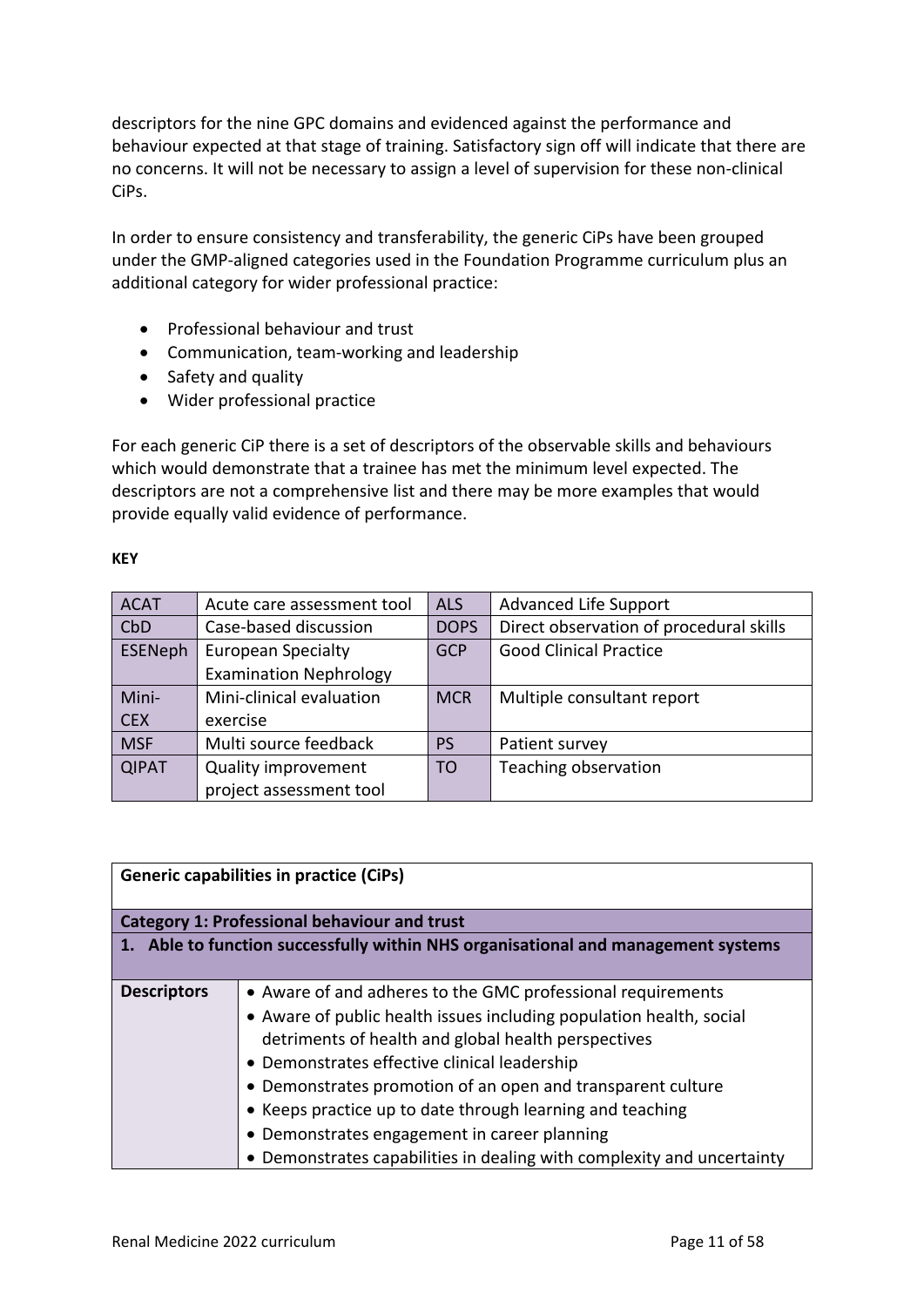|                              | • Aware of the role of and processes for operational structures within              |
|------------------------------|-------------------------------------------------------------------------------------|
|                              | the NHS                                                                             |
|                              | • Aware of the need to use resources wisely                                         |
| <b>GPCs</b>                  | Domain 1: Professional values and behaviours                                        |
|                              | Domain 3: Professional knowledge                                                    |
|                              | professional requirements                                                           |
|                              | national legislative requirements<br>٠                                              |
|                              | the health service and healthcare systems in the four countries                     |
|                              | Domain 9: Capabilities in research and scholarship                                  |
| <b>Evidence to</b><br>inform | <b>MCR</b><br><b>MSF</b>                                                            |
| decision                     |                                                                                     |
|                              | Active role in governance structures<br>Management course                           |
|                              | End of placement reports                                                            |
|                              | 2. Able to deal with ethical and legal issues related to clinical practice          |
|                              |                                                                                     |
| <b>Descriptors</b>           | • Aware of national legislation and legal responsibilities, including               |
|                              | safeguarding vulnerable groups                                                      |
|                              | • Behaves in accordance with ethical and legal requirements                         |
|                              | • Demonstrates ability to offer apology or explanation when                         |
|                              | appropriate                                                                         |
|                              | • Demonstrates ability to lead the clinical team in ensuring that                   |
|                              | medical legal factors are considered openly and consistently                        |
| <b>GPCs</b>                  | Domain 3: Professional knowledge                                                    |
|                              | professional requirements<br>٠                                                      |
|                              | national legislative requirements<br>$\bullet$                                      |
|                              | the health service and healthcare systems in the four countries                     |
|                              | Domain 4: Capabilities in health promotion and illness prevention                   |
|                              | Domain 7: Capabilities in safeguarding vulnerable groups                            |
|                              | Domain 8: Capabilities in education and training                                    |
|                              | Domain 9: Capabilities in research and scholarship                                  |
| <b>Evidence to</b>           | <b>MCR</b>                                                                          |
| inform                       | <b>MSF</b>                                                                          |
| decision                     | CbD<br><b>DOPS</b>                                                                  |
|                              | Mini-CEX                                                                            |
|                              | ALS certificate                                                                     |
|                              | End of life care and capacity assessment                                            |
|                              | End of placement reports                                                            |
|                              | <b>Category 2: Communication, teamworking and leadership</b>                        |
|                              | 3. Communicates effectively and is able to share decision making, while maintaining |
|                              | appropriate situational awareness, professional behaviour and professional          |
| judgement                    |                                                                                     |
| <b>Descriptors</b>           | • Communicates clearly with patients and carers in a variety of settings            |
|                              | • Communicates effectively with clinical and other professional                     |
|                              | colleagues                                                                          |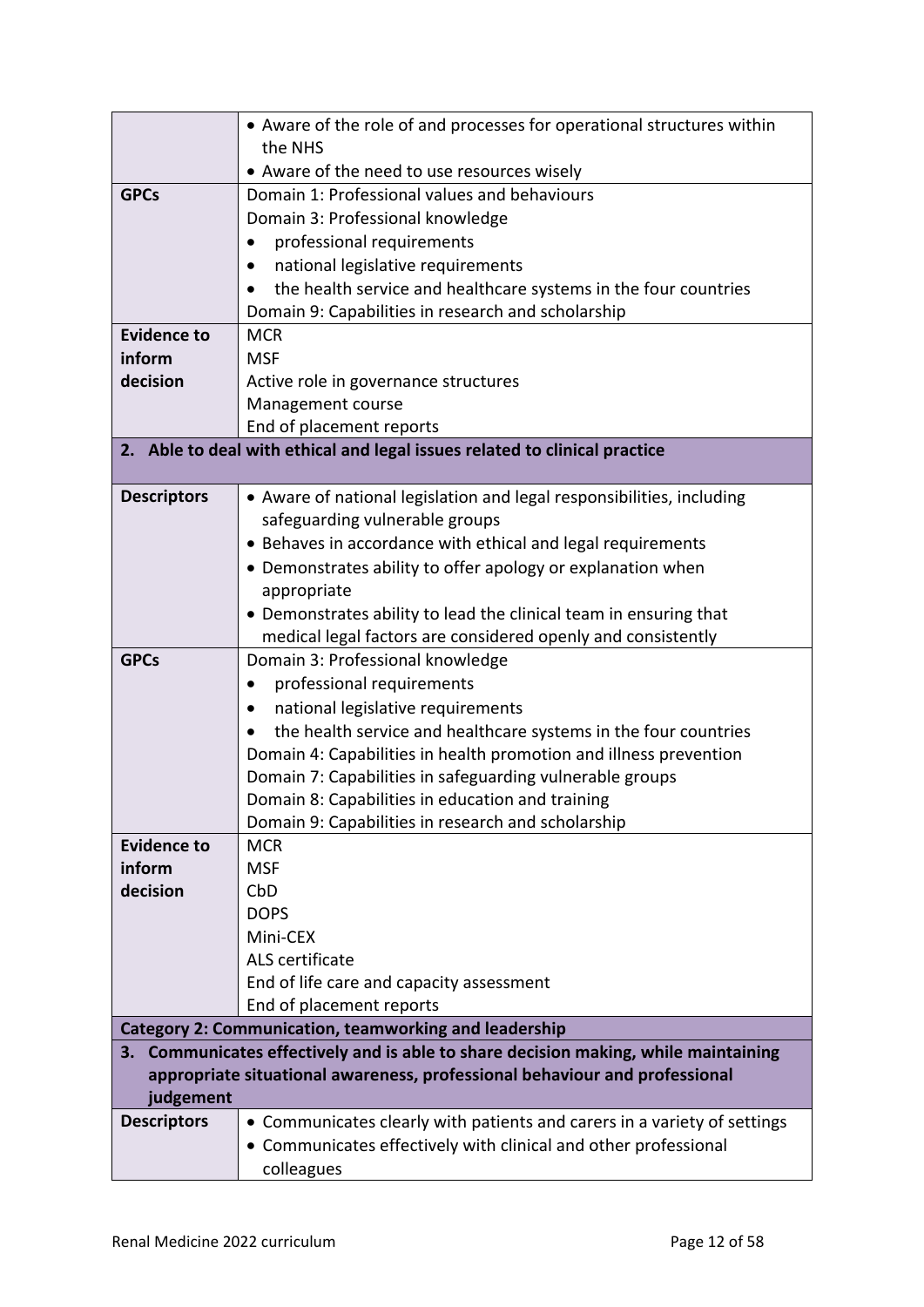|                                       | • Identifies and manages barriers to communication (eg cognitive                                                               |
|---------------------------------------|--------------------------------------------------------------------------------------------------------------------------------|
|                                       | impairment, speech and hearing problems, capacity issues)                                                                      |
|                                       | • Demonstrates effective consultation skills including effective verbal                                                        |
|                                       | and nonverbal interpersonal skills                                                                                             |
|                                       | • Shares decision making by informing the patient, prioritising the                                                            |
|                                       | patient's wishes, and respecting the patient's beliefs, concerns and                                                           |
|                                       | expectations                                                                                                                   |
|                                       | • Shares decision making with children and young people                                                                        |
|                                       | • Applies management and team working skills appropriately, including                                                          |
|                                       | influencing, negotiating, re-assessing priorities and effectively                                                              |
|                                       | managing complex, dynamic situations                                                                                           |
| <b>GPCs</b>                           | Domain 2: Professional skills                                                                                                  |
|                                       | practical skills<br>٠                                                                                                          |
|                                       | communication and interpersonal skills                                                                                         |
|                                       | dealing with complexity and uncertainty                                                                                        |
|                                       | clinical skills (history taking, diagnosis and medical management;                                                             |
|                                       | consent; humane interventions; prescribing medicines safely;                                                                   |
|                                       | using medical devices safely; infection control and communicable                                                               |
|                                       | disease)                                                                                                                       |
|                                       | Domain 5: Capabilities in leadership and teamworking                                                                           |
| <b>Evidence to</b>                    | <b>MCR</b>                                                                                                                     |
| inform                                | <b>MSF</b>                                                                                                                     |
| decision                              | <b>PS</b>                                                                                                                      |
| <b>Category 3: Safety and quality</b> | End of placement reports                                                                                                       |
|                                       |                                                                                                                                |
|                                       |                                                                                                                                |
| care                                  | 4. Is focused on patient safety and delivers effective quality improvement in patient                                          |
| <b>Descriptors</b>                    |                                                                                                                                |
|                                       | • Makes patient safety a priority in clinical practice<br>• Raises and escalates concerns where there is an issue with patient |
|                                       | safety or quality of care                                                                                                      |
|                                       | • Demonstrates commitment to learning from patient safety                                                                      |
|                                       | investigations and complaints                                                                                                  |
|                                       | • Shares good practice appropriately                                                                                           |
|                                       | • Contributes to and delivers quality improvement                                                                              |
|                                       | • Understands basic Human Factors principles and practice at individual,                                                       |
|                                       | team, organisational and system levels                                                                                         |
|                                       | • Understands the importance of non-technical skills and crisis resource                                                       |
|                                       | management                                                                                                                     |
|                                       | • Recognises and works within limit of personal competence                                                                     |
|                                       | • Avoids organising unnecessary investigations or prescribing poorly                                                           |
|                                       | evidenced treatments                                                                                                           |
| <b>GPCs</b>                           | Domain 1: Professional values and behaviours                                                                                   |
|                                       | Domain 2: Professional skills                                                                                                  |
|                                       | practical skills                                                                                                               |
|                                       | communication and interpersonal skills<br>dealing with complexity and uncertainty                                              |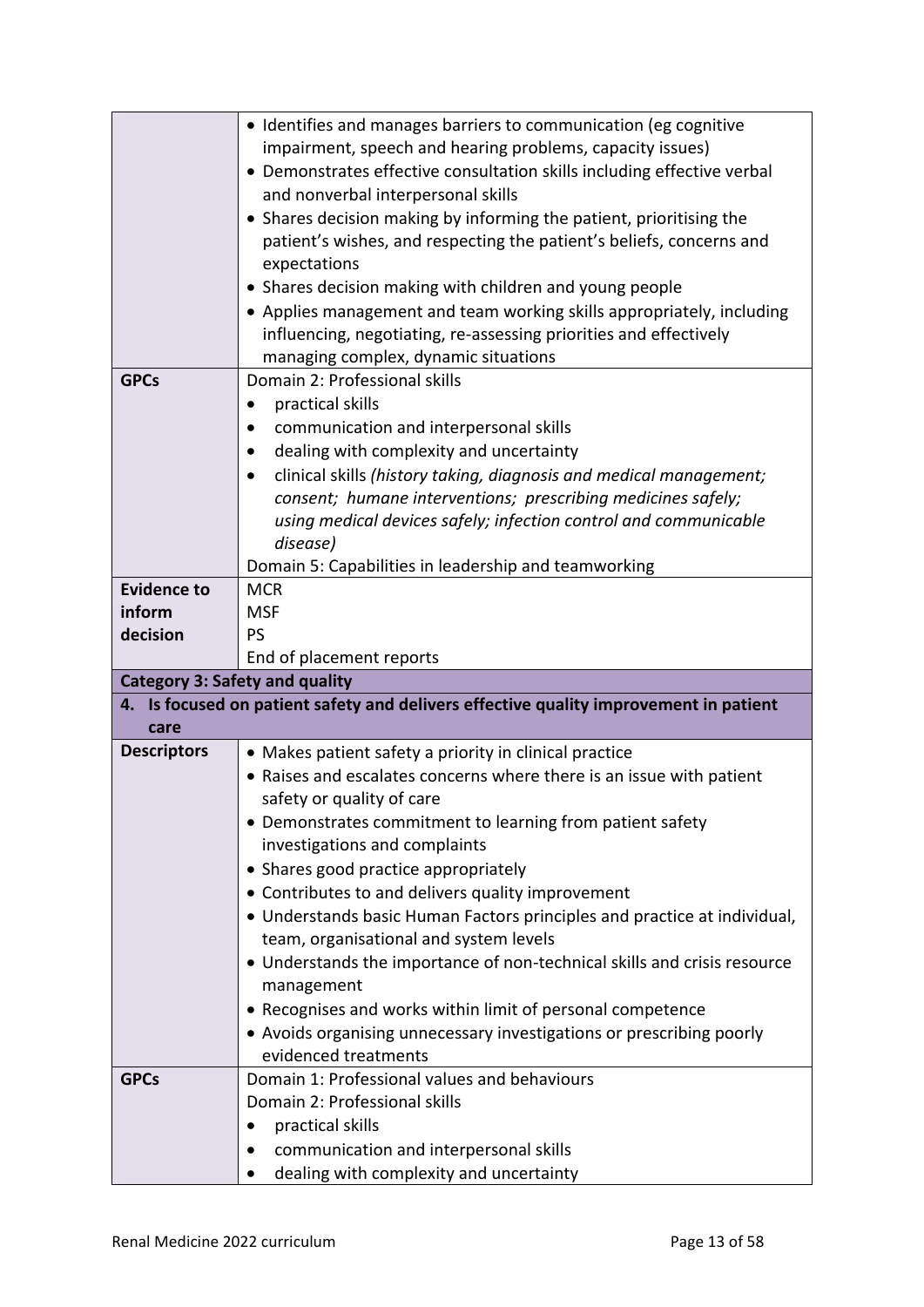|                    | clinical skills (history taking, diagnosis and medical management;       |
|--------------------|--------------------------------------------------------------------------|
|                    | consent; humane interventions; prescribing medicines safely;             |
|                    | using medical devices safely; infection control and communicable         |
|                    | disease)                                                                 |
|                    | Domain 3: Professional knowledge                                         |
|                    | professional requirements                                                |
|                    | national legislative requirements                                        |
|                    | the health service and healthcare systems in the four countries          |
|                    | Domain 4: Capabilities in health promotion and illness prevention        |
|                    | Domain 5: Capabilities in leadership and teamworking                     |
|                    | Domain 6: Capabilities in patient safety and quality improvement         |
|                    | patient safety                                                           |
|                    | quality improvement                                                      |
| <b>Evidence to</b> | <b>MCR</b>                                                               |
| inform             | <b>MSF</b>                                                               |
| decision           | <b>QIPAT</b>                                                             |
|                    | End of placement reports                                                 |
|                    | <b>Category 4: Wider professional practice</b>                           |
|                    | 5. Carrying out research and managing data appropriately                 |
| <b>Descriptors</b> | • Manages clinical information/data appropriately                        |
|                    | • Understands principles of research and academic writing                |
|                    | • Demonstrates ability to carry out critical appraisal of the literature |
|                    | • Understands the role of evidence in clinical practice and demonstrates |
|                    | shared decision making with patients                                     |
|                    | • Demonstrates appropriate knowledge of research methods, including      |
|                    | qualitative and quantitative approaches in scientific enquiry            |
|                    | • Demonstrates appropriate knowledge of research principles and          |
|                    | concepts and the translation of research into practice                   |
|                    | • Follows guidelines on ethical conduct in research and consent for      |
|                    | research                                                                 |
|                    | • Understands public health epidemiology and global health patterns      |
|                    | • Recognises potential of applied informatics, genomics, stratified risk |
|                    | and personalised medicine and seeks advice for patient benefit when      |
|                    | appropriate                                                              |
| <b>GPCs</b>        | Domain 3: Professional knowledge                                         |
|                    | professional requirements                                                |
|                    | national legislative requirements                                        |
|                    | the health service and healthcare systems in the four countries          |
|                    | Domain 7: Capabilities in safeguarding vulnerable groups                 |
|                    | Domain 9: Capabilities in research and scholarship                       |
| <b>Evidence to</b> | <b>MCR</b>                                                               |
| inform             | <b>MSF</b>                                                               |
| decision           | GCP certificate (if involved in clinical research)                       |
|                    | Evidence of literature search and critical appraisal of research         |
|                    | Use of clinical guidelines                                               |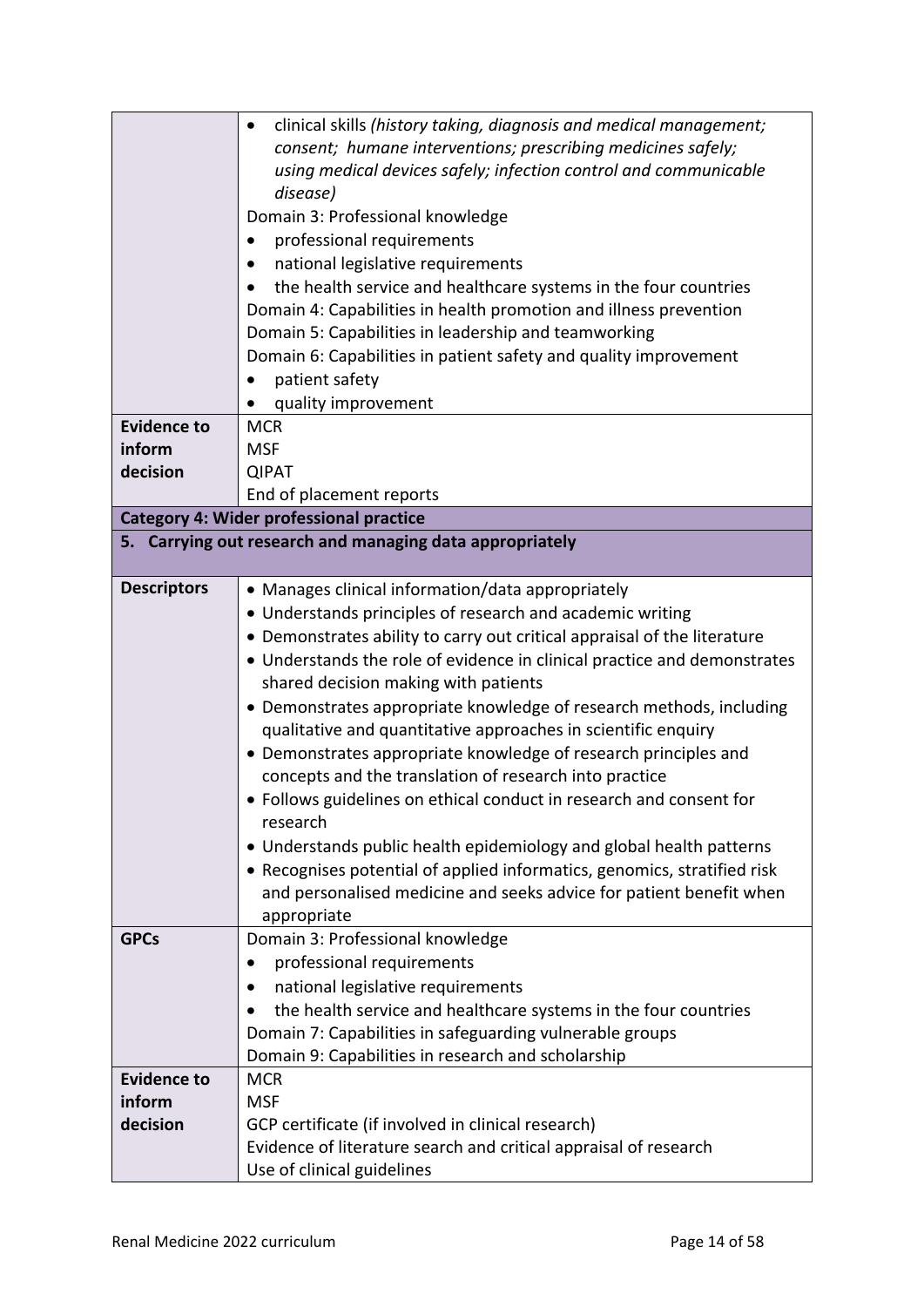|                    | Quality improvement and audit                                                 |
|--------------------|-------------------------------------------------------------------------------|
|                    | Evidence of research activity                                                 |
|                    | End of placement reports                                                      |
|                    | 6. Acting as a clinical teacher and clinical supervisor                       |
|                    |                                                                               |
| <b>Descriptors</b> | • Delivers effective teaching and training to medical students, junior        |
|                    | doctors and other health care professionals                                   |
|                    | • Delivers effective feedback with action plan                                |
|                    | • Able to supervise less experienced trainees in their clinical assessment    |
|                    | and management of patients                                                    |
|                    | • Able to supervise less experienced trainees in carrying out appropriate     |
|                    | practical procedures                                                          |
|                    | • Able to act as clinical supervisor to doctors in earlier stages of training |
| <b>GPCs</b>        | Domain 1: Professional values and behaviours                                  |
|                    | Domain 8: Capabilities in education and training                              |
| Evidence to        | <b>MCR</b>                                                                    |
| inform             | <b>MSF</b>                                                                    |
| decision           | TΟ                                                                            |
|                    | Relevant training course                                                      |
|                    | End of placement reports                                                      |

### <span id="page-14-0"></span>**3.3 Clinical capabilities in practice**

The eight IM clinical CiPs describe the clinical tasks or activities which are essential to the practice of Internal Medicine. The clinical CiPs have been mapped to the nine GPC domains to reflect the professional generic capabilities required to undertake the clinical tasks.

Satisfactory sign off will require educational supervisors to make entrustment decisions on the level of supervision required for each CiP and if this is satisfactory for the stage of training, the trainee can progress. More detail is provided in the programme of assessment section of the curriculum.

| <b>Clinical CiPs - Internal Medicine</b> |                                                                                                                                                                                                                                                                                                                                                                                                                                                                                |  |
|------------------------------------------|--------------------------------------------------------------------------------------------------------------------------------------------------------------------------------------------------------------------------------------------------------------------------------------------------------------------------------------------------------------------------------------------------------------------------------------------------------------------------------|--|
| 1. Managing an acute unselected take     |                                                                                                                                                                                                                                                                                                                                                                                                                                                                                |  |
| <b>Descriptors</b>                       | • Demonstrates professional behaviour with regard to patients, carers,<br>colleagues and others<br>• Delivers patient centred care including shared decision making<br>• Takes a relevant patient history including patient symptoms, concerns,<br>priorities and preferences<br>• Performs accurate clinical examinations<br>• Shows appropriate clinical reasoning by analysing physical and<br>psychological findings<br>• Formulates an appropriate differential diagnosis |  |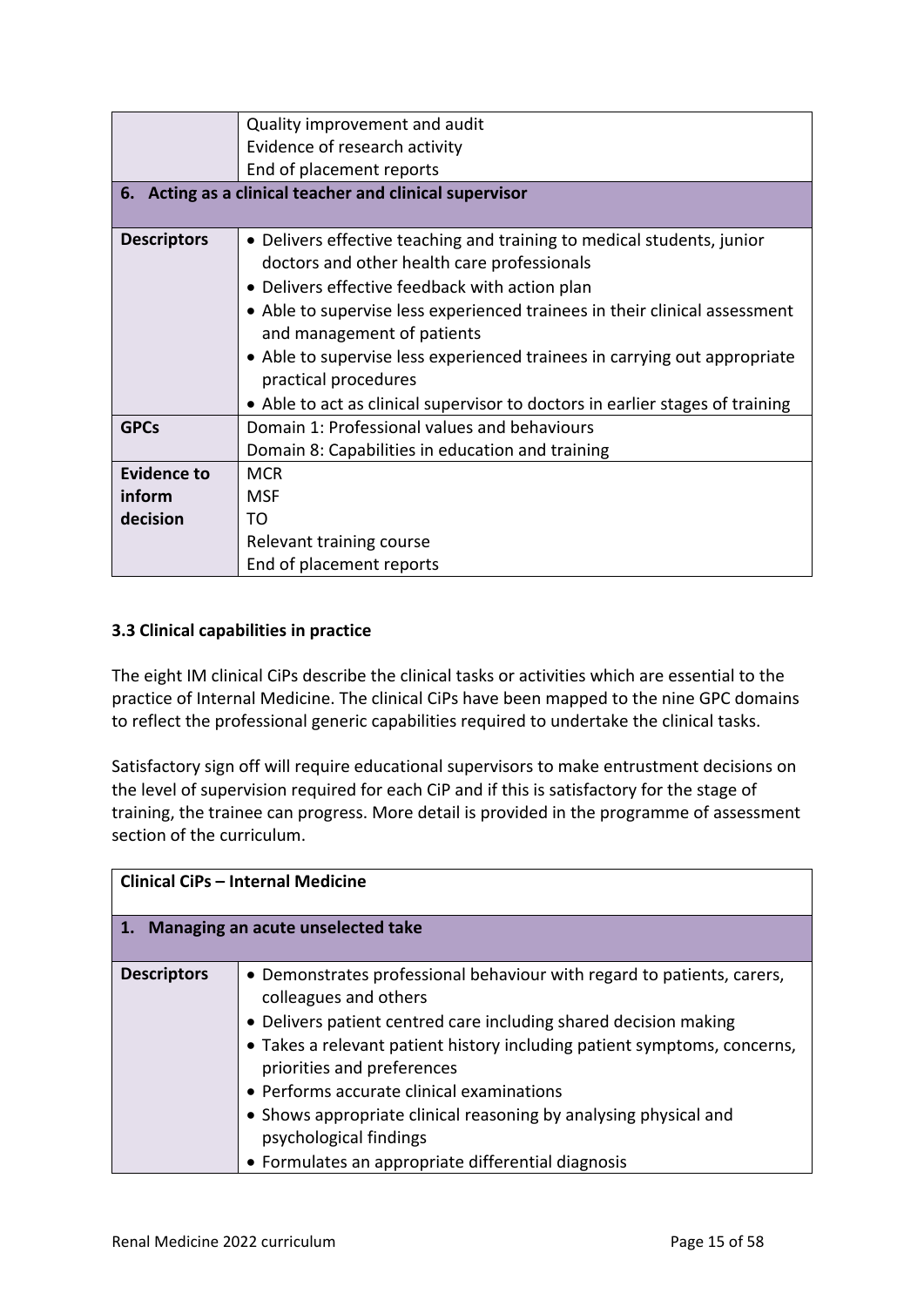|                    | • Formulates an appropriate diagnostic and management plan, taking        |
|--------------------|---------------------------------------------------------------------------|
|                    | into account patient preferences, and the urgency required                |
|                    | • Explains clinical reasoning behind diagnostic and clinical management   |
|                    | decisions to patients/carers/guardians and other colleagues               |
|                    | • Appropriately selects, manages and interprets investigations            |
|                    | • Recognises need to liaise with specialty services and refers where      |
|                    | appropriate                                                               |
| <b>GPCs</b>        | Domain 1: Professional values and behaviours                              |
|                    | Domain 2: Professional skills                                             |
|                    | practical skills                                                          |
|                    | communication and interpersonal skills                                    |
|                    | dealing with complexity and uncertainty<br>$\bullet$                      |
|                    | clinical skills (history taking, diagnosis and medical management;        |
|                    | consent; humane interventions; prescribing medicines safely;              |
|                    | using medical devices safely; infection control and communicable          |
|                    | disease)                                                                  |
|                    | Domain 3: Professional knowledge                                          |
|                    | professional requirements                                                 |
|                    | national legislation                                                      |
|                    | the health service and healthcare systems in the four countries           |
|                    | Domain 4: Capabilities in health promotion and illness prevention         |
|                    | Domain 5: Capabilities in leadership and teamworking                      |
|                    | Domain 6: Capabilities in patient safety and quality improvement          |
|                    | patient safety                                                            |
|                    | quality improvement                                                       |
| <b>Evidence to</b> | <b>MCR</b>                                                                |
| inform             | <b>MSF</b>                                                                |
| decision           | CbD                                                                       |
|                    | <b>ACAT</b>                                                               |
|                    | Logbook of cases                                                          |
|                    | Simulation training with assessment                                       |
|                    | 2. Managing the acute care of patients within a medical specialty service |
| <b>Descriptors</b> | • Able to manage patients who have been referred acutely to a             |
|                    | specialised medical service as opposed to the acute unselected take (eg   |
|                    | cardiology and respiratory medicine acute admissions                      |
|                    | • Demonstrates professional behaviour with regard to patients, carers,    |
|                    | colleagues and others                                                     |
|                    | • Delivers patient centred care including shared decision making          |
|                    | • Takes a relevant patient history including patient symptoms, concerns,  |
|                    | priorities and preferences                                                |
|                    | • Performs accurate clinical examinations                                 |
|                    | • Shows appropriate clinical reasoning by analysing physical and          |
|                    | psychological findings                                                    |
|                    | • Formulates an appropriate differential diagnosis                        |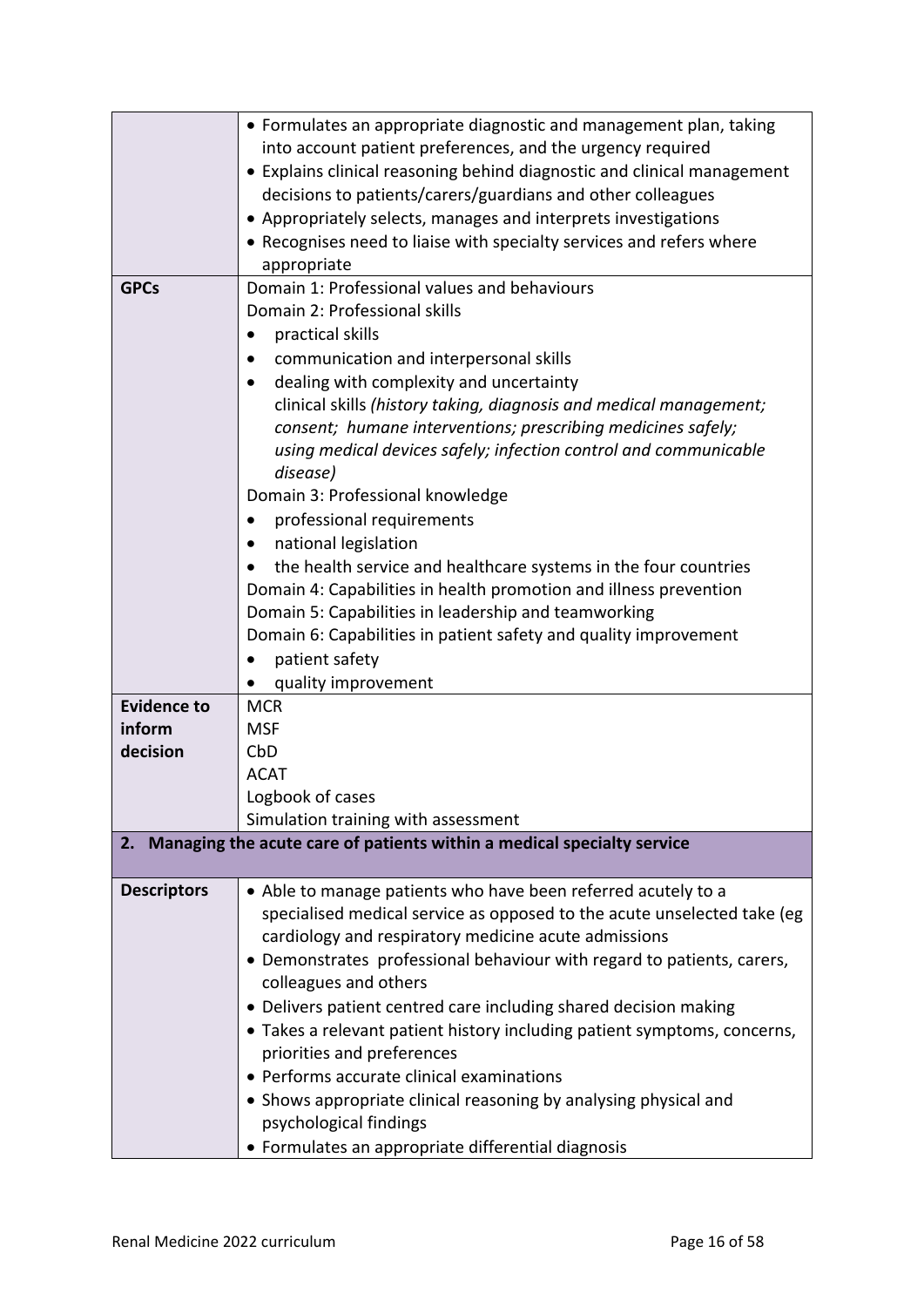|                    | • Formulates an appropriate diagnostic and management plan, taking                                                               |
|--------------------|----------------------------------------------------------------------------------------------------------------------------------|
|                    | into account patient preferences, and the urgency required                                                                       |
|                    | • Explains clinical reasoning behind diagnostic and clinical management                                                          |
|                    | decisions to patients/carers/guardians and other colleagues                                                                      |
|                    | • Appropriately selects, manages and interprets investigations                                                                   |
|                    | Demonstrates appropriate continuing management of acute medical                                                                  |
|                    | illness in a medical specialty setting                                                                                           |
|                    | Refers patients appropriately to other specialties as required                                                                   |
| <b>GPCs</b>        | Domain 1: Professional values and behaviours                                                                                     |
|                    | Domain 2: Professional skills:                                                                                                   |
|                    | practical skills                                                                                                                 |
|                    | communication and interpersonal skills                                                                                           |
|                    | dealing with complexity and uncertainty<br>$\bullet$                                                                             |
|                    | clinical skills (history taking, diagnosis and medical management;                                                               |
|                    | consent; humane interventions; prescribing medicines safely;                                                                     |
|                    | using medical devices safely; infection control and communicable                                                                 |
|                    | disease)                                                                                                                         |
|                    | Domain 3: Professional knowledge                                                                                                 |
|                    | professional requirements<br>٠                                                                                                   |
|                    | national legislation                                                                                                             |
|                    | the health service and healthcare systems in the four countries                                                                  |
|                    | Domain 4: Capabilities in health promotion and illness prevention                                                                |
|                    | Domain 5: Capabilities in leadership and teamworking                                                                             |
|                    | Domain 6: Capabilities in patient safety and quality improvement                                                                 |
|                    | patient safety<br>$\bullet$                                                                                                      |
|                    | quality improvement                                                                                                              |
| <b>Evidence to</b> | <b>MCR</b>                                                                                                                       |
| inform             | <b>MSF</b>                                                                                                                       |
| decision           | CbD                                                                                                                              |
|                    | <b>ACAT</b>                                                                                                                      |
|                    | Logbook of cases                                                                                                                 |
|                    | Simulation training with assessment                                                                                              |
|                    | 3. Providing continuity of care to medical inpatients, including management of                                                   |
| <b>Descriptors</b> | comorbidities and cognitive impairment<br>• Demonstrates professional behaviour with regard to patients, carers,                 |
|                    | colleagues and others                                                                                                            |
|                    | • Delivers patient centred care including shared decision making                                                                 |
|                    | • Demonstrates effective consultation skills                                                                                     |
|                    |                                                                                                                                  |
|                    | • Formulates an appropriate diagnostic and management plan, taking<br>into account patient preferences, and the urgency required |
|                    | • Explains clinical reasoning behind diagnostic and clinical management                                                          |
|                    | decisions to patients/carers/guardians and other colleagues                                                                      |
|                    | • Demonstrates appropriate continuing management of acute medical                                                                |
|                    | illness inpatients admitted to hospital on an acute unselected take or                                                           |
|                    | selected take                                                                                                                    |
|                    |                                                                                                                                  |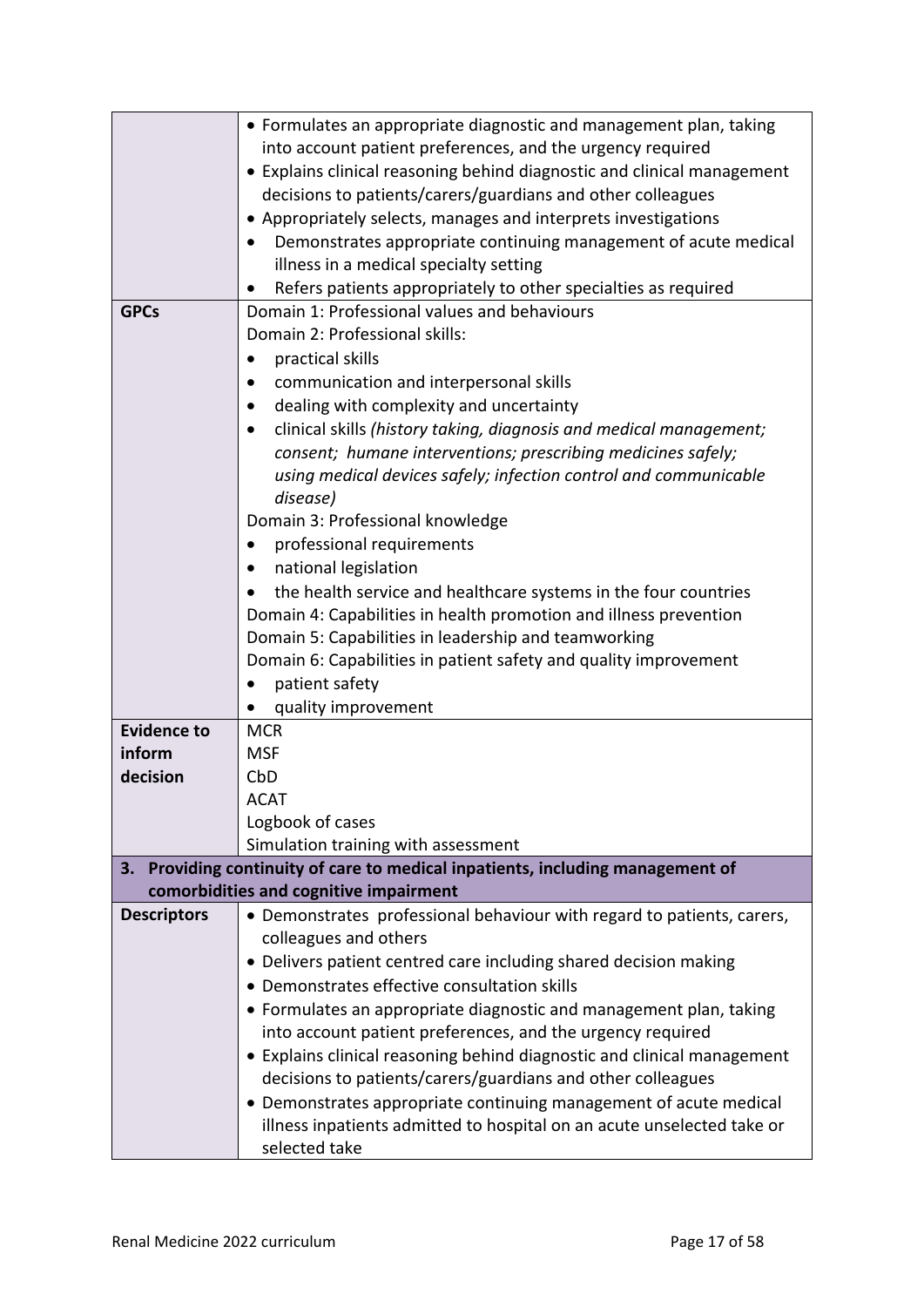|                              | • Recognises need to liaise with specialty services and refers where       |
|------------------------------|----------------------------------------------------------------------------|
|                              | appropriate Appropriately manages comorbidities in medial inpatients       |
|                              | (unselected take, selected acute take or specialty admissions)             |
|                              | • Demonstrates awareness of the quality of patient experience              |
| <b>GPCs</b>                  | Domain 1: Professional values and behaviours                               |
|                              | Domain 2: Professional skills                                              |
|                              | practical skills                                                           |
|                              | communication and interpersonal skills                                     |
|                              | dealing with complexity and uncertainty                                    |
|                              | clinical skills (history taking, diagnosis and medical management;         |
|                              | consent; humane interventions; prescribing medicines safely;               |
|                              | using medical devices safely; infection control and communicable           |
|                              | disease)                                                                   |
|                              | Domain 3: Professional knowledge                                           |
|                              | professional requirements<br>$\bullet$                                     |
|                              | national legislation                                                       |
|                              | the health service and healthcare systems in the four countries            |
|                              | Domain 4: Capabilities in health promotion and illness prevention          |
|                              | Domain 5: Capabilities in leadership and teamworking                       |
|                              | Domain 6: Capabilities in patient safety and quality improvement           |
|                              | patient safety                                                             |
|                              | quality improvement                                                        |
| <b>Evidence to</b><br>inform | <b>MCR</b><br><b>MSF</b>                                                   |
| decision                     | <b>ACAT</b>                                                                |
|                              | Mini-CEX                                                                   |
|                              | <b>DOPS</b>                                                                |
| 4.                           | Managing patients in an outpatient clinic, ambulatory or community setting |
|                              | (including management of long term conditions)                             |
| <b>Descriptors</b>           | • Demonstrates professional behaviour with regard to patients, carers,     |
|                              | colleagues and others                                                      |
|                              | • Delivers patient centred care including shared decision making           |
|                              | • Demonstrates effective consultation skills                               |
|                              | • Formulates an appropriate diagnostic and management plan, taking         |
|                              | into account patient preferences                                           |
|                              | • Explains clinical reasoning behind diagnostic and clinical management    |
|                              | decisions to patients/carers/guardians and other colleagues                |
|                              | • Appropriately manages comorbidities in outpatient clinic, ambulatory     |
|                              | or community setting                                                       |
|                              | • Demonstrates awareness of the quality of patient experience              |
| <b>GPCs</b>                  | Domain 1: Professional values and behaviours                               |
|                              | Domain 2: Professional skills                                              |
|                              | practical skills                                                           |
|                              | communication and interpersonal skills                                     |
|                              | dealing with complexity and uncertainty                                    |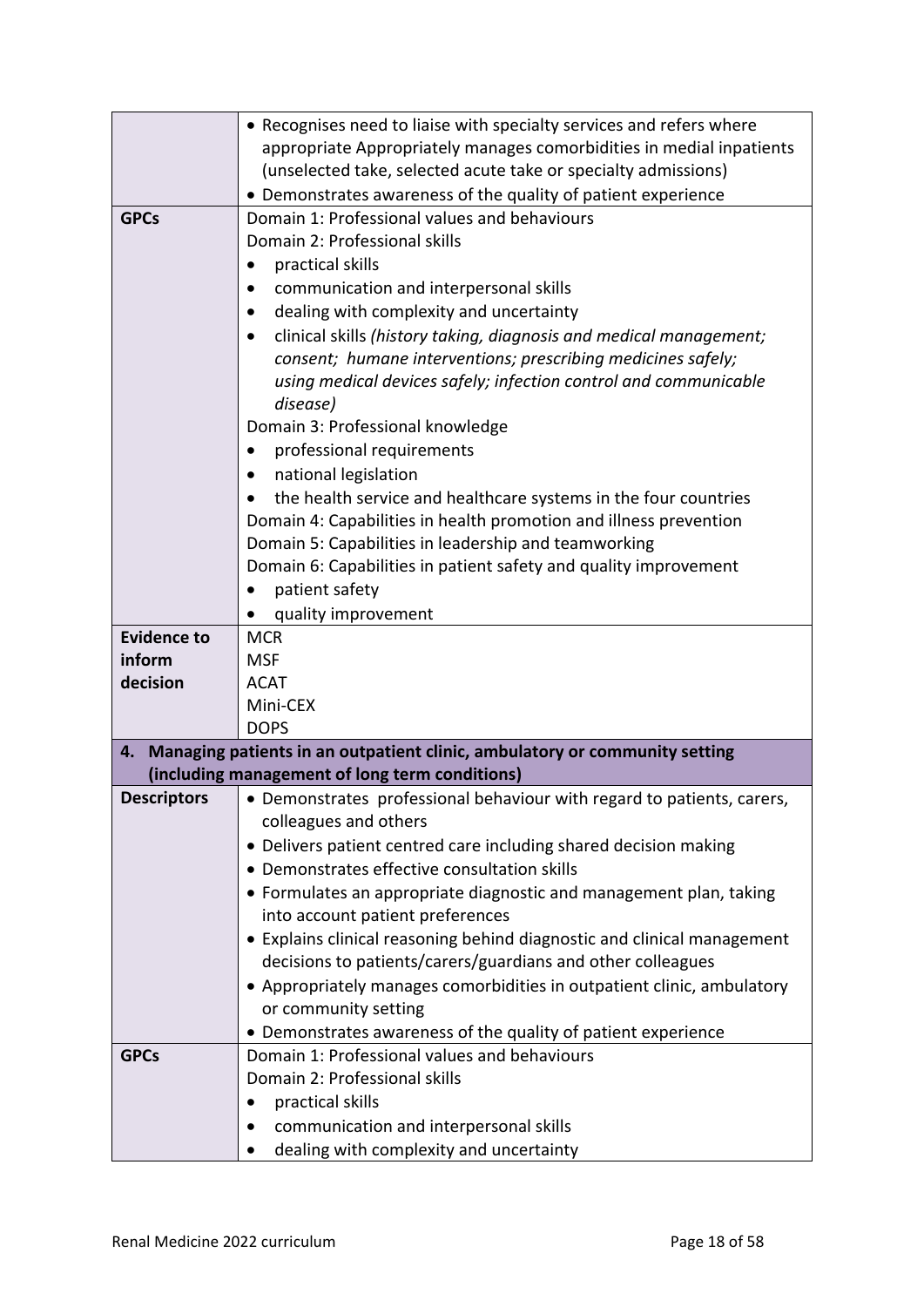|                    | clinical skills (history taking, diagnosis and medical management;<br>٠      |
|--------------------|------------------------------------------------------------------------------|
|                    | consent; humane interventions; prescribing medicines safely;                 |
|                    | using medical devices safely; infection control and communicable             |
|                    | disease)                                                                     |
|                    | Domain 3: Professional knowledge                                             |
|                    | professional requirements                                                    |
|                    | national legislation                                                         |
|                    | the health service and healthcare systems in the four countries              |
|                    | Domain 5: Capabilities in leadership and teamworking                         |
| <b>Evidence to</b> | <b>MCR</b>                                                                   |
| inform             | <b>ACAT</b>                                                                  |
| decision           | mini-CEX                                                                     |
|                    | PS                                                                           |
|                    | Letters generated at outpatient clinics                                      |
| 5.                 | Managing medical problems in patients in other specialties and special cases |
|                    |                                                                              |
| <b>Descriptors</b> | • Demonstrates effective consultation skills (including when in              |
|                    | challenging circumstances)                                                   |
|                    | • Demonstrates management of medical problems in inpatients under            |
|                    | the care of other specialties                                                |
|                    | • Demonstrates appropriate and timely liaison with other medical             |
|                    | specialty services when required                                             |
| <b>GPCs</b>        | Domain 1: Professional values and behaviours                                 |
|                    | Domain 2: Professional skills                                                |
|                    | practical skills                                                             |
|                    | communication and interpersonal skills                                       |
|                    | dealing with complexity and uncertainty<br>$\bullet$                         |
|                    | clinical skills (history taking, diagnosis and medical management;           |
|                    | consent; humane interventions; prescribing medicines safely;                 |
|                    | using medical devices safely; infection control and communicable             |
|                    | disease)                                                                     |
|                    | Domain 7: Capabilities in safeguarding vulnerable groups                     |
| <b>Evidence to</b> | <b>MCR</b>                                                                   |
| inform             | <b>ACAT</b>                                                                  |
| decision           | CbD                                                                          |
|                    | 6. Managing a multidisciplinary team including effective discharge planning  |
| <b>Descriptors</b> | • Applies management and team working skills appropriately, including        |
|                    | influencing, negotiating, continuously re-assessing priorities and           |
|                    | effectively managing complex, dynamic situations                             |
|                    | • Ensures continuity and coordination of patient care through the            |
|                    | appropriate transfer of information demonstrating safe and effective         |
|                    | handover                                                                     |
|                    | • Effectively estimates length of stay                                       |
|                    | • Delivers patient centred care including shared decision making             |
|                    | · Identifies appropriate discharge plan                                      |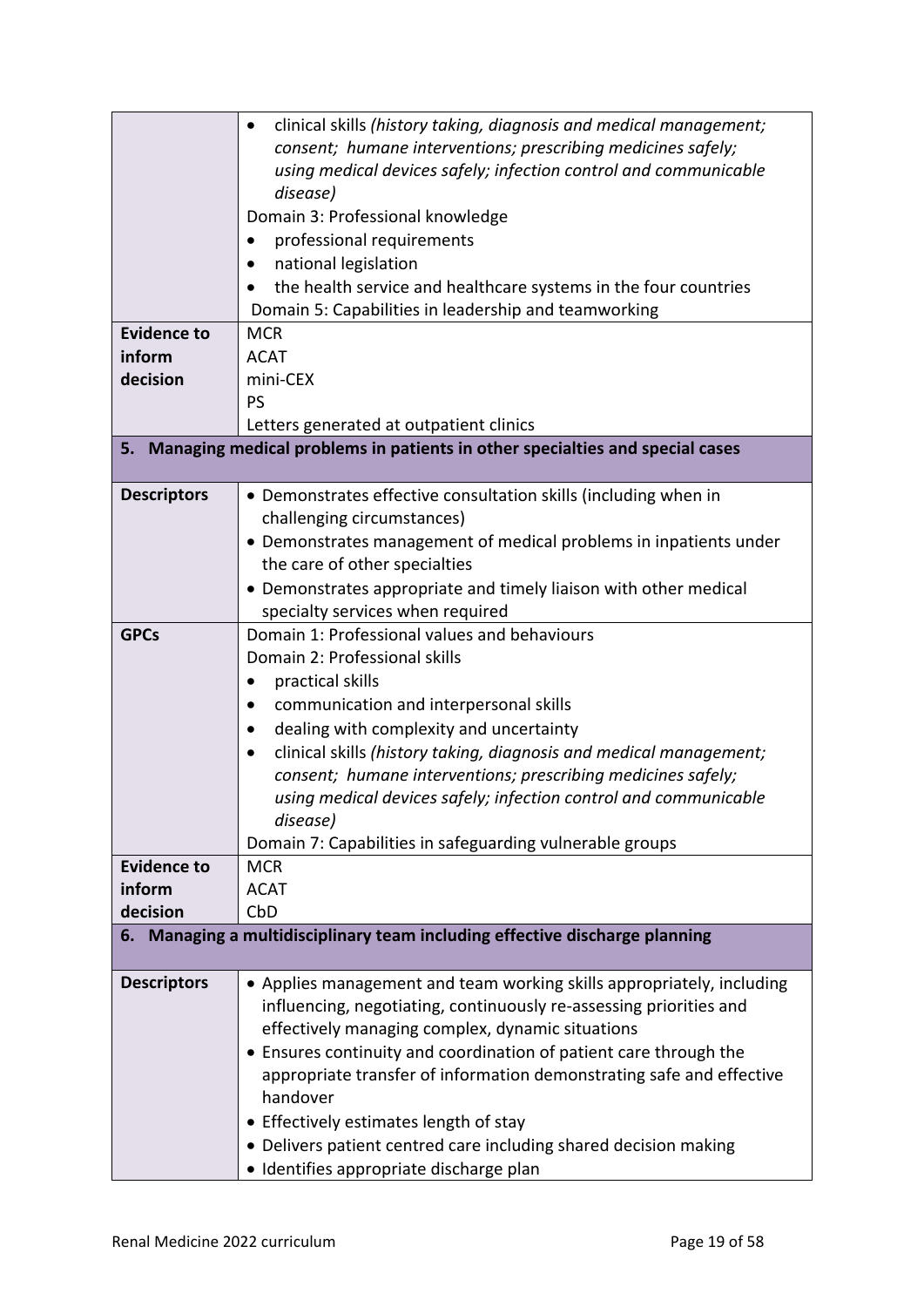|                    | • Recognises the importance of prompt and accurate information                       |  |
|--------------------|--------------------------------------------------------------------------------------|--|
|                    | sharing with primary care team following hospital discharge                          |  |
| <b>GPCs</b>        | Domain 1: Professional values and behaviours                                         |  |
|                    | Domain 2: Professional skills                                                        |  |
|                    | practical skills                                                                     |  |
|                    | communication and interpersonal skills                                               |  |
|                    | dealing with complexity and uncertainty                                              |  |
|                    | clinical skills (history taking, diagnosis and medical management;                   |  |
|                    | consent; humane interventions; prescribing medicines safely;                         |  |
|                    | using medical devices safely; infection control and communicable                     |  |
|                    | disease)                                                                             |  |
|                    | Domain 5: Capabilities in leadership and teamworking                                 |  |
| <b>Evidence to</b> | <b>MCR</b>                                                                           |  |
| inform             | <b>MSF</b>                                                                           |  |
| decision           | <b>ACAT</b>                                                                          |  |
|                    | Discharge summaries                                                                  |  |
|                    | 7. Delivering effective resuscitation and managing the acutely deteriorating patient |  |
| <b>Descriptors</b> | • Demonstrates prompt assessment of the acutely deteriorating patient,               |  |
|                    | including those who are shocked or unconscious                                       |  |
|                    | • Demonstrates the professional requirements and legal processes                     |  |
|                    | associated with consent for resuscitation                                            |  |
|                    | • Participates effectively in decision making with regard to resuscitation           |  |
|                    | decisions, including decisions not to attempt CPR, and involves patients             |  |
|                    | and their families                                                                   |  |
|                    | • Demonstrates competence in carrying out resuscitation                              |  |
| <b>GPCs</b>        | Domain 1: Professional values and behaviours                                         |  |
|                    | Domain 2: Professional skills                                                        |  |
|                    | practical skills                                                                     |  |
|                    | communication and interpersonal skills                                               |  |
|                    | dealing with complexity and uncertainty                                              |  |
|                    | clinical skills (history taking, diagnosis and medical management;                   |  |
|                    | consent; humane interventions; prescribing medicines safely;                         |  |
|                    | using medical devices safely; infection control and communicable                     |  |
|                    | disease)                                                                             |  |
|                    | Domain 3: Professional knowledge                                                     |  |
|                    | professional requirements                                                            |  |
|                    | national legislation                                                                 |  |
|                    | the health service and healthcare systems in the four countries                      |  |
|                    | Domain 5: Capabilities in leadership and teamworking                                 |  |
|                    | Domain 6: Capabilities in patient safety and quality improvement                     |  |
|                    | patient safety<br>$\bullet$                                                          |  |
|                    | quality improvement                                                                  |  |
|                    | Domain 7: Capabilities in safeguarding vulnerable groups                             |  |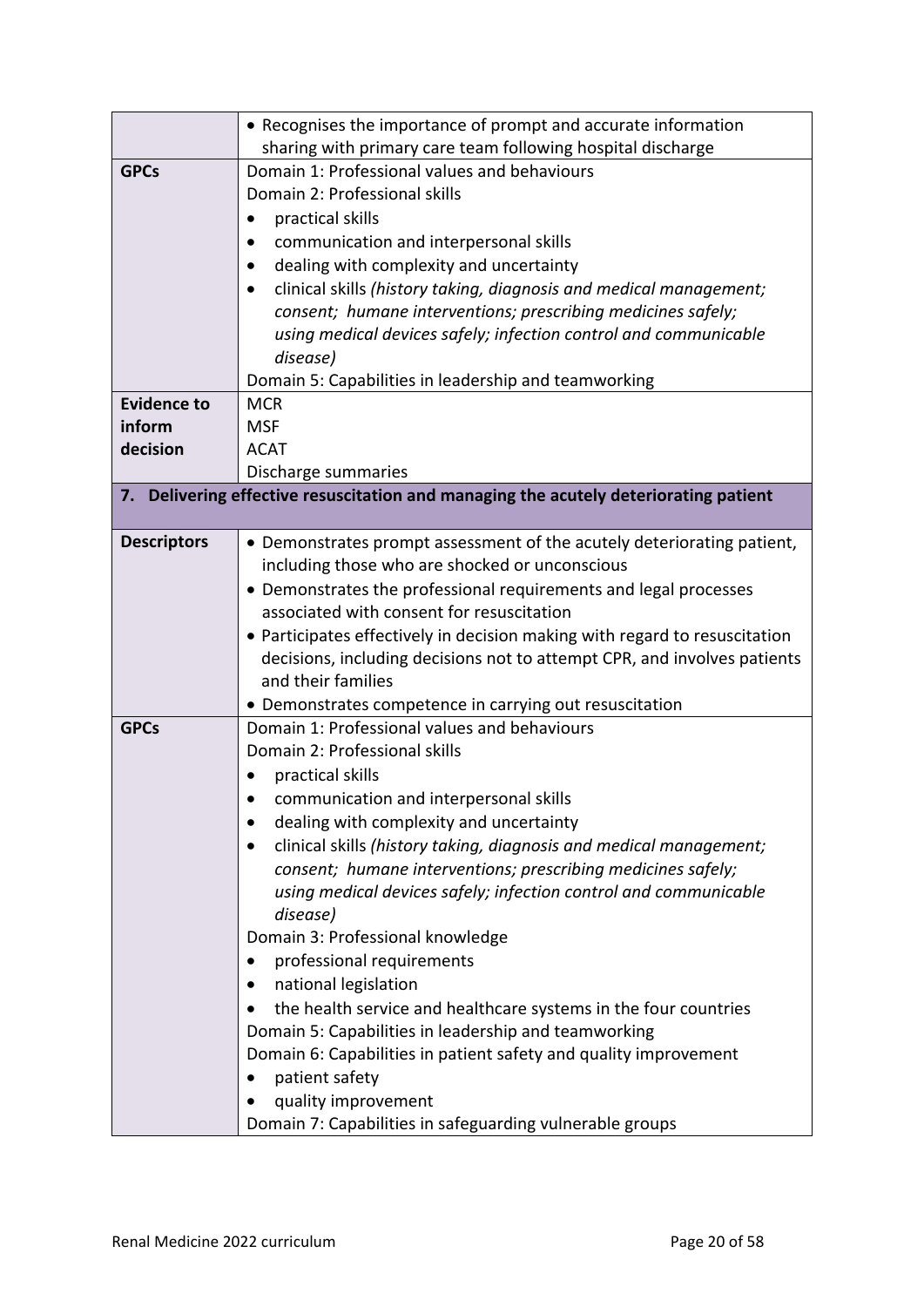| <b>Evidence to</b> | <b>MCR</b>                                                                             |
|--------------------|----------------------------------------------------------------------------------------|
| inform             | <b>DOPS</b>                                                                            |
| decision           | <b>ACAT</b>                                                                            |
|                    | <b>MSF</b>                                                                             |
|                    | ALS certificate                                                                        |
|                    | Logbook of cases                                                                       |
|                    | Reflection                                                                             |
|                    | Simulation training with assessment                                                    |
| 8.                 | Managing end of life and applying palliative care skills                               |
|                    |                                                                                        |
| <b>Descriptors</b> | Identifies patients with limited reversibility of their medical condition<br>$\bullet$ |
|                    | and determines palliative and end of life care needs                                   |
|                    | Identifies the dying patient and develops an individualised care plan,<br>$\bullet$    |
|                    | including anticipatory prescribing at end of life                                      |
|                    | Demonstrates safe and effective use of syringe pumps in the<br>$\bullet$               |
|                    | palliative care population                                                             |
|                    | Able to manage non complex symptom control including pain<br>$\bullet$                 |
|                    | Facilitates referrals to specialist palliative care across all settings                |
|                    | Demonstrates effective consultation skills in challenging<br>$\bullet$                 |
|                    | circumstances                                                                          |
|                    | Demonstrates compassionate professional behaviour and clinical                         |
|                    | judgement                                                                              |
| <b>GPCs</b>        | Domain 1: Professional values and behaviours                                           |
|                    | Domain 2: Professional skills:                                                         |
|                    | practical skills                                                                       |
|                    | communication and interpersonal skills                                                 |
|                    | dealing with complexity and uncertainty<br>٠                                           |
|                    | clinical skills (history taking, diagnosis and medical management;<br>$\bullet$        |
|                    | consent; humane interventions; prescribing medicines safely;                           |
|                    | using medical devices safely; infection control and communicable                       |
|                    | disease)                                                                               |
|                    | Domain 3: Professional knowledge                                                       |
|                    | professional requirements<br>$\bullet$                                                 |
|                    | national legislation                                                                   |
|                    | the health service and healthcare systems in the four countries                        |
| <b>Evidence to</b> | <b>MCR</b>                                                                             |
| inform             | CbD                                                                                    |
| decision           | Mini-CEX                                                                               |
|                    | <b>MSF</b>                                                                             |
|                    | Regional teaching                                                                      |
|                    | Reflection                                                                             |

# <span id="page-20-0"></span>**3.4 Specialty capabilities in practice**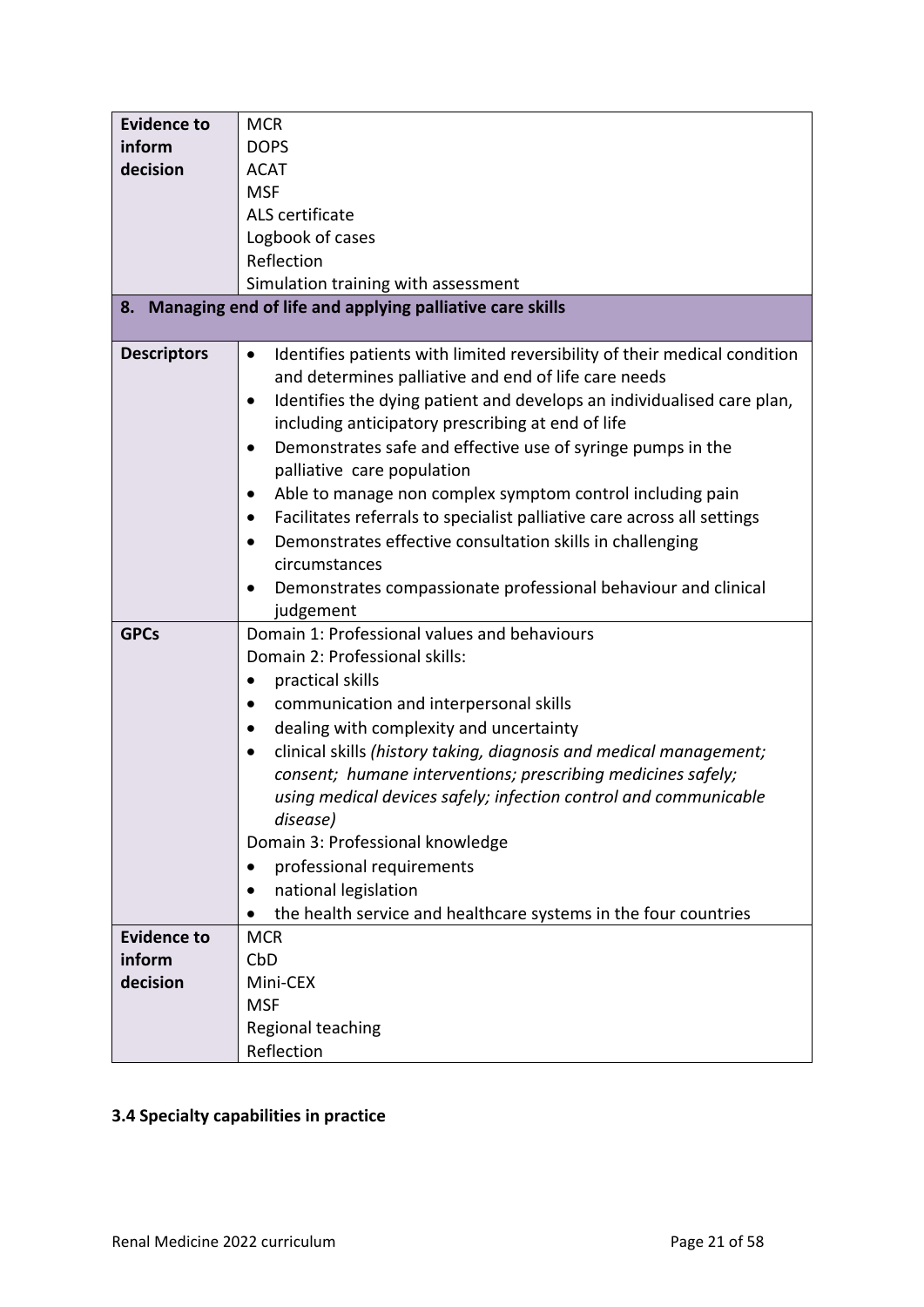The six specialty CiPs describe the clinical tasks or activities which are essential to the practice of Renal Medicine. The CiPs have been mapped to the nine GPC domains to reflect the professional generic capabilities required to undertake the clinical tasks.

Satisfactory sign off will require educational supervisors to make entrustment decisions on the level of supervision required for each CiP and if this is satisfactory for the stage of training, the trainee can progress. More detail is provided in the programme of assessment section of the curriculum.

| <b>Renal Medicine specialty CiPs</b> |                                                                                                                                                                                                                                                                                                                                                                                                                                                                                                                                                                                                                                                                                                                                                                                                                                                                                                                                                                                                                                                                                                                                                                                                                                                                                                                                                                                                                                                               |  |
|--------------------------------------|---------------------------------------------------------------------------------------------------------------------------------------------------------------------------------------------------------------------------------------------------------------------------------------------------------------------------------------------------------------------------------------------------------------------------------------------------------------------------------------------------------------------------------------------------------------------------------------------------------------------------------------------------------------------------------------------------------------------------------------------------------------------------------------------------------------------------------------------------------------------------------------------------------------------------------------------------------------------------------------------------------------------------------------------------------------------------------------------------------------------------------------------------------------------------------------------------------------------------------------------------------------------------------------------------------------------------------------------------------------------------------------------------------------------------------------------------------------|--|
| 1. Running a renal ward              |                                                                                                                                                                                                                                                                                                                                                                                                                                                                                                                                                                                                                                                                                                                                                                                                                                                                                                                                                                                                                                                                                                                                                                                                                                                                                                                                                                                                                                                               |  |
| <b>Descriptors</b>                   | Demonstrates professional behaviour with regard to patients, carers,<br>$\bullet$<br>colleagues and others<br>Delivers patient centred care including shared decision making<br>$\bullet$<br>Demonstrates Clinical Leadership<br>٠<br>Able to prioritise admissions and ensure safe discharge of patients<br>٠<br>Takes a relevant patient history including patient symptoms, concerns,<br>$\bullet$<br>priorities and preferences<br>Performs accurate clinical examinations<br>$\bullet$<br>Formulates an appropriate diagnostic and management plan, taking into<br>$\bullet$<br>account patient preferences, and the urgency required including provision<br>of urgent dialysis<br>Explains clinical reasoning behind diagnostic and clinical management<br>$\bullet$<br>decisions to patients/carers/guardians and other colleagues<br>Applies management and team working skills appropriately, including<br>٠<br>influencing, negotiating, continuously re-assessing priorities and effectively<br>managing complex, dynamic situations<br>Identifies patients with limited reversibility of their medical conditions and<br>$\bullet$<br>determines palliative and end of life care needs including<br>appropriateness of provision of dialysis<br>Demonstrates appropriate and timely liaison with other specialty<br>٠<br>services when required<br>Demonstrates management of renal problems in inpatients under the care<br>of other specialties |  |
| <b>GPCs</b>                          | Domain 1: Professional values and behaviours<br>Domain 2: Professional skills<br>practical skills<br>٠<br>communication and interpersonal skills<br>$\bullet$<br>dealing with complexity and uncertainty<br>٠<br>clinical skills (history taking, diagnosis and medical management;<br>consent; humane interventions; prescribing medicines safely;<br>using medical devices safely; infection control and communicable<br>disease)<br>Domain 3: Professional knowledge<br>professional requirements<br>$\bullet$<br>national legislation<br>the health service and healthcare systems in the four countries                                                                                                                                                                                                                                                                                                                                                                                                                                                                                                                                                                                                                                                                                                                                                                                                                                                  |  |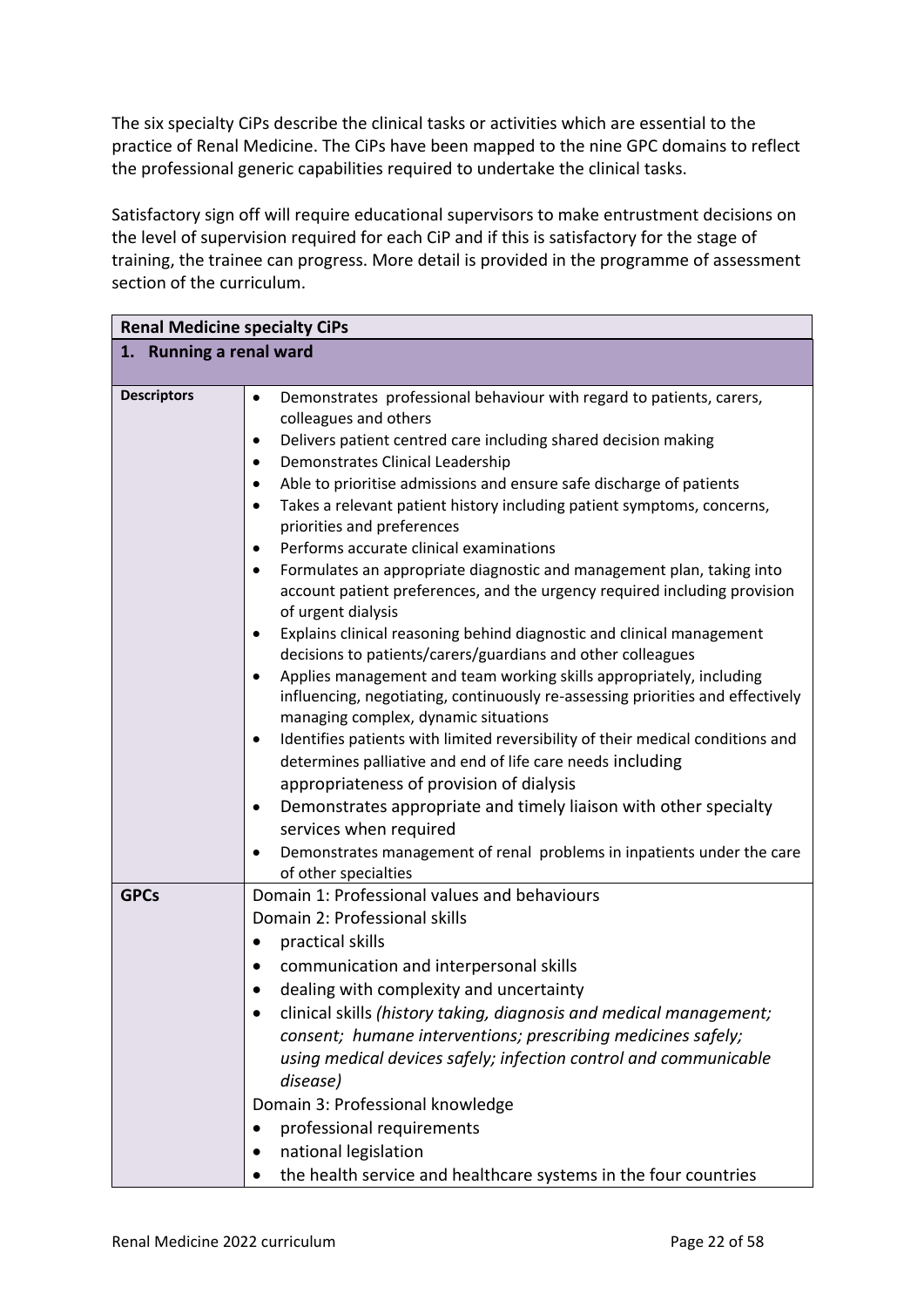|                    | Domain 4: Capabilities in health promotion and illness prevention               |
|--------------------|---------------------------------------------------------------------------------|
|                    | Domain 5: Capabilities in leadership and teamworking                            |
|                    | Domain 6: Capabilities in patient safety and quality improvement                |
| <b>Evidence to</b> | <b>MCR</b>                                                                      |
| inform             | <b>MSF</b>                                                                      |
| decision           | CbD                                                                             |
|                    | <b>ACAT</b>                                                                     |
|                    | ESNeph                                                                          |
|                    | <b>DOPS</b>                                                                     |
| 2.                 | Managing a haemodialysis and peritoneal dialysis programme                      |
|                    |                                                                                 |
| <b>Descriptors</b> | • Demonstrates professional behaviour with regard to patients, carers,          |
|                    | colleagues and others                                                           |
|                    | · Delivers patient centred care including shared decision making and            |
|                    | shared care                                                                     |
|                    | • Demonstrates effective consultation skills                                    |
|                    | • Formulates an appropriate diagnostic and management plan, taking              |
|                    | into account patient preferences including access for haemodialysis,            |
|                    | workup for renal transplant, and end of life care and withdrawal from           |
|                    | dialysis                                                                        |
|                    | • Appropriately manages comorbidities in the dialysis unit or outpatient        |
|                    | clinic                                                                          |
|                    | • Demonstrated knowledge of management of quality, including audit              |
|                    | of dialysis equipment and water quality                                         |
|                    | • Demonstrates awareness of the quality of patient experience                   |
|                    | • Demonstrates appropriate and timely liaison with other specialty              |
|                    | services                                                                        |
|                    | • Recognises the importance of prompt and accurate information                  |
|                    | sharing with the primary care team                                              |
| <b>GPCs</b>        | Domain 1: Professional values and behaviours                                    |
|                    | Domain 2: Professional skills                                                   |
|                    | practical skills                                                                |
|                    | communication and interpersonal skills                                          |
|                    | dealing with complexity and uncertainty                                         |
|                    | clinical skills (history taking, diagnosis and medical management;<br>$\bullet$ |
|                    | consent; humane interventions; prescribing medicines safely;                    |
|                    | using medical devices safely; infection control and communicable                |
|                    | disease)                                                                        |
|                    | Domain 3: Professional knowledge                                                |
|                    | professional requirements                                                       |
|                    | national legislation                                                            |
|                    | the health service and healthcare systems in the four countries                 |
|                    | Domain 4: Capabilities in health promotion and illness prevention               |
|                    | Domain 5: Capabilities in leadership and teamworking                            |
|                    | Domain 6: Capabilities in patient safety and quality improvement                |
|                    | patient safety                                                                  |
|                    |                                                                                 |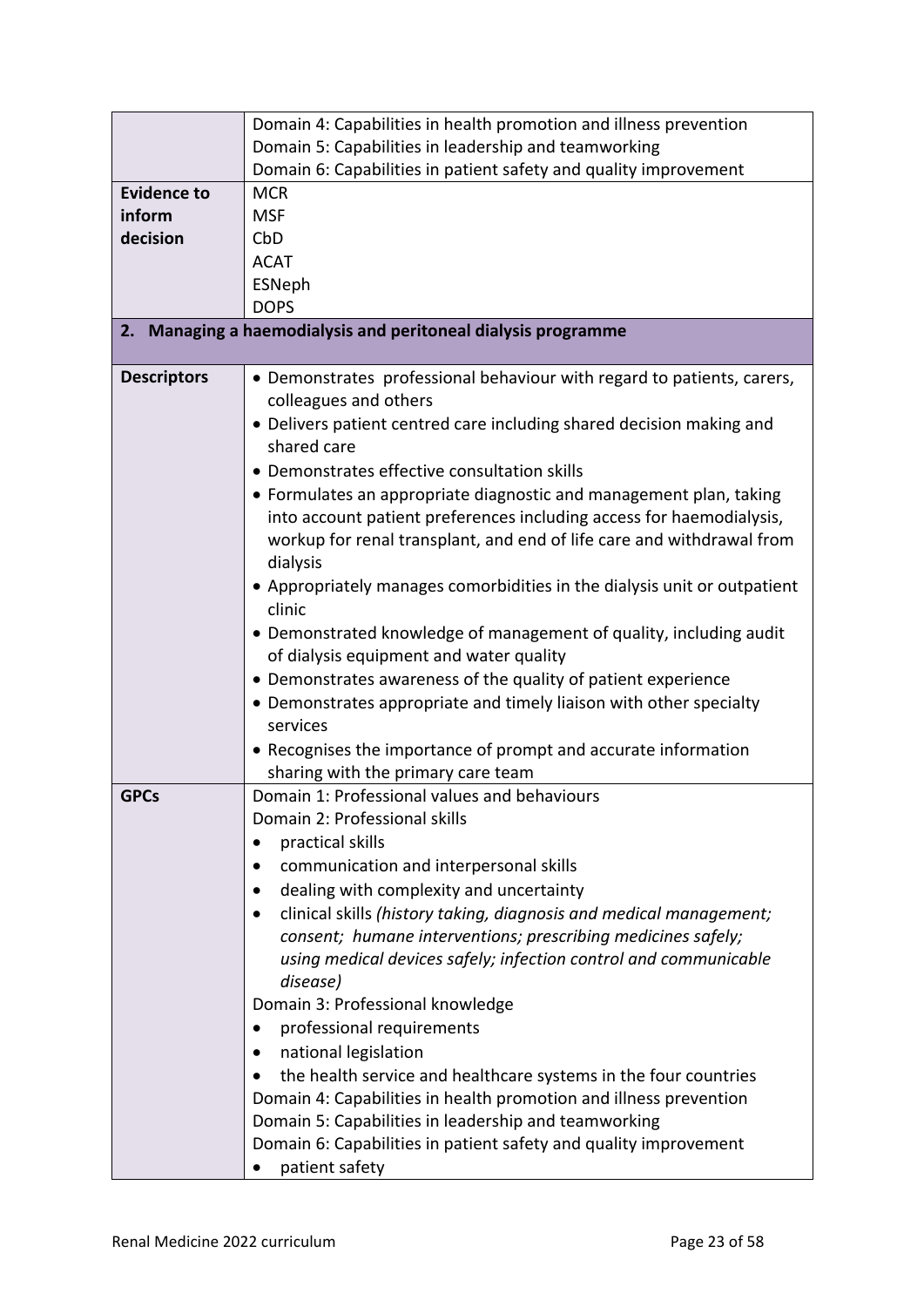|                    | quality improvement<br>$\bullet$                                        |
|--------------------|-------------------------------------------------------------------------|
| <b>Evidence to</b> | <b>MCR</b>                                                              |
| inform             | <b>MSF</b>                                                              |
| decision           | CbD                                                                     |
|                    | Mini CEX                                                                |
|                    | Reflection                                                              |
|                    | ESNeph                                                                  |
|                    | Outpatient letters generated                                            |
|                    | Attendance at dialysis course/conference                                |
|                    | 3. Running an acute renal referral service                              |
|                    |                                                                         |
| <b>Descriptors</b> | • Demonstrates professional behaviour with regard to patients, carers,  |
|                    | colleagues and others                                                   |
|                    | • Delivers patient centred care including shared decision making        |
|                    | • Demonstrates effective consultation skills including 'out of hours'   |
|                    | working                                                                 |
|                    | • Takes a relevant patient history and accurate clinical examination    |
|                    | focused on the referral request and clinical situation.                 |
|                    | • Appropriately selects, manages and interprets investigations          |
|                    | • Formulates an appropriate differential diagnosis.                     |
|                    | • Formulates an appropriate diagnostic and management plan, taking      |
|                    | into account patient preferences, and the urgency required              |
|                    | • Explains clinical reasoning behind diagnostic and clinical management |
|                    | decisions to patients/carers/guardians and other colleagues.            |
|                    | • Demonstrates prompt and accurate information sharing with relevant    |
|                    | professionals after the consultation.                                   |
| <b>GPCs</b>        | Domain 1: Professional values and behaviours                            |
|                    | Domain 2: Professional skills                                           |
|                    | practical skills                                                        |
|                    | communication and interpersonal skills                                  |
|                    | dealing with complexity and uncertainty                                 |
|                    | clinical skills (history taking, diagnosis and medical management;      |
|                    | consent; humane interventions; prescribing medicines safely;            |
|                    | using medical devices safely; infection control and                     |
|                    | communicable disease)                                                   |
|                    | Domain 3: Professional knowledge                                        |
|                    | professional requirements<br>$\bullet$                                  |
|                    | national legislation                                                    |
|                    | the health service and healthcare systems in the four countries         |
|                    | Domain 4: Capabilities in health promotion and illness prevention       |
|                    | Domain 5: Capabilities in leadership and teamworking                    |
|                    | Domain 6: Capabilities in patient safety and quality improvement        |
| <b>Evidenc</b>     | <b>MCR</b>                                                              |
| e to               | <b>MSF</b>                                                              |
| inform             | CbD                                                                     |
| decision           | <b>ACAT</b>                                                             |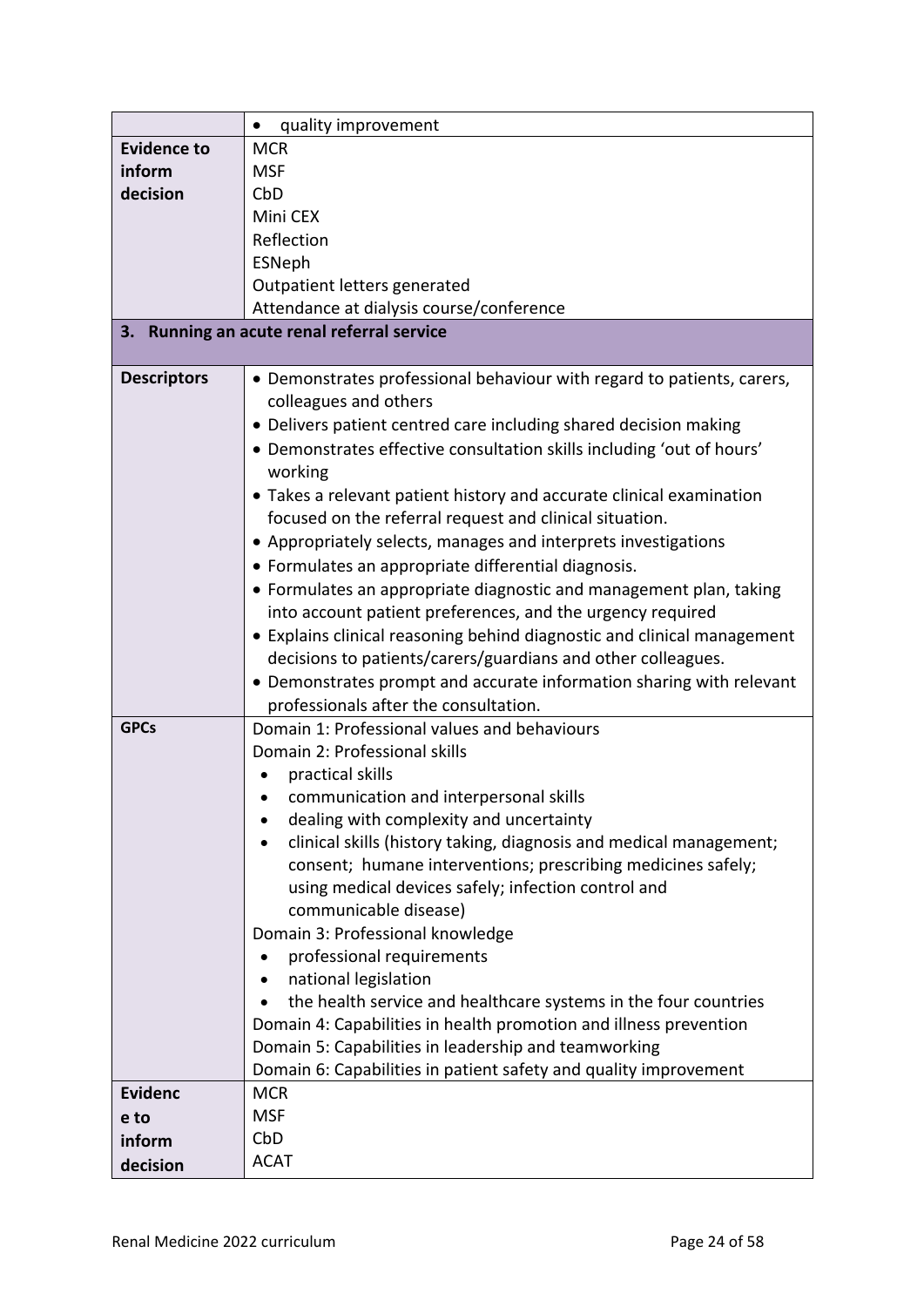|                                                                   | <b>ESNeph</b>                                                                                                                     |  |  |
|-------------------------------------------------------------------|-----------------------------------------------------------------------------------------------------------------------------------|--|--|
|                                                                   | <b>DOPS</b>                                                                                                                       |  |  |
| 4. Managing patients with chronic kidney disease (CKD) stages 1-5 |                                                                                                                                   |  |  |
| <b>Descriptors</b>                                                | • Demonstrates professional behaviour with regard to patients, carers,                                                            |  |  |
|                                                                   | colleagues and others                                                                                                             |  |  |
|                                                                   | • Delivers patient centred care including shared decision making and                                                              |  |  |
|                                                                   | shared care                                                                                                                       |  |  |
|                                                                   | • Demonstrates effective consultation skills                                                                                      |  |  |
|                                                                   | • Able to conduct an outpatient clinic and support management in the                                                              |  |  |
|                                                                   | community with the multidisciplinary team                                                                                         |  |  |
|                                                                   | • Demonstrates the use of investigations to assess the cause, severity                                                            |  |  |
|                                                                   | and reversibility of CKD                                                                                                          |  |  |
|                                                                   | • Formulates an appropriate diagnostic and management plan, taking                                                                |  |  |
|                                                                   | into account patient preferences including access for haemodialysis,                                                              |  |  |
|                                                                   | preparation for peritoneal dialysis and workup for renal transplant.                                                              |  |  |
|                                                                   | • Identifies patients with limited reversibility of their medical condition                                                       |  |  |
|                                                                   | and discusses maximal conservative management of CKD and end of                                                                   |  |  |
|                                                                   | life care needs as appropriate                                                                                                    |  |  |
|                                                                   | • Appropriately manages comorbidities in the outpatient clinic                                                                    |  |  |
|                                                                   | • Demonstrates awareness of the quality of patient experience<br>Demonstrates appropriate and timely liaison with other specialty |  |  |
|                                                                   | services including those based in Primary Care                                                                                    |  |  |
| <b>GPCs</b>                                                       | Domain 1: Professional values and behaviours                                                                                      |  |  |
|                                                                   | Domain 2: Professional skills                                                                                                     |  |  |
|                                                                   | practical skills                                                                                                                  |  |  |
|                                                                   | communication and interpersonal skills                                                                                            |  |  |
|                                                                   | dealing with complexity and uncertainty                                                                                           |  |  |
|                                                                   | clinical skills (history taking, diagnosis and medical management;<br>$\bullet$                                                   |  |  |
|                                                                   | consent; humane interventions; prescribing medicines safely;                                                                      |  |  |
|                                                                   | using medical devices safely; infection control and communicable                                                                  |  |  |
|                                                                   | disease)                                                                                                                          |  |  |
|                                                                   | Domain 3: Professional knowledge                                                                                                  |  |  |
|                                                                   | professional requirements<br>$\bullet$                                                                                            |  |  |
|                                                                   | national legislation                                                                                                              |  |  |
|                                                                   | the health service and healthcare systems in the four countries                                                                   |  |  |
|                                                                   | Domain 4: Capabilities in health promotion and illness prevention                                                                 |  |  |
|                                                                   | Domain 5: Capabilities in leadership and teamworking                                                                              |  |  |
|                                                                   | Domain 6: Capabilities in patient safety and quality improvement                                                                  |  |  |
| <b>Evidence to</b>                                                | <b>MCR</b>                                                                                                                        |  |  |
| inform                                                            | <b>MSF</b>                                                                                                                        |  |  |
| decision                                                          | CbD                                                                                                                               |  |  |
|                                                                   | <b>ACAT</b>                                                                                                                       |  |  |
|                                                                   | ESNeph                                                                                                                            |  |  |
|                                                                   | <b>DOPS</b>                                                                                                                       |  |  |
|                                                                   | 5. Understanding of subspecialty clinical services                                                                                |  |  |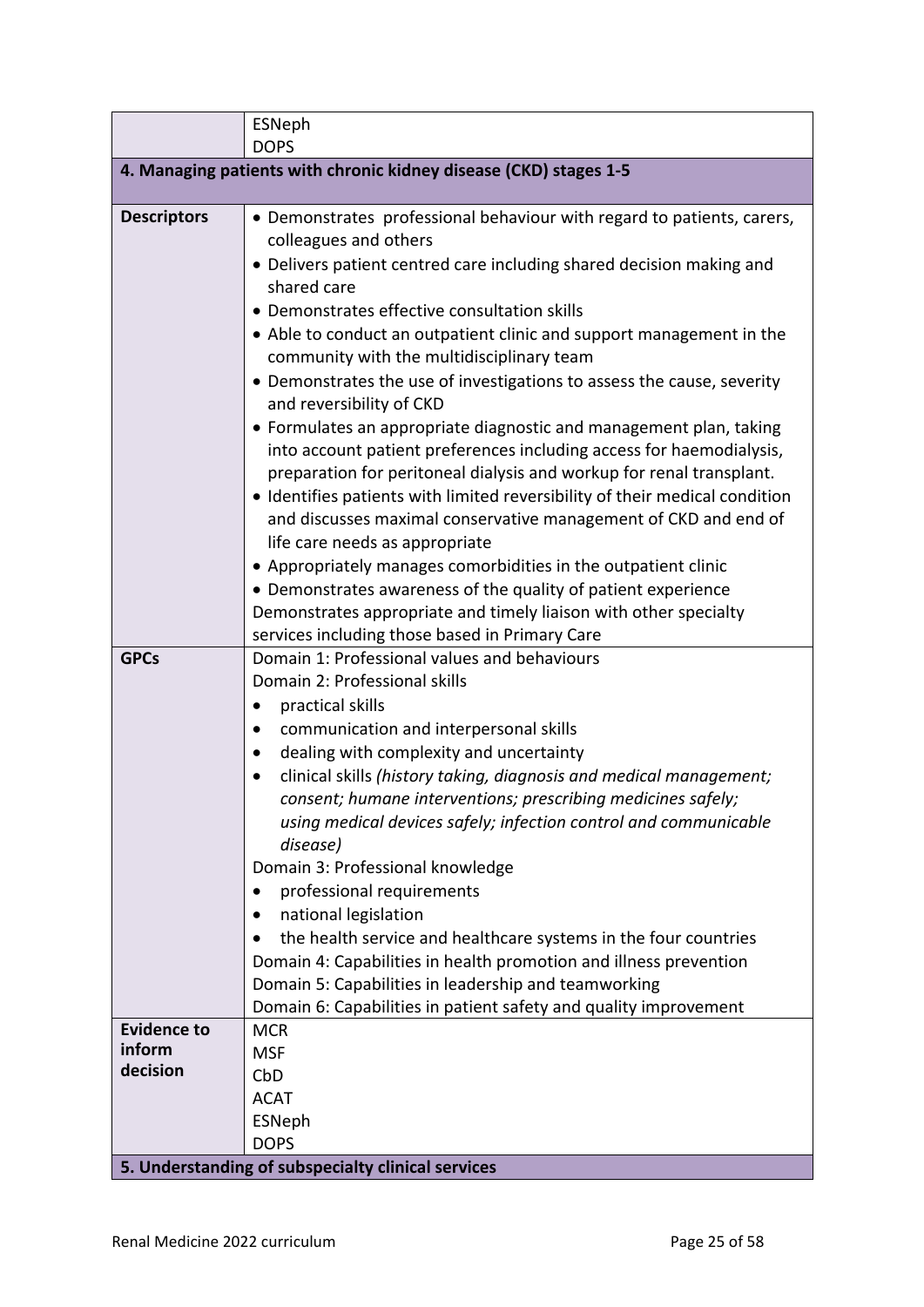| <b>Descriptors</b> | Demonstrates professional behaviour with regard to patients, carers,<br>$\bullet$                                                |  |  |
|--------------------|----------------------------------------------------------------------------------------------------------------------------------|--|--|
|                    | colleagues and others                                                                                                            |  |  |
|                    | Delivers patient centred care including shared decision making                                                                   |  |  |
|                    | Demonstrates effective clinical leadership                                                                                       |  |  |
|                    | Demonstrates appropriate and timely liaison with other specialty<br>$\bullet$                                                    |  |  |
|                    | services when required                                                                                                           |  |  |
|                    | Demonstrates an understanding of relevant diseases and their<br>٠<br>treatments                                                  |  |  |
|                    | Demonstrates an understanding of specific investigations including<br>٠                                                          |  |  |
|                    | genetic testing and implications of the results.                                                                                 |  |  |
|                    | Demonstrates an understanding of issues surrounding new<br>٠                                                                     |  |  |
|                    | therapies, clinic trials and the development of new clinics for specific                                                         |  |  |
|                    | patient groups                                                                                                                   |  |  |
|                    | Demonstrate ability to keep up to date and / or learning from                                                                    |  |  |
|                    | colleagues in other department or units where such a service is in                                                               |  |  |
|                    | place                                                                                                                            |  |  |
|                    | Demonstrates an understanding of particular needs of certain groups                                                              |  |  |
|                    | (e.g. adolescent transition patients)                                                                                            |  |  |
| <b>GPCs</b>        | Domain 1: Professional values and behaviours                                                                                     |  |  |
|                    | Domain 2: Professional skills                                                                                                    |  |  |
|                    | practical skills                                                                                                                 |  |  |
|                    | communication and interpersonal skills<br>dealing with complexity and uncertainty                                                |  |  |
|                    |                                                                                                                                  |  |  |
|                    | clinical skills (history taking, diagnosis and medical management;                                                               |  |  |
|                    | consent; humane interventions; prescribing medicines safely;<br>using medical devices safely; infection control and communicable |  |  |
|                    |                                                                                                                                  |  |  |
|                    | disease)                                                                                                                         |  |  |
|                    | Domain 3: Professional knowledge                                                                                                 |  |  |
|                    | professional requirements                                                                                                        |  |  |
|                    | national legislative requirements                                                                                                |  |  |
|                    | the health service and healthcare systems in the four countries                                                                  |  |  |
|                    | Domain 4: Capabilities in health promotion and illness prevention                                                                |  |  |
|                    | Domain 5: Capabilities in leadership and teamworking                                                                             |  |  |
|                    | Domain 6: Capabilities in patient safety and quality improvement                                                                 |  |  |
|                    | patient safety                                                                                                                   |  |  |
|                    | quality improvement                                                                                                              |  |  |
|                    | Domain 7: Capabilities in safeguarding vulnerable groups                                                                         |  |  |
|                    | Domain 9: Capabilities in research and scholarship                                                                               |  |  |
| <b>Evidence to</b> | Attendance at relevant course / conference                                                                                       |  |  |
| inform             | <b>MCR</b>                                                                                                                       |  |  |
| decision           | Reflection<br>mini-CEX                                                                                                           |  |  |
|                    | <b>ACAT</b>                                                                                                                      |  |  |
|                    | <b>CBD</b>                                                                                                                       |  |  |
|                    | ESNeph                                                                                                                           |  |  |
|                    |                                                                                                                                  |  |  |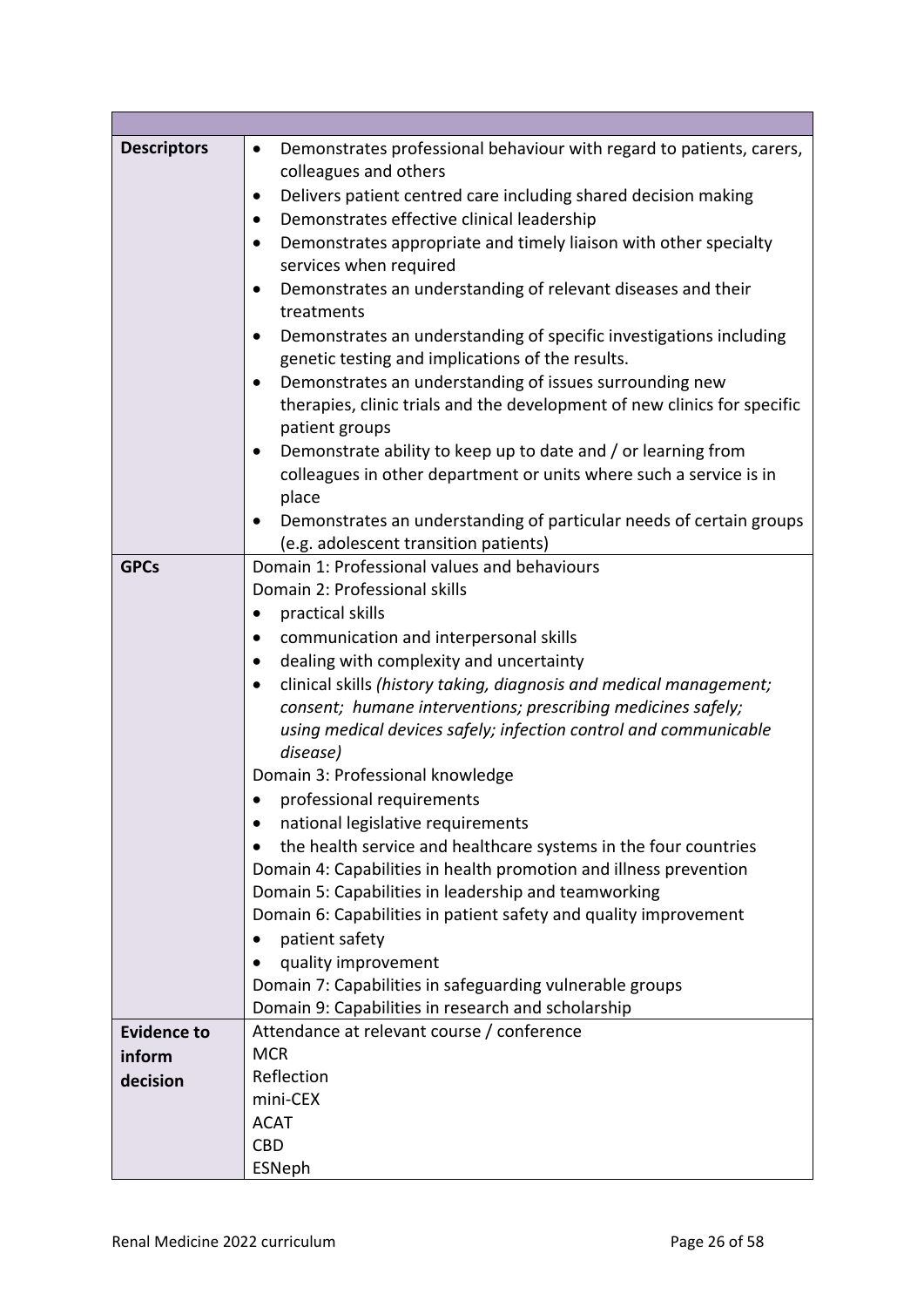|                                       | Letters generated at outpatient clinics                                                                                                                                                                                                                                                                                                                                                                                                                                                                                                                                                                                                                                                                                                                                         |  |  |
|---------------------------------------|---------------------------------------------------------------------------------------------------------------------------------------------------------------------------------------------------------------------------------------------------------------------------------------------------------------------------------------------------------------------------------------------------------------------------------------------------------------------------------------------------------------------------------------------------------------------------------------------------------------------------------------------------------------------------------------------------------------------------------------------------------------------------------|--|--|
| 6. Managing renal transplant patients |                                                                                                                                                                                                                                                                                                                                                                                                                                                                                                                                                                                                                                                                                                                                                                                 |  |  |
|                                       |                                                                                                                                                                                                                                                                                                                                                                                                                                                                                                                                                                                                                                                                                                                                                                                 |  |  |
| <b>Descriptors</b>                    | Demonstrates professional behaviour with regard to patients, carers,<br>$\bullet$<br>colleagues and others<br>Delivers patient centred care including shared decision making<br>Demonstrates effective clinical leadership<br>Demonstrates an understanding of the indications for renal<br>transplantation and risk versus benefit<br>Demonstrates an understanding of the fundamentals of renal<br>transplantation and ability to assess recipients and transplant<br>doctors<br>Demonstrates ability to apply knowledge when caring for acute and<br>chronic transplant recipients including failing renal transplants<br>Demonstrates an understanding of live donor assessment<br>Demonstrates appropriate and timely liaison with other specialty                         |  |  |
| <b>GPCs</b>                           | services when required<br>Domain 1: Professional values and behaviours                                                                                                                                                                                                                                                                                                                                                                                                                                                                                                                                                                                                                                                                                                          |  |  |
|                                       | Domain 2: Professional skills<br>practical skills<br>communication and interpersonal skills<br>dealing with complexity and uncertainty<br>clinical skills (history taking, diagnosis and medical management;<br>consent; humane interventions; prescribing medicines safely;<br>using medical devices safely; infection control and communicable<br>disease)<br>Domain 3: Professional knowledge<br>professional requirements<br>national legislative requirements<br>the health service and healthcare systems in the four countries<br>Domain 4: Capabilities in health promotion and illness prevention<br>Domain 5: Capabilities in leadership and teamworking<br>Domain 6: Capabilities in patient safety and quality improvement<br>patient safety<br>quality improvement |  |  |
| <b>Evidence to</b>                    | <b>MCR</b>                                                                                                                                                                                                                                                                                                                                                                                                                                                                                                                                                                                                                                                                                                                                                                      |  |  |
| inform                                | Reflection                                                                                                                                                                                                                                                                                                                                                                                                                                                                                                                                                                                                                                                                                                                                                                      |  |  |
| decision                              | mini-CEX                                                                                                                                                                                                                                                                                                                                                                                                                                                                                                                                                                                                                                                                                                                                                                        |  |  |
|                                       | <b>ACAT</b><br><b>CBD</b>                                                                                                                                                                                                                                                                                                                                                                                                                                                                                                                                                                                                                                                                                                                                                       |  |  |
|                                       | ESNeph                                                                                                                                                                                                                                                                                                                                                                                                                                                                                                                                                                                                                                                                                                                                                                          |  |  |
|                                       | Letters generated at outpatient clinics                                                                                                                                                                                                                                                                                                                                                                                                                                                                                                                                                                                                                                                                                                                                         |  |  |
|                                       | Attendance at relevant course / conference                                                                                                                                                                                                                                                                                                                                                                                                                                                                                                                                                                                                                                                                                                                                      |  |  |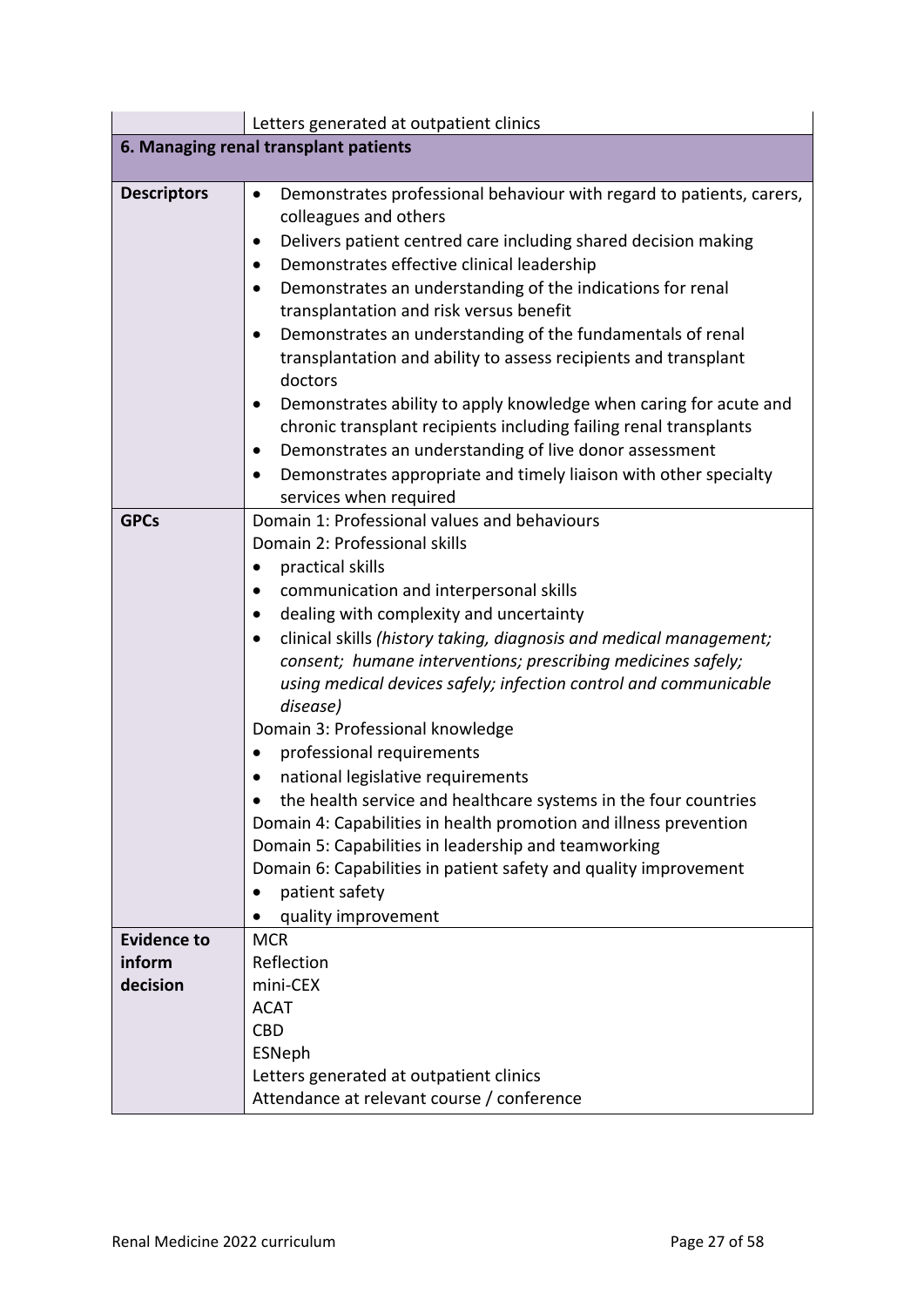### <span id="page-27-0"></span>**3.5 Content of Learning**

The table below outlines the knowledge base required for Renal Medicine. Each of these should be regarded as a clinical context in which trainees should be able to demonstrate CiPs and GPCs. In this spiral curriculum, trainees will expand and develop the knowledge, skills and attitudes around managing patients with these conditions and presentations. The patient should always be at the centre of knowledge, learning and care.

Trainees must demonstrate core bedside skills, including information gathering through history and physical examination and information sharing with patients, families and colleagues.

Treatment care and strategy covers how a doctor selects drug treatments or interventions for a patient. It includes discussions and decisions as to whether care is focused mainly on curative intent or whether the main focus is on symptomatic relief. It also covers broader aspects of care, including involvement of other professionals or services.

Particular presentations, conditions and issues are listed either because they are common or serious (having high morbidity, mortality and/or serious implications for treatment or public health).

For each condition/presentation, trainees will need to be familiar with such aspects as aetiology, epidemiology, clinical features, investigation, management and prognosis. Our approach is to provide general guidance and not exhaustive detail, which would inevitably become out of date.

| Theme             | <b>Content of learning</b>                                       | <b>CiP</b> |
|-------------------|------------------------------------------------------------------|------------|
| Disturbances of   | Ability to assess and manage common acute and                    | 1,3,4,5    |
| electrolyte and   | chronic electrolyte disorders to include:                        |            |
| acid base balance | latrogenic electrolyte disturbance<br>$\circ$                    |            |
|                   | Acquired tubular disorders causing<br>$\circ$                    |            |
|                   | electrolyte and acid base imbalance in                           |            |
|                   | hospital and primary care                                        |            |
|                   | Genetic tubular disorders<br>$\bigcap$                           |            |
|                   | Ability to support primary care and non-renal                    |            |
|                   | services in the management of acute and chronic                  |            |
|                   | electrolyte disturbance                                          |            |
|                   | Ability to assess and manage metabolic acidosis in<br>$\bullet$  |            |
|                   | the acutely unwell patient                                       |            |
|                   | Understanding of the role of dialysis in the<br>$\bullet$        |            |
|                   | management of poisoning and drug overdose                        |            |
| Acute Kidney      | Understanding of the classification of acute kidney<br>$\bullet$ | 1,3        |
| Injury            | injury (AKI)                                                     |            |
|                   | Ability to assess and manage AKI complicating<br>٠               |            |
|                   | hospital admission in an acute setting                           |            |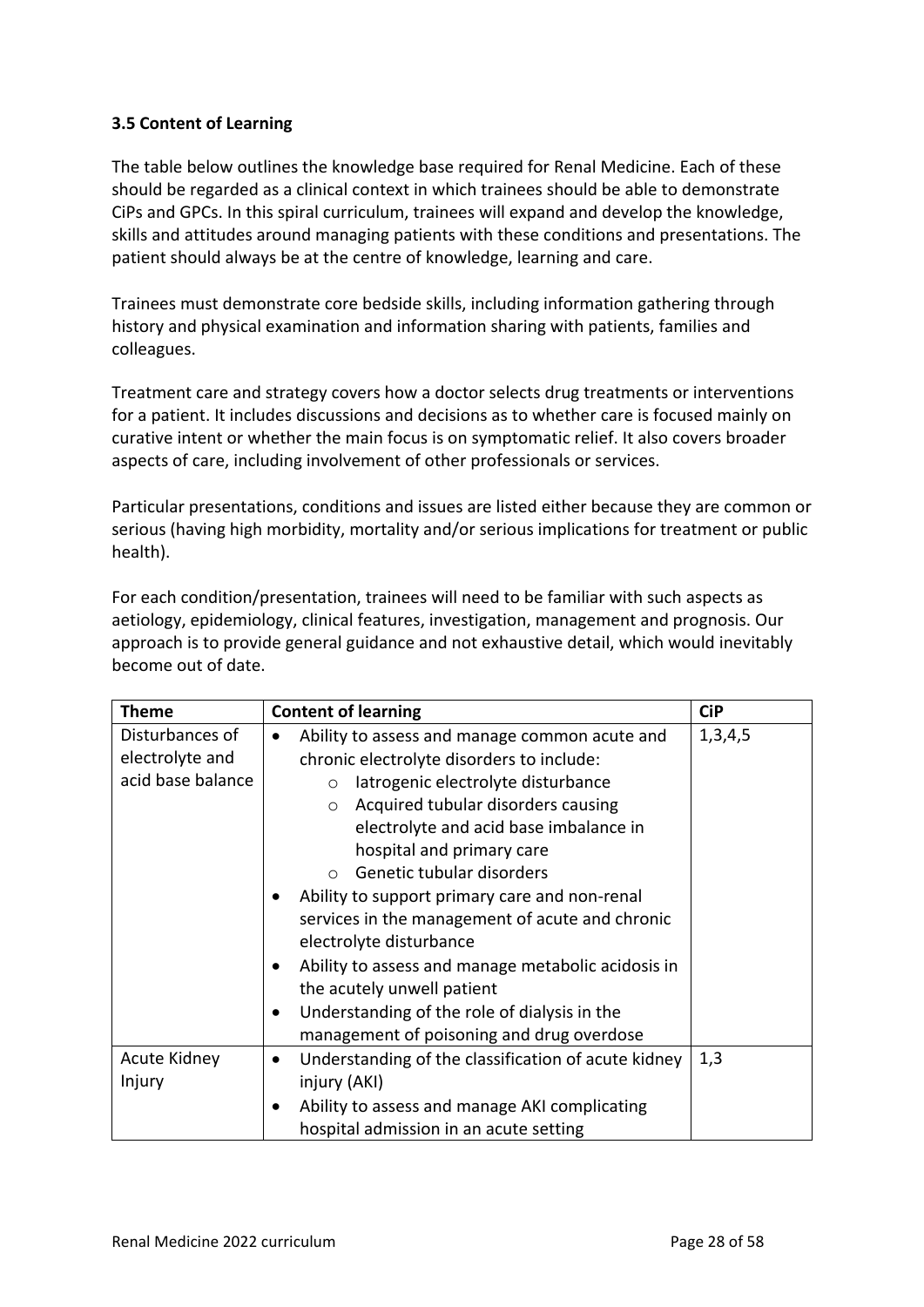| $\bullet$                   | Understanding of the role of healthcare               |         |
|-----------------------------|-------------------------------------------------------|---------|
|                             | information technology in management of AKI in        |         |
|                             | hospitals                                             |         |
|                             | Ability to support non-renal services in the          |         |
|                             | management of AKI                                     |         |
|                             | Ability to Identify and mitigate the risk of          |         |
|                             | iatrogenic AKI during hospital admission.             |         |
|                             | Understanding of the aetiology of AKI to include      |         |
|                             | All common tubular, tubulointerstitial and<br>$\circ$ |         |
|                             | glomerular pathologies.                               |         |
|                             | Urological causes of AKI<br>$\circ$                   |         |
|                             | AKI in shock<br>$\circ$                               |         |
|                             | Understanding of:                                     |         |
|                             | ○ Generic management of AKI                           |         |
|                             | Management of AKI in an intensive care<br>$\circ$     |         |
|                             | setting                                               |         |
|                             | Management of AKI in the context of<br>O              |         |
|                             | systemic illness including infection,                 |         |
|                             | malignancy, heart, liver and                          |         |
|                             | haematological disease                                |         |
|                             | Understanding of the indications for urgent renal     |         |
|                             | replacement therapy                                   |         |
|                             | Understanding of the pharmacology and                 |         |
|                             | pharmacokinetics of common drugs in the context       |         |
|                             | of AKI                                                |         |
| Chronic kidney<br>$\bullet$ | Understanding of the classification of chronic        | 1,3,4,6 |
| disease                     | kidney disease (CKD)                                  |         |
| $\bullet$                   | Understanding of the role of healthcare               |         |
|                             | information technology in the identification and      |         |
|                             | management of CKD in primary care                     |         |
|                             | Ability to support primary care in the                |         |
|                             | management of CKD                                     |         |
|                             | Ability to assess, and manage CKD to include:         |         |
|                             | Identification of the cause, severity, and<br>$\circ$ |         |
|                             | reversibility of CKD                                  |         |
|                             | Disease specific management of causes of<br>O         |         |
|                             | <b>CKD</b>                                            |         |
|                             | Prevention of progression of CKD<br>$\circ$           |         |
|                             | Timely planning for renal replacement<br>$\circ$      |         |
|                             | therapy or active support care                        |         |
|                             | Management of renal anaemia, renal bone<br>O          |         |
|                             | disease and other common complications<br>of CKD      |         |
|                             | Understanding of the pharmacology and                 |         |
|                             | pharmacokinetics of common drugs in the context       |         |
|                             | of CKD                                                |         |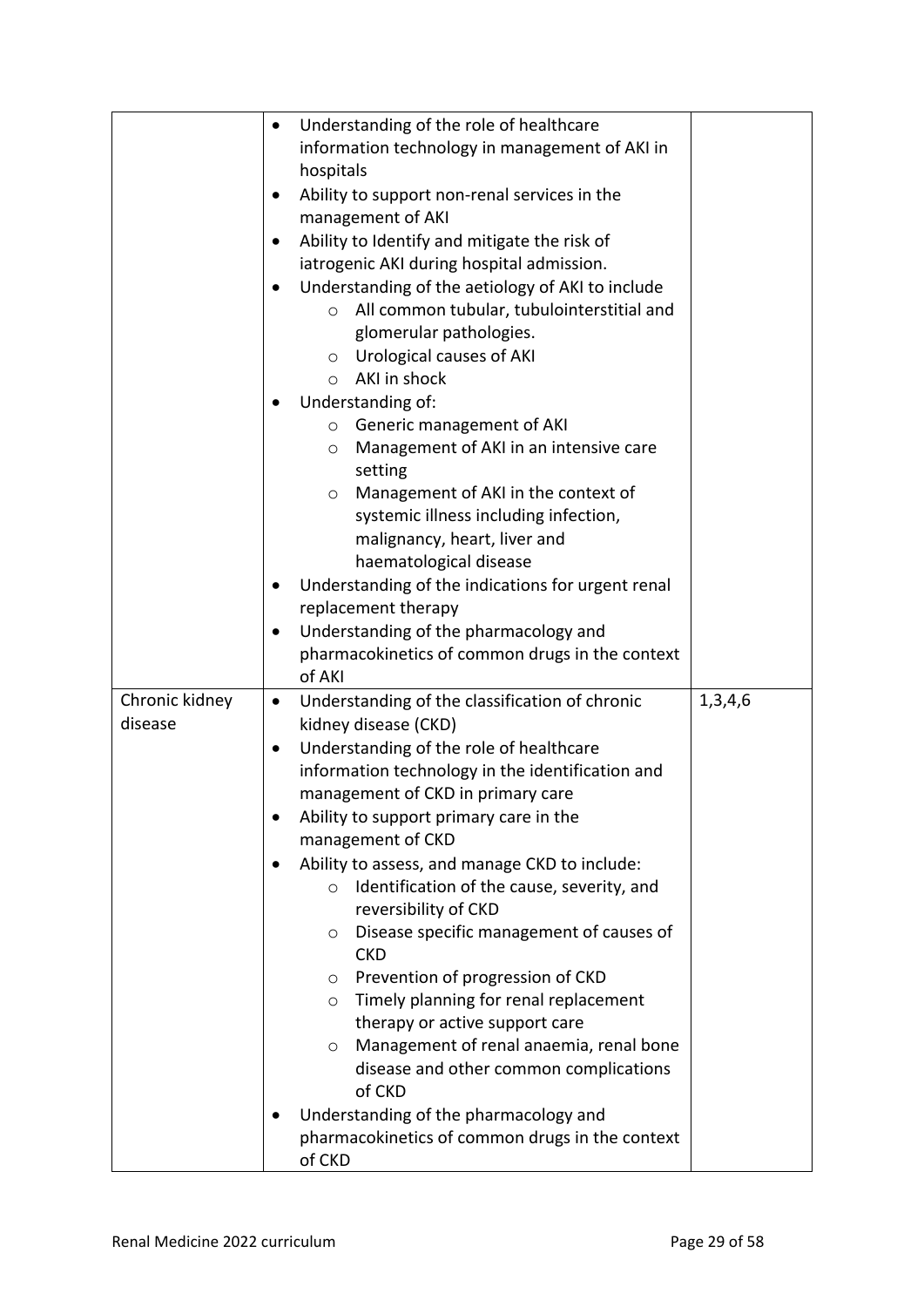|                  | Ability to work with a multidisciplinary team in<br>$\bullet$     |         |
|------------------|-------------------------------------------------------------------|---------|
|                  | CKD management including pre-dialysis                             |         |
|                  | education, modality choice, vascular access,                      |         |
|                  | nutrition, renal bone disease, renal anaemia and                  |         |
|                  |                                                                   |         |
|                  | supportive care                                                   |         |
|                  | Ability to support non-renal services in the<br>$\bullet$         |         |
|                  | management of CKD in the context of systemic                      |         |
|                  | diseases                                                          |         |
| Immune-          | Understanding of the aetiology and natural<br>$\bullet$           | 1,3,4,5 |
| mediated renal   | history of all common types of glomerulonephritis                 |         |
| disease          | and tubulointerstitial disease                                    |         |
|                  | Understanding of the indications for renal biopsy,<br>$\bullet$   |         |
|                  | preparation for renal biopsy, and complications of                |         |
|                  | renal biopsy                                                      |         |
|                  | Familiarity with histological classification of                   |         |
|                  | glomerulonephritis and ability to interpret renal                 |         |
|                  | histology reports                                                 |         |
|                  |                                                                   |         |
|                  | Ability to interpret laboratory test results in the<br>$\bullet$  |         |
|                  | context of immune mediated disease                                |         |
|                  | Ability to identify and assess all common types of<br>$\bullet$   |         |
|                  | glomerulonephritis                                                |         |
|                  | Ability to manage all common types of<br>$\bullet$                |         |
|                  | glomerulonephritis with:                                          |         |
|                  | Immunosuppressive drugs<br>$\circ$                                |         |
|                  | <b>Biological agents</b><br>$\circ$                               |         |
|                  | Plasma exchange<br>$\circ$                                        |         |
|                  | Ability to monitor treatment response, disease<br>$\bullet$       |         |
|                  | progression and to identify and manage disease                    |         |
|                  | relapse                                                           |         |
|                  | Ability to assess, and manage nephrotic syndrome                  |         |
|                  | Understanding of glomerulonephritis in the                        |         |
|                  | context of systemic disease including:                            |         |
|                  | Connective tissue disease, vasculitis and<br>$\circ$              |         |
|                  | <b>SLE</b>                                                        |         |
|                  | Infectious diseases<br>$\circ$                                    |         |
|                  |                                                                   |         |
|                  | Thrombotic microangiopathies<br>$\circ$                           |         |
|                  | Malignancy<br>$\circ$                                             |         |
|                  | Familiarity with indications for genetic testing                  |         |
|                  | Ability to work with a multidisciplinary team in the<br>$\bullet$ |         |
|                  | management of glomerulonephritis                                  |         |
|                  | Understanding of the risk of disease recurrence<br>$\bullet$      |         |
|                  | following kidney transplantation                                  |         |
|                  | Knowledge of rare disease registries and relevant<br>$\bullet$    |         |
|                  | patient support groups                                            |         |
| Hereditary renal | Understanding the role of genomics in renal<br>$\bullet$          | 1,3,4,5 |
| disease          | medicine                                                          |         |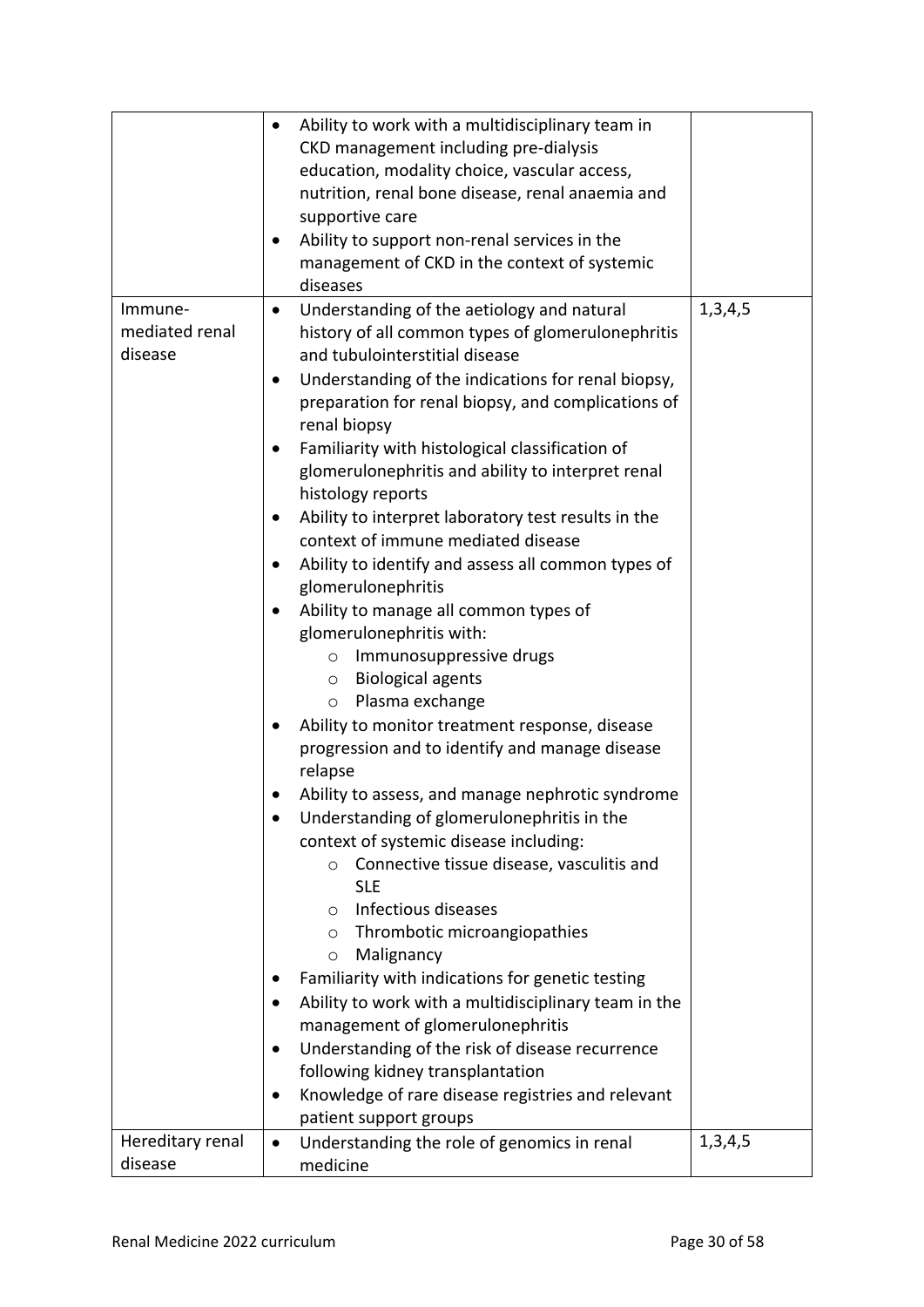|                  | Understanding of Mendelian inheritance<br>$\bullet$               |               |
|------------------|-------------------------------------------------------------------|---------------|
|                  | Understanding of the common single gene<br>$\bullet$              |               |
|                  | disorders affecting the kidney and awareness of                   |               |
|                  | rarer genetic renal disease                                       |               |
|                  | Familiarity with availability of genetic testing and<br>$\bullet$ |               |
|                  | appropriate use of genetic testing in the diagnosis               |               |
|                  | and management of renal disease                                   |               |
|                  | Familiarity with the interpretation of genetic test<br>٠          |               |
|                  | results                                                           |               |
|                  | Familiarity with genetic counselling, risk<br>٠                   |               |
|                  | assessment of relatives and cascade screening                     |               |
|                  | Awareness of relevant disease specific treatments                 |               |
|                  | for genetic renal disease                                         |               |
|                  | Ability to work with a multidisciplinary team in the<br>٠         |               |
|                  | management of genetic renal disease including                     |               |
|                  | clinical geneticists and genetic counsellors                      |               |
| Metabolic renal  | Understanding of metabolic diseases affecting<br>$\bullet$        | 1,3,4,5       |
| disease          | the kidney                                                        |               |
|                  | Familiarity with available diagnostic tests for<br>$\bullet$      |               |
|                  | metabolic disease and indications for testing                     |               |
|                  | Familiarity with disease-specific treatments for<br>$\bullet$     |               |
|                  | metabolic renal disease                                           |               |
|                  | Ability to work with a multidisciplinary team in                  |               |
|                  | the management of metabolic renal disease                         |               |
|                  | including metabolic medicine and clinical                         |               |
|                  | genetics                                                          |               |
|                  |                                                                   |               |
|                  | Awareness of regional and national specialist                     |               |
|                  | services to support rare diseases                                 |               |
| Urological       | Understanding of the assessment and medical<br>$\bullet$          | 1, 3, 4, 5, 6 |
| disease          | management of renal stone disease                                 |               |
|                  | Understanding of the assessment and medical<br>٠                  |               |
|                  | management of urinary tract obstruction causing                   |               |
|                  | acute or chronic renal dysfunction                                |               |
|                  | Familiarity with congenital and developmental<br>٠                |               |
|                  | urinary tract abnormalities and their relevance to                |               |
|                  | kidney disease                                                    |               |
|                  | Understanding of the assessment and<br>$\bullet$                  |               |
|                  | management of urinary tract infections                            |               |
|                  | Ability to work with a multidisciplinary team in the<br>$\bullet$ |               |
|                  | management of urological disease including                        |               |
|                  | interventional radiology and urology services                     |               |
| Kidney           | Ability to assess and manage renal involvement in<br>$\bullet$    | 1,3,4,5       |
| involvement in   | systemic disease                                                  |               |
| systemic disease | Ability to work with non-renal services to manage<br>$\bullet$    |               |
|                  |                                                                   |               |
|                  | renal involvement in systemic disease                             |               |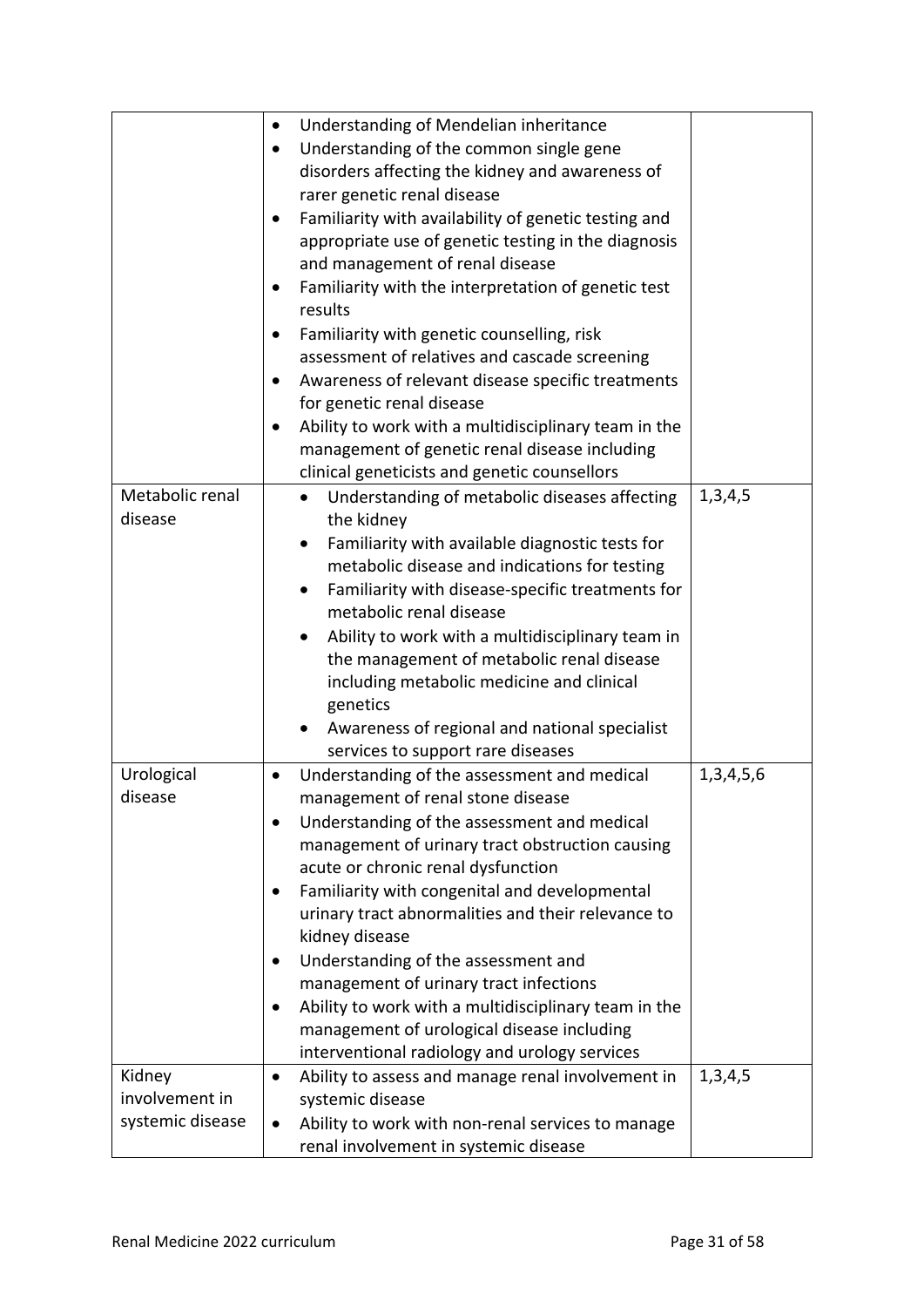| Ability to manage patients undergoing renal<br>$\bullet$<br>replacement therapy with underlying systemic<br>disease<br>Understanding of the indication for renal<br>$\bullet$<br>transplantation in patients with systemic disease.<br>Familiarity with regional and national specialist<br>$\bullet$<br>services for specific diseases<br>Ability to work with multidisciplinary team and<br>$\bullet$<br>primary care to manage renal involvement in<br>systemic disease |  |
|----------------------------------------------------------------------------------------------------------------------------------------------------------------------------------------------------------------------------------------------------------------------------------------------------------------------------------------------------------------------------------------------------------------------------------------------------------------------------|--|
| Systemic diseases to include:                                                                                                                                                                                                                                                                                                                                                                                                                                              |  |
| <b>Diabetes</b><br>Understanding of, and ability to manage,<br>$\circ$<br>diabetic nephropathy<br>Ability to manage end-stage renal failure in<br>$\circ$<br>diabetic patients<br>Ability to manage complications in diabetic<br>$\circ$<br>patients on dialysis or after a renal<br>transplant<br>Understanding of the role of kidney and<br>$\circ$<br>kidney/pancreas transplantation in                                                                                |  |
| diabetic patients with CKD                                                                                                                                                                                                                                                                                                                                                                                                                                                 |  |
| Hypertension                                                                                                                                                                                                                                                                                                                                                                                                                                                               |  |
| Ability to assess hypertension and<br>O<br>distinguish between primary and<br>secondary causes<br>Understanding of the pharmacology of<br>$\circ$<br>antihypertensive drugs and ability to<br>manage hypertension by pharmacological<br>and non-pharmacological means<br>Ability to recognise and to manage<br>O<br>hypertensive emergencies<br>Familiarity with guidelines for the<br>$\circ$<br>management of hypertension<br>Cardiovascular disease                     |  |
| Understanding of risk factors for<br>$\circ$                                                                                                                                                                                                                                                                                                                                                                                                                               |  |
| cardiovascular disease in patients with CKD<br>Understanding of cardiovascular risk<br>$\circ$<br>reduction strategies<br>Ability to manage cardiovascular disease in<br>$\circ$<br>patients undergoing dialysis                                                                                                                                                                                                                                                           |  |
| Malignancy                                                                                                                                                                                                                                                                                                                                                                                                                                                                 |  |
| Understanding of the renal manifestations<br>$\circ$<br>of malignant disease                                                                                                                                                                                                                                                                                                                                                                                               |  |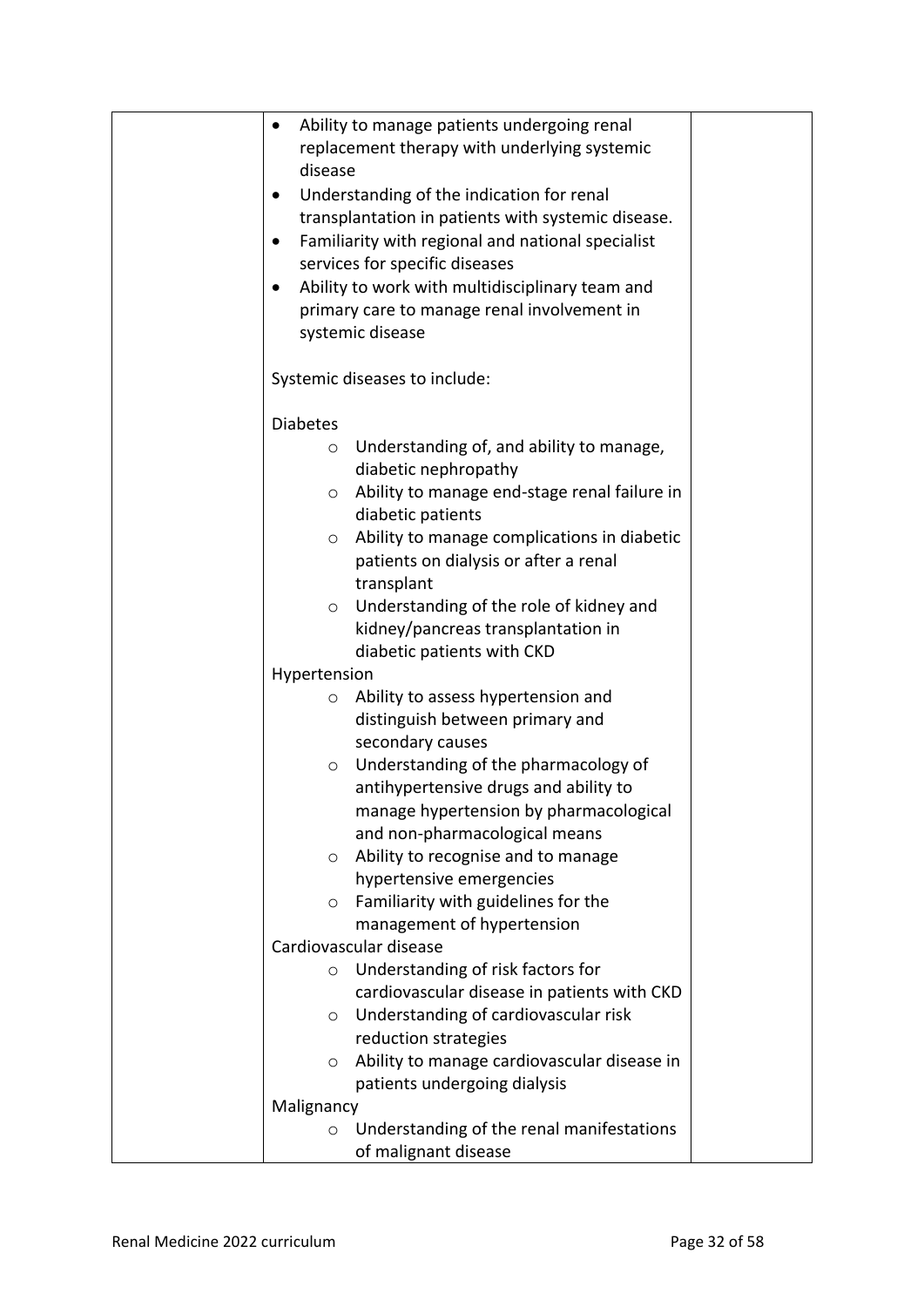|                                              | Ability to assess and manage renal disease<br>$\circ$<br>in the context of malignancy<br>Understanding of the indications for renal<br>$\circ$<br>replacement therapy in renal disease in<br>malignancy<br>Infectious diseases<br>Understanding of the renal manifestations<br>$\circ$<br>of infectious diseases including viral<br>infections, endocarditis, and tuberculosis<br>Ability to assess and manage renal<br>O<br>involvement in infectious disease<br>Familiarity with the implication for renal<br>$\circ$<br>transplantation in the context of infectious<br>diseases                                                |       |
|----------------------------------------------|------------------------------------------------------------------------------------------------------------------------------------------------------------------------------------------------------------------------------------------------------------------------------------------------------------------------------------------------------------------------------------------------------------------------------------------------------------------------------------------------------------------------------------------------------------------------------------------------------------------------------------|-------|
| Active supportive<br>care                    | Understanding of advanced CKD symptoms<br>$\bullet$<br><b>Awareness of Advance Care Planning</b><br>$\bullet$<br>Familiarity with the medicolegal framework<br>$\bullet$<br>for decisions regarding patient treatment and<br>advance directives<br>Ability to work with a multidisciplinary team<br>$\bullet$<br>and with primary care, to support patients<br>with advanced CKD who have not opted for<br>renal replacement therapy, or during<br>withdrawal of dialysis                                                                                                                                                          | 1,2,4 |
| Adult-paediatric<br>interface                | Familiarity with transition from paediatric to adult<br>$\bullet$<br>care in nephrology.<br>Understanding of common renal diseases in<br>$\bullet$<br>childhood requiring long-term follow-up in<br>adulthood.<br>Familiarity of renal transplantation in childhood<br>and understanding of managing transplantation in<br>young adults                                                                                                                                                                                                                                                                                            | 2,5,6 |
| Sexual health and<br>Obstetric<br>nephrology | Ability to work with primary care and obstetrics in<br>$\bullet$<br>the management of sexual health and obstetrics<br>in patients with renal disease<br>Understanding of the effect of CKD on fertility<br>$\bullet$<br>and knowledge of contraception in CKD<br>Familiarity with the implications of CKD on<br>maternal and fetal health during pregnancy<br>Understanding of renal physiology in pregnancy<br>and ability to interpret renal function tests during<br>pregnancy<br>Familiarity with pre-conception counselling in<br><b>CKD</b><br>Ability to manage kidney transplant recipients<br>before and during pregnancy | 3, 5  |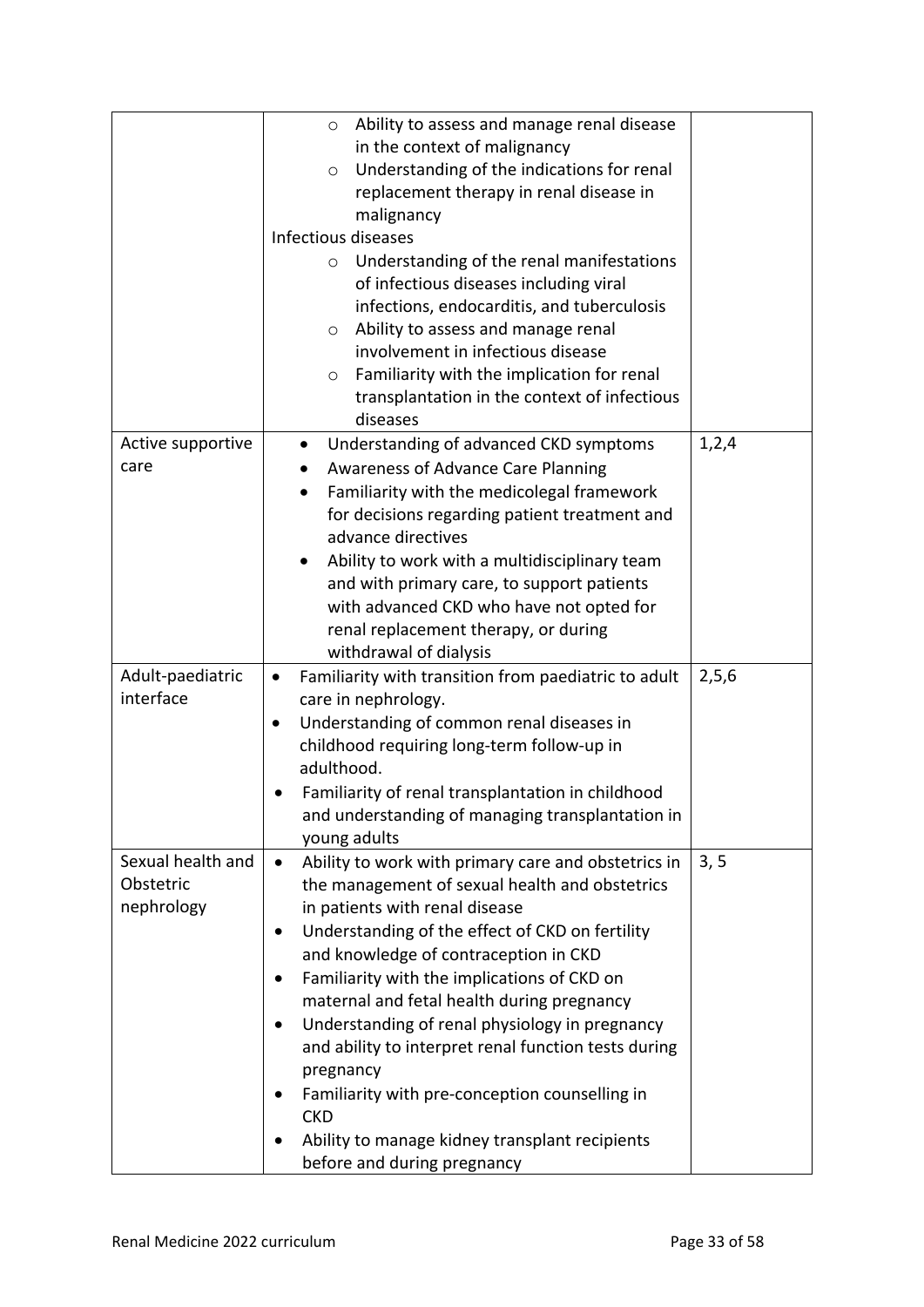|                 | Ability to manage during pregnancy:                               |                |
|-----------------|-------------------------------------------------------------------|----------------|
|                 | immunosuppression therapy<br>$\circ$                              |                |
|                 | hypertension<br>$\circ$                                           |                |
|                 | Acute kidney injury<br>$\circ$                                    |                |
|                 | Familiarity with the assessment and management                    |                |
|                 | of pre-eclampsia and HELLP                                        |                |
| <b>Dialysis</b> | Understanding of the indications for acute and<br>$\bullet$       | $\overline{2}$ |
|                 | chronic dialysis                                                  |                |
|                 | Understanding of the principles of peritoneal<br>$\bullet$        |                |
|                 | dialysis (PD), haemodialysis (HD), haemofiltration                |                |
|                 | and variants thereof                                              |                |
|                 | Ability to work with a multidisciplinary team in the<br>$\bullet$ |                |
|                 | assessment, counselling, and preparation of                       |                |
|                 | patients for chronic dialysis                                     |                |
|                 | Ability to work with a multidisciplinary team to<br>$\bullet$     |                |
|                 | deliver acute inpatient HD, chronic HD, home-HD                   |                |
|                 | and PD therapy                                                    |                |
|                 | Ability to manage,                                                |                |
|                 | vascular access for acute and chronic HD                          |                |
|                 | $\circ$ the PD dialysis catheter                                  |                |
|                 | Ability to manage dialysis adequacy including                     |                |
|                 | interpretation and action of blood results                        |                |
|                 | Knowledge of UK Kidney Association dialysis<br>guidelines         |                |
|                 | Understanding of, and ability to manage, the<br>$\bullet$         |                |
|                 | complications of HD and PD                                        |                |
|                 | Familiarity with the running of a haemodialysis<br>$\bullet$      |                |
|                 | unit including assessment and monitoring of                       |                |
|                 | water quality                                                     |                |
|                 | Understanding of the risk of blood borne virus                    |                |
|                 | infection in HD units                                             |                |
|                 | Familiarity with renal replacement therapy in an<br>$\bullet$     |                |
|                 | intensive care setting                                            |                |
| Renal           | Understanding of the indications for cadaveric and<br>$\bullet$   | 6              |
| Transplantation | living donor transplantation                                      |                |
|                 | Understanding of the assessment of the recipient<br>$\bullet$     |                |
|                 | for kidney transplantation                                        |                |
|                 | Familiarity with the immuno-genetics of solid<br>$\bullet$        |                |
|                 | organ transplantation                                             |                |
|                 | Understanding of standard transplant<br>$\bullet$                 |                |
|                 | immunosuppression protocols and the side effects                  |                |
|                 | of immunosuppression                                              |                |
|                 | Ability to assess and manage common acute and                     |                |
|                 | chronic complications of transplantation including                |                |
|                 | infection, rejection, renal tract obstruction and                 |                |
|                 | renal vascular pathology                                          |                |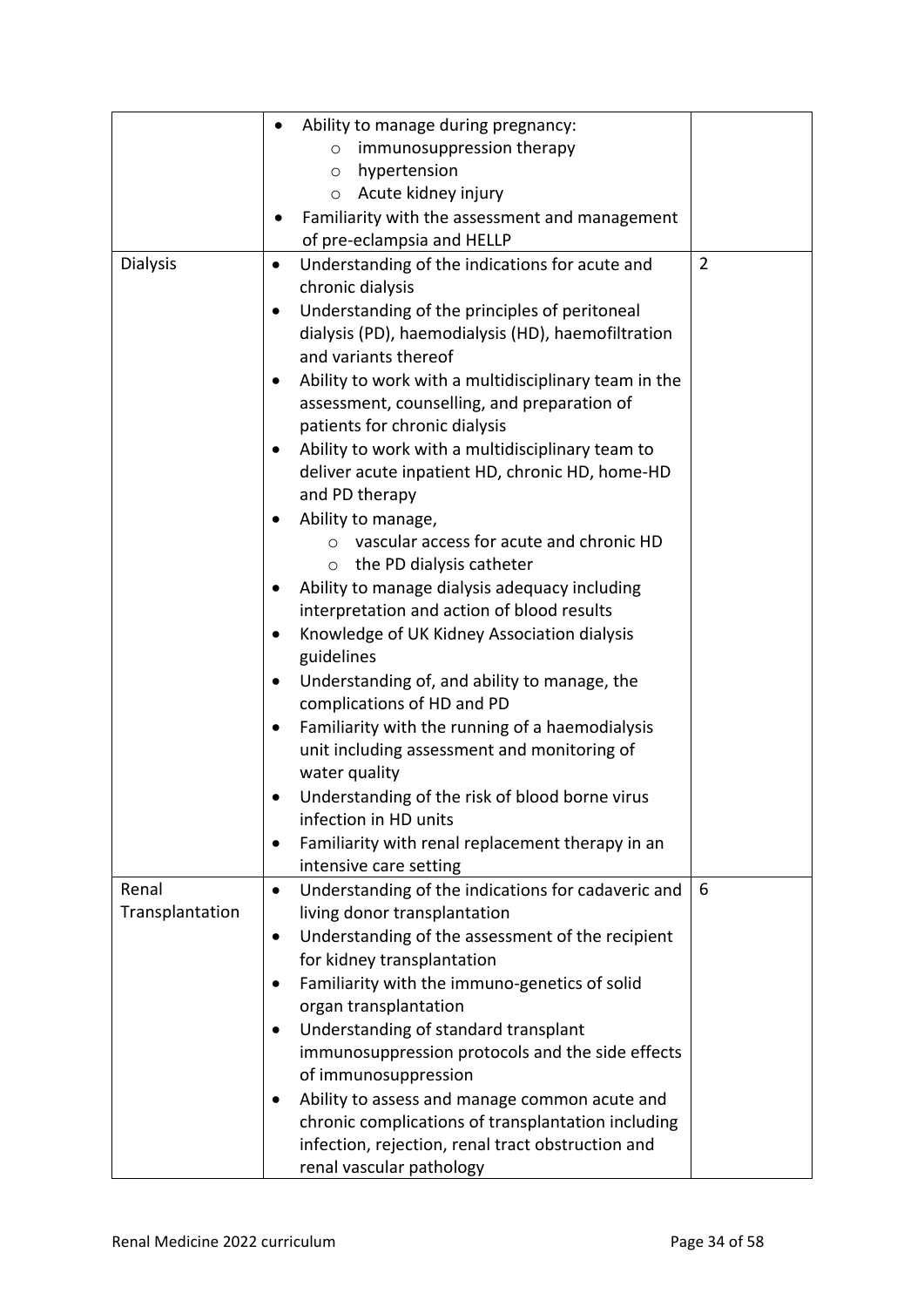| Familiarity with the assessment of living kidney<br>$\bullet$<br>donors                                                                                |  |
|--------------------------------------------------------------------------------------------------------------------------------------------------------|--|
| Familiarity with the medical assessment of<br>$\bullet$<br>cadaveric kidney donors and the process of organ<br>retrieval                               |  |
| Familiarity with the legal framework for<br>$\bullet$<br>transplantation in the UK                                                                     |  |
| Familiarity with regional and national guidelines<br>$\bullet$<br>on renal transplantation and with the function of<br>NHS Blood & Transplant          |  |
| Ability to work in a multidisciplinary team<br>$\bullet$<br>including advanced nurse practitioners, renal<br>transplant surgeons and renal pharmacists |  |

### <span id="page-34-0"></span>**3.6 Practical procedures**

There is one speciality specific procedural skill in which all trainees must become proficient. This is the insertion of temporary haemodialysis catheters to facilitate acute or urgent haemodialysis. Proficiency in the insertion of both femoral vein and internal jugular vein catheters is required.

Many trainees will also choose to become proficient in the placement of tunnelled dialysis catheters, native kidney biopsy, transplant kidney biopsy and placement of peritoneal dialysis catheters. These procedures are recommended but are not mandated in the curriculum. Local Education Providers that offer training in other procedures will need to put in place mechanisms to provide training and assure competence for independent practice.

Trainees must be able to outline the indications for these procedures and recognise the importance of valid consent, aseptic technique, safe use of analgesia and local anaesthetics, minimisation of patient discomfort, and requesting help when appropriate. For all practical procedures the trainee must be able to recognise complications and respond appropriately if they arise, including calling for help from colleagues in other specialties when necessary.

Trainees should receive training in procedural skills in a clinical skills lab if required. Assessment of procedural skills will be made using the direct observation of procedural skills (DOPS) tool. The table below sets out the minimum competency level expected for each of the practical procedures.

When a trainee has been signed off as being able to perform a procedure independently, they are not required to have any further assessment (DOPS) of that procedure, unless they or their educational supervisor think that this is required (in line with standard professional conduct).

#### **Essential procedures**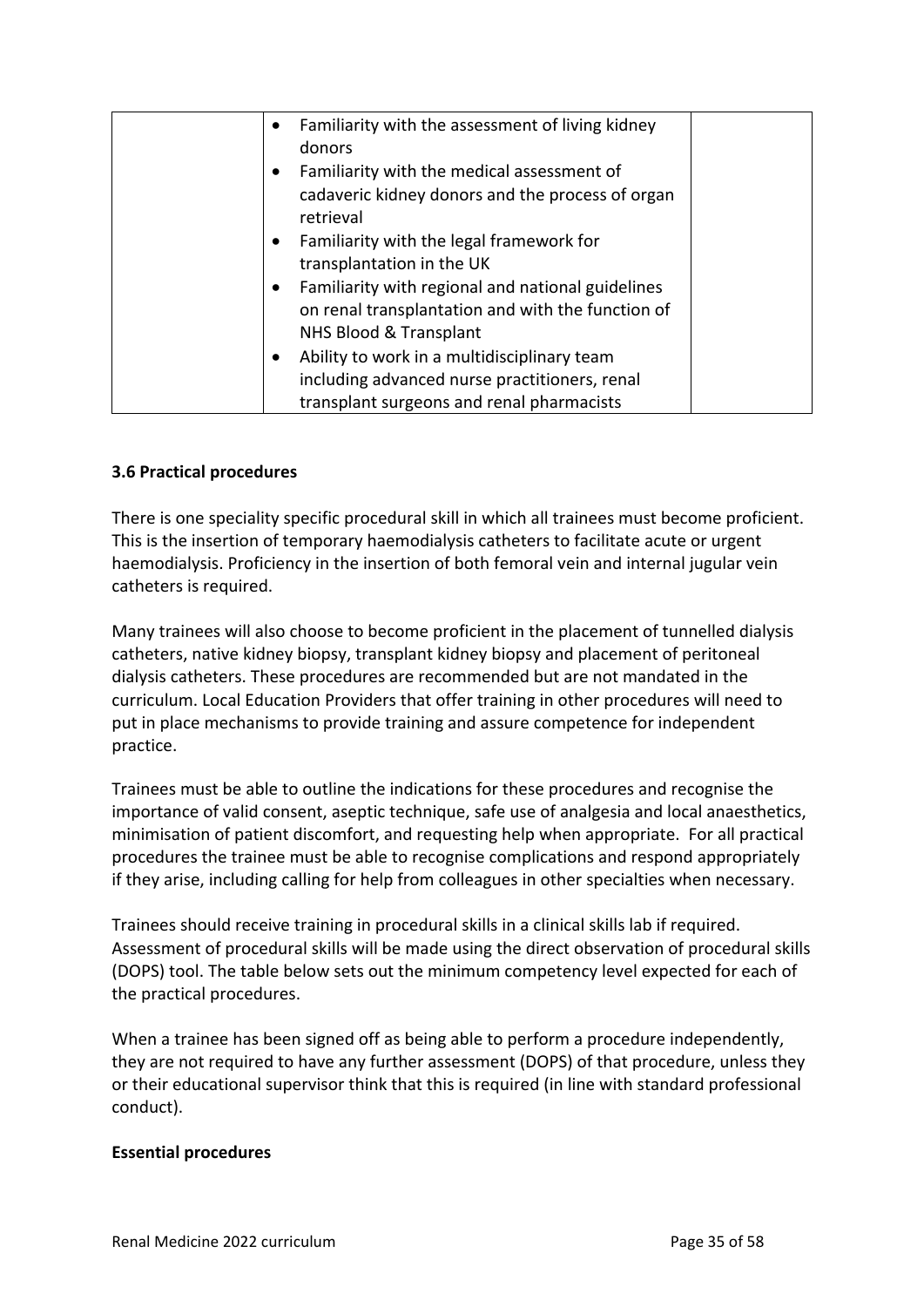| l Procedure                        | ST <sub>4</sub> | ST <sub>5</sub> | ST <sub>6</sub>                | ST <sub>7</sub> |
|------------------------------------|-----------------|-----------------|--------------------------------|-----------------|
| Non-tunnelled intravenous dialysis | Able to perform |                 | Maintain   Maintain   Maintain |                 |
| catheters                          | unsupervised    |                 |                                |                 |

#### **Recommended procedures**

Trainees will be expected to have knowledge of the following procedures including indications and how to deal with complications. It is not mandatory to be able to perform the procedures.

| <b>Procedure</b>                              |
|-----------------------------------------------|
| Native Renal biopsy                           |
| Tunnelled intravenous dialysis catheters      |
| Non-surgical insertion of peritoneal dialysis |
| catheters                                     |
| <b>Transplant Renal Biopsy</b>                |

## <span id="page-35-0"></span>**4 Learning and Teaching**

### <span id="page-35-1"></span>**4.1 The training programme**

The organisation and delivery of postgraduate training is the responsibility of the Health Education England (HEE), NHS Education for Scotland (NES), Health Education and Improvement Wales (HEIW) and the Northern Ireland Medical and Dental Training Agency (NIMDTA) – referred to from this point as 'deaneries'. A training programme director (TPD) will be responsible for coordinating the specialty training programme. In England, the local organisation and delivery of training is overseen by a school of medicine.

Progression through the programme will be determined by the Annual Review of Competency Progression (ARCP) process and the training requirements for each indicative year of training are summarised in the ARCP decision aid (available on the [JRCPTB website\)](http://www.jrcptb.org.uk/).

The sequence of training should ensure appropriate progression in experience and responsibility. The training to be provided at each training site is defined to ensure that, during the programme, the curriculum requirements are met and also that unnecessary duplication and educationally unrewarding experiences are avoided.

The following provides a guide on how training programmes should be focused in each training year in order for trainees to gain the experience and develop the capabilities to the level required.

When training in IM stage 2 all trainees will have an appropriate clinical supervisor (a senior member of the IM team) and a named educational supervisor. The clinical supervisor and educational supervisor may be the same person. It will be best practice for trainees to have an educational supervisor who practises internal medicine for periods of IM stage 2 training.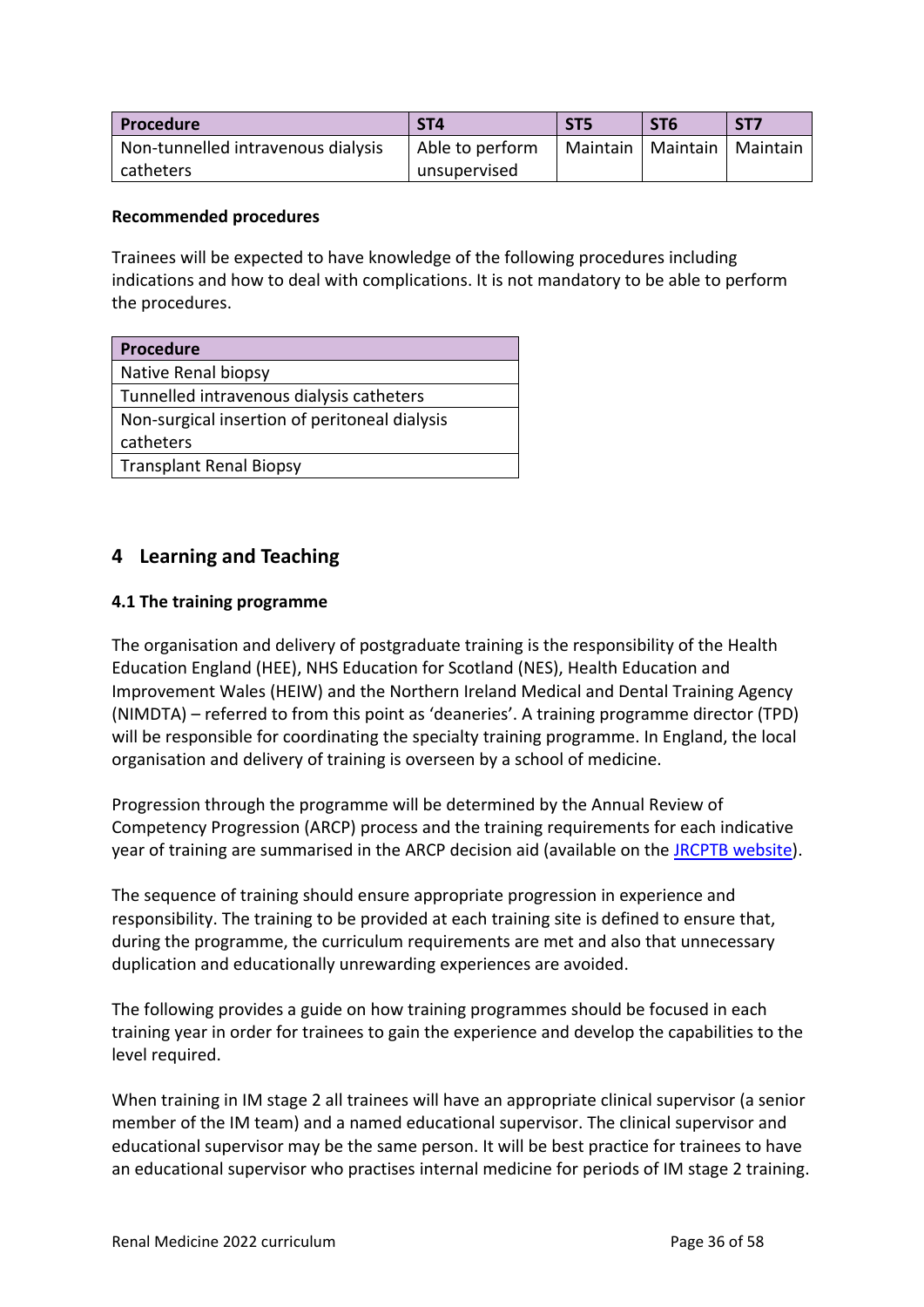Educational supervisors of IM trainees who do not themselves practise IM must take particular care to ensure that they obtain and consider detailed feedback from clinical supervisors who are knowledgeable about the trainees' IM performance and include this in their educational reports.

### <span id="page-36-0"></span>**4.2 Teaching and learning methods**

The curriculum will be delivered through a variety of learning experiences and will achieve the capabilities described in the syllabus through a variety of learning methods. There will be a balance of different modes of learning from formal teaching programmes to experiential learning 'on the job'. The proportion of time allocated to different learning methods may vary depending on the nature of the attachment within a rotation.

This section identifies the types of situations in which a trainee will learn.

**Work-based experiential learning** - The content of work-based experiential learning is decided by the local faculty for education but includes active participation in:

#### **Medical clinics including specialty clinics**

The educational objectives of attending clinics are:

- To understand the management of chronic diseases
- Be able to assess a patient in a defined time-frame
- To interpret and act on the referral letter to clinic
- To propose an investigation and management plan in a setting different from the acute medical situation
- To review and amend existing investigation plans
- To write an acceptable letter back to the referrer
- To communicate with the patient and where necessary relatives and other health care professionals.

These objectives can be achieved in a variety of settings including hospitals, day care facilities, community and virtual teleconsultations. The clinic might be primarily run by a specialist nurse (or other qualified health care professionals) rather than a consultant physician. After initial induction, trainees will review patients in clinic settings, under direct supervision. The degree of responsibility taken by the trainee will increase as competency increases. Trainees should see a range of new and follow-up patients and present their findings to their clinical supervisor. Clinic letters written by the trainee should also be reviewed and feedback given.

The number of patients that a trainee should see in each clinic is not defined, neither is the time that should be spent in clinic, but as a guide this should be a minimum of two hours.

Clinic experience should be used as an opportunity to undertake supervised learning events and reflection.

#### **Specialty specific takes**

Trainees will be involved in the speciality specific take during the training programme.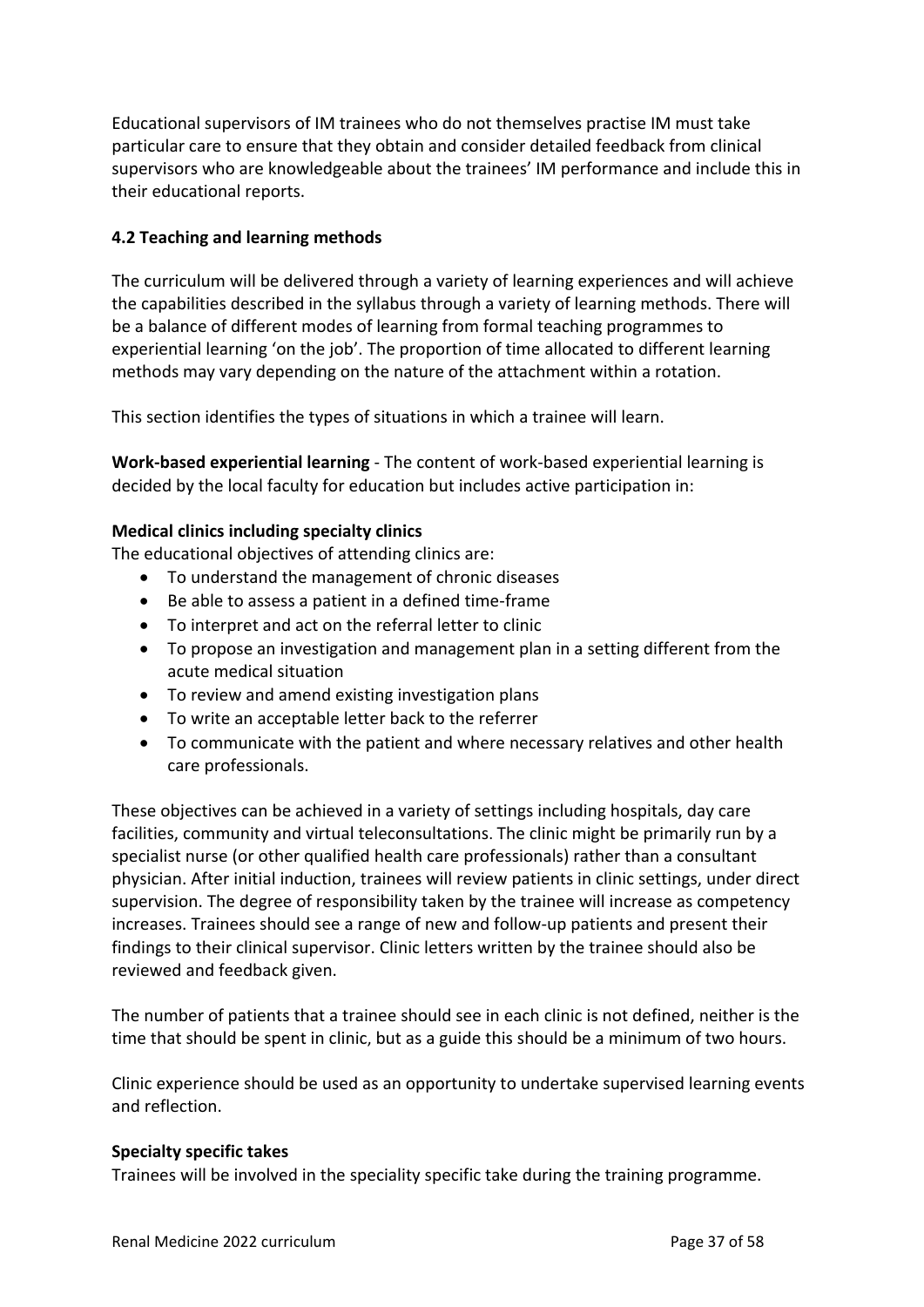### **Reviewing patients with consultants**

It is important that trainees have an opportunity to present at least a proportion of the patients whom they have admitted to their consultant for senior review in order to obtain immediate feedback into their performance (that may be supplemented by an appropriate WBA such as an ACAT, mini-CEX or CBD). This may be accomplished when working on a take shift along with a consultant, or on a post-take ward round with a consultant.

### **Personal ward rounds and provision of ongoing clinical care on specialist renal ward attachments**

Every patient seen, on the ward or in outpatients, provides a learning opportunity, which will be enhanced by following the patient through the course of their illness. The experience of the evolution of patients' problems over time is a critical part both of the diagnostic process as well as management. Patients seen should provide the basis for critical reading and reflection on clinical problems.

#### **Ward rounds by more senior doctors**

Every time a trainee observes another doctor seeing a patient or their relatives there is an opportunity for learning. Ward rounds (including post-take) should be led by a more senior doctor and include feedback on clinical and decision-making skills.

#### **Multidisciplinary team meetings**

There are many situations where clinical problems are discussed with clinicians in other disciplines. These provide excellent opportunities for observation of clinical reasoning.

Trainees have supervised responsibility for the care of inpatients. This includes day-to-day review of clinical conditions, note keeping, and the initial management of the acutely ill patient with referral to and liaison with clinical colleagues as necessary. The degree of responsibility taken by the trainee will increase as competency increases. There should be appropriate levels of clinical supervision throughout training, with increasing clinical independence and responsibility.

### **Palliative and end of life care**

Trainees undertaking a palliative medicine attachment will see palliative care patients with a range of life-limiting illnesses, including cancer, frailty, multi-morbidity, dementia and organ failure. They will gain expertise in:

- Managing difficult physical symptoms;
- Managing psychological, spiritual and existential distress for patients and those close to them;
- Addressing complex social issues for patients at the end of life (including facilitating preferences for place of care and death);
- Managing challenging symptoms in the dying patient;
- Identifying those in need of proactive or enhanced bereavement support;
- Managing palliative care patients out of hours, including in non-acute settings (hospice and community).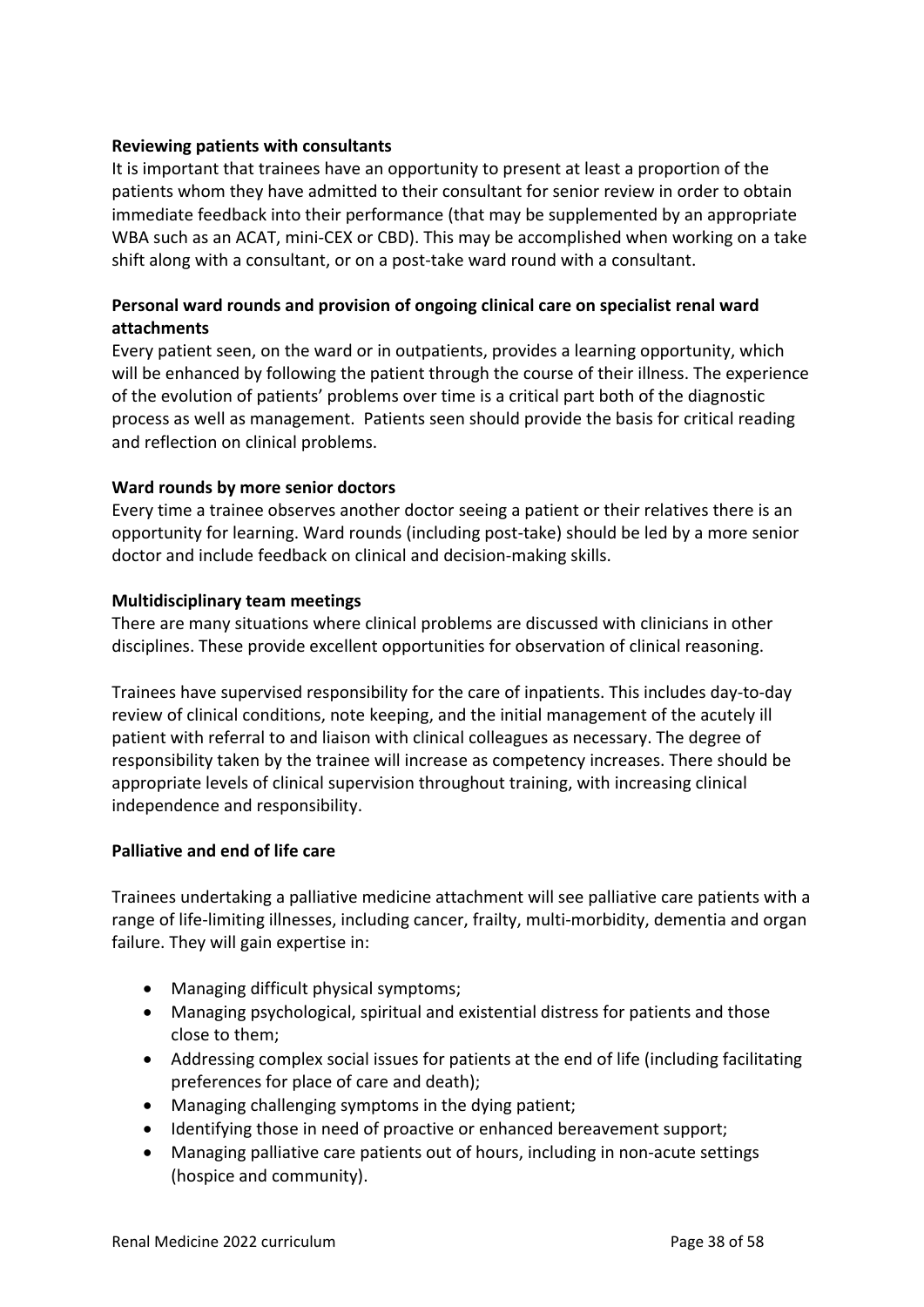These learning objectives and experience of end of life care can be achieved during attachments to routine medical teams (eg geriatric medicine, oncology, respiratory medicine) and ICU, which will allow a trainee to acquire and demonstrate the necessary capabilities to comply with IM clinical CiP 8. An attachment with a specific palliative care team and/or consultant would give a broader perspective in this complex and important area, hence training programme directors and those managing both acute medical and palliative care services are encouraged to consider how this might be achieved.

### **Formal postgraduate teaching**

The content of these sessions are determined by the local faculty of medical education and will be based on the curriculum. There are many opportunities throughout the year for formal teaching in the local postgraduate teaching sessions and at regional, national and international meetings. Many of these are organised by the Royal Colleges of Physicians.

Suggested activities include:

- a programme of formal bleep-free regular teaching sessions to cohorts of trainees (eg a weekly training hour for IM teaching within a training site)
- case presentations
- research, audit and quality improvement projects
- lectures and small group teaching
- Grand Rounds
- clinical skills demonstrations and teaching
- critical appraisal and evidence based medicine and journal clubs
- joint specialty meetings
- attendance at training programmes organised on a deanery or regional basis, which are designed to cover aspects of the training programme outlined in this curriculum.

**Learning with peers** - There are many opportunities for trainees to learn with their peers. Local postgraduate teaching opportunities allow trainees of varied levels of experience to come together for small group sessions.

#### **Independent self-directed learning**

Trainees will use this time in a variety of ways depending upon their stage of learning. Suggested activities include:

- reading, including web-based material such as e-Learning for Healthcare (e-LfH)
- maintenance of personal portfolio (self-assessment, reflective learning, personal development plan)
- audit, quality improvement and research projects
- reading journals
- achieving personal learning goals beyond the essential, core curriculum

#### **Formal study courses**

Time to be made available for formal courses is encouraged, subject to local conditions of service. Examples include management and leadership courses and communication courses, which are particularly relevant to patient safety and experience.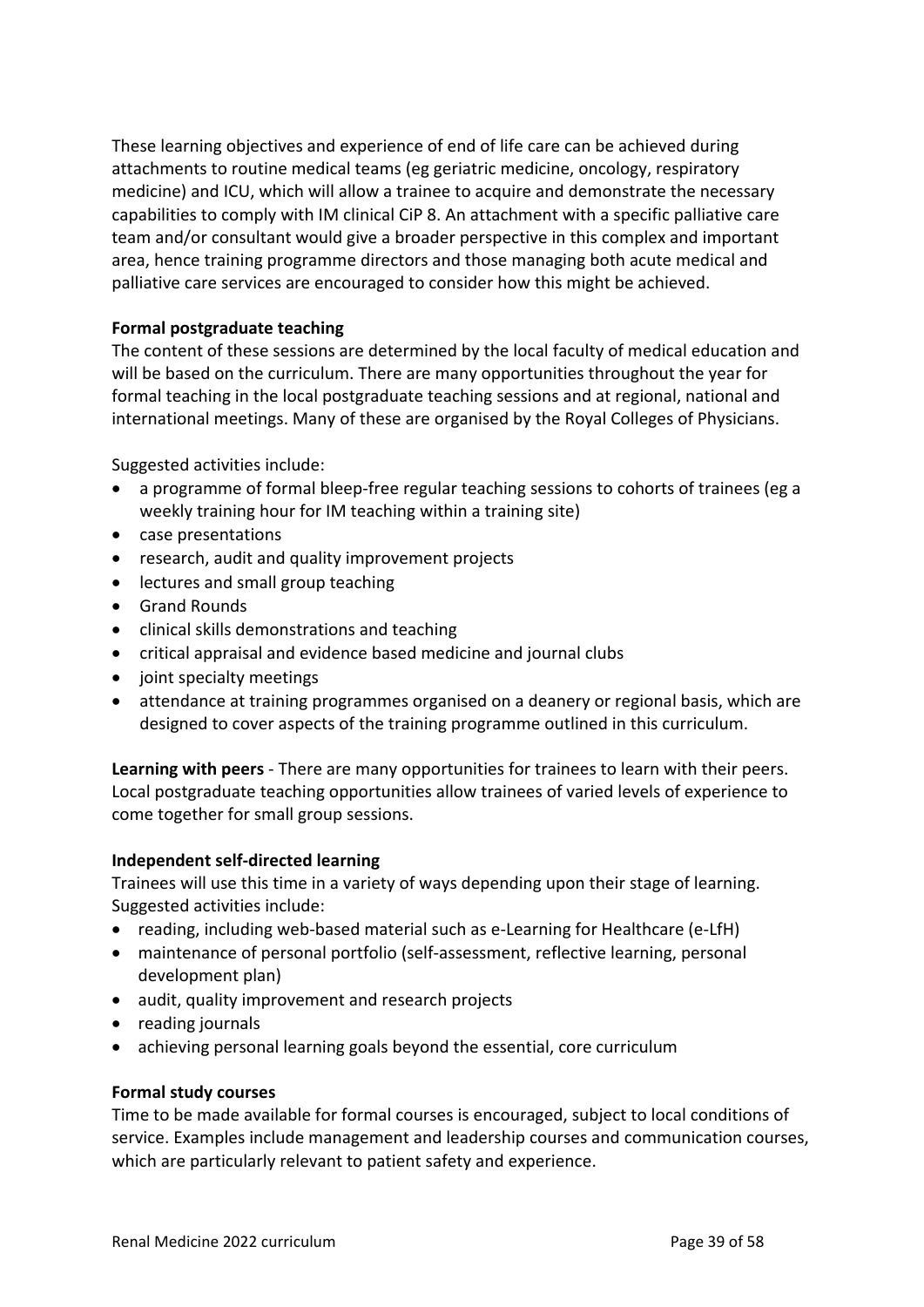### <span id="page-39-0"></span>**4.3 Academic training**

The four nations have different arrangements for academic training and doctors in training should consult the local deanery for further guidance.

Trainees may train in academic medicine as an academic clinical fellow (ACF), academic clinical lecturer (ACL) or equivalent. Some trainees may opt to do research leading to a higher degree without being appointed to a formal academic programme. This new curriculum should not impact in any way on the facility to take time out of programme for research (OOPR) but as now, such time requires discussion between the trainee, the TPD and the Deanery as to what is appropriate together with guidance from the appropriate SAC that the proposed period and scope of study is sensible.

### <span id="page-39-1"></span>**4.4 Taking time out of programme**

There are a number of circumstances when a trainee may seek to spend some time out of specialty training, such as undertaking a period of research or taking up a fellowship post. Taking time out of programme to undertake research or other academic activity (OOPR) is not mandatory, but the value of OOPR for the individual trainee and for the wider clinical and academic renal community is recognised. Time out of programme for research is therefore encouraged and supported. All such requests must however be agreed by the postgraduate dean in advance and trainees are advised to discuss their proposals as early as possible. Full guidance on taking time out of programme can be found in the Gold Guide.

#### <span id="page-39-2"></span>**4.5 Acting up as a consultant**

A trainee coming towards the end of their training may spend up to three months "actingup" as a consultant, provided that a consultant supervisor is identified for the post and satisfactory progress is made. As long as the trainee remains within an approved training programme, the GMC does not need to approve this period of acting up and their original CCT date will not be affected. More information on acting up as a consultant can be found in the Gold Guide.

## <span id="page-39-3"></span>**5 Programme of Assessment**

### <span id="page-39-4"></span>**5.1 Purpose of assessment**

The purpose of the programme of assessment is to:

- assess trainees' actual performance in the workplace
- enhance learning by providing formative assessment, enabling trainees to receive immediate feedback, understand their own performance and identify areas for development
- drive learning and enhance the training process by making it clear what is required of trainees and motivating them to ensure they receive suitable training and experience
- demonstrate trainees have acquired the GPCs and meet the requirements of GMP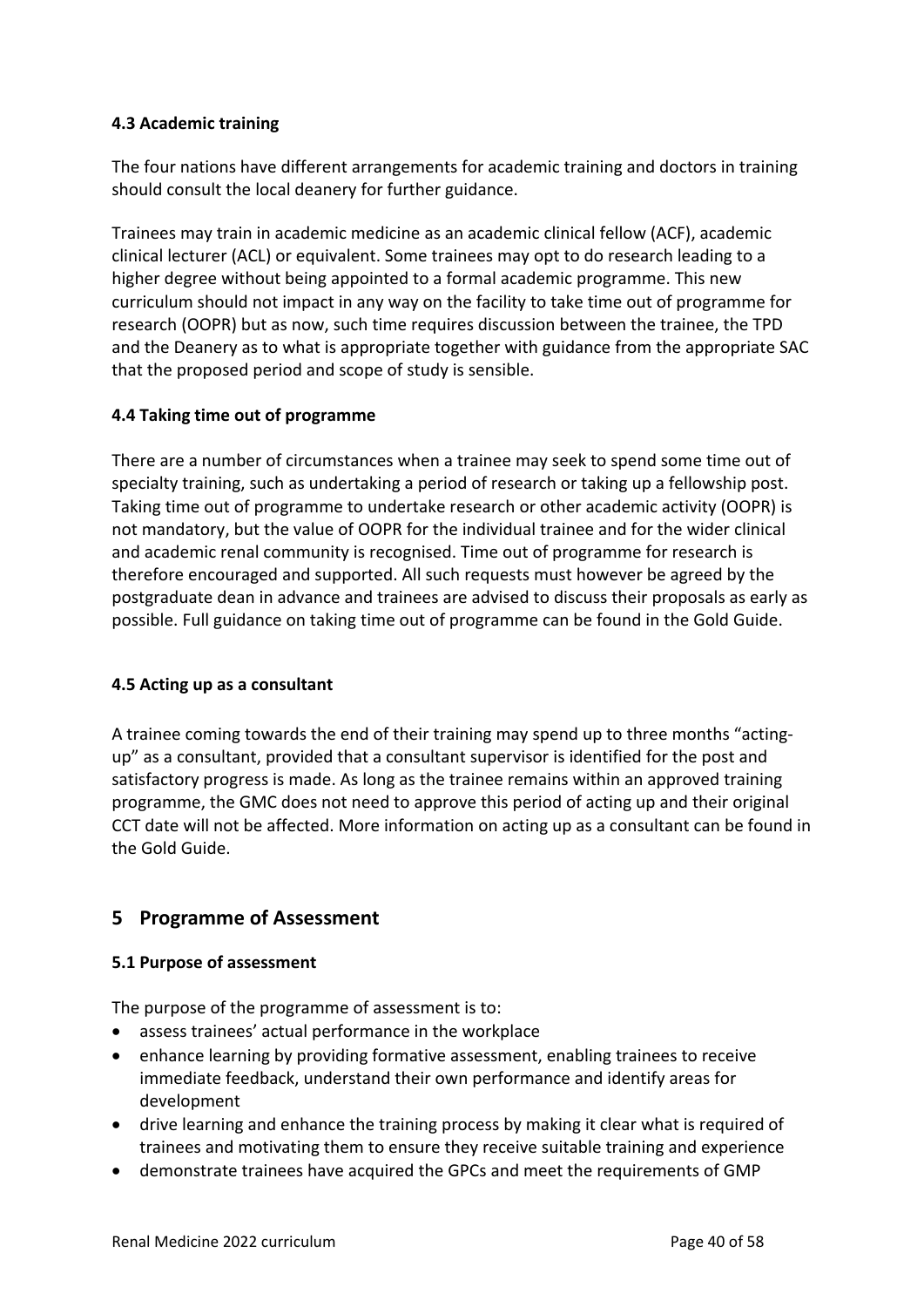- ensure that trainees possess the essential underlying knowledge required for their specialty
- provide robust, summative evidence that trainees are meeting the curriculum standards during the training programme;
- inform the ARCP, identifying any requirements for targeted or additional training where necessary and facilitating decisions regarding progression through the training programme;
- identify trainees who should be advised to consider changes of career direction.

### <span id="page-40-0"></span>**5.2 Programme of Assessment**

Our programme of assessment refers to the integrated framework of exams, assessments in the workplace and judgements made about a learner during their approved programme of training. The purpose of the programme of assessment is to robustly evidence, ensure and clearly communicate the expected levels of performance at critical progression points, and to demonstrate satisfactory completion of training as required by the curriculum.

The programme of assessment is comprised of several different individual types of assessment. A range of assessments is needed to generate the necessary evidence required for global judgements to be made about satisfactory performance, progression in, and completion of, training. All assessments, including those conducted in the workplace, are linked to the relevant curricular learning outcomes (eg through the blueprinting of assessment system to the stated curricular outcomes).

The programme of assessment emphasises the importance and centrality of professional judgement in making sure learners have met the learning outcomes and expected levels of performance set out in the approved curricula. Assessors will make accountable, professional judgements. The programme of assessment includes how professional judgements are used and collated to support decisions on progression and satisfactory completion of training.

The assessments will be supported by structured feedback for trainees. Assessment tools will be both formative and summative and have been selected on the basis of their fitness for purpose.

Assessment will take place throughout the training programme to allow trainees continually to gather evidence of learning and to provide formative feedback. Those assessment tools which are not identified individually as summative will contribute to summative judgements about a trainee's progress as part of the programme of assessment. The number and range of these will ensure a reliable assessment of the training relevant to their stage of training and achieve coverage of the curriculum.

Reflection and feedback should be an integral component to all SLEs and WBPAs. In order for trainees to maximise benefit, reflection and feedback should take place as soon as possible after an event. Every clinical encounter can provide a unique opportunity for reflection and feedback and this process should occur frequently. Feedback should be of high quality and should include an action plan for future development for the trainee. Both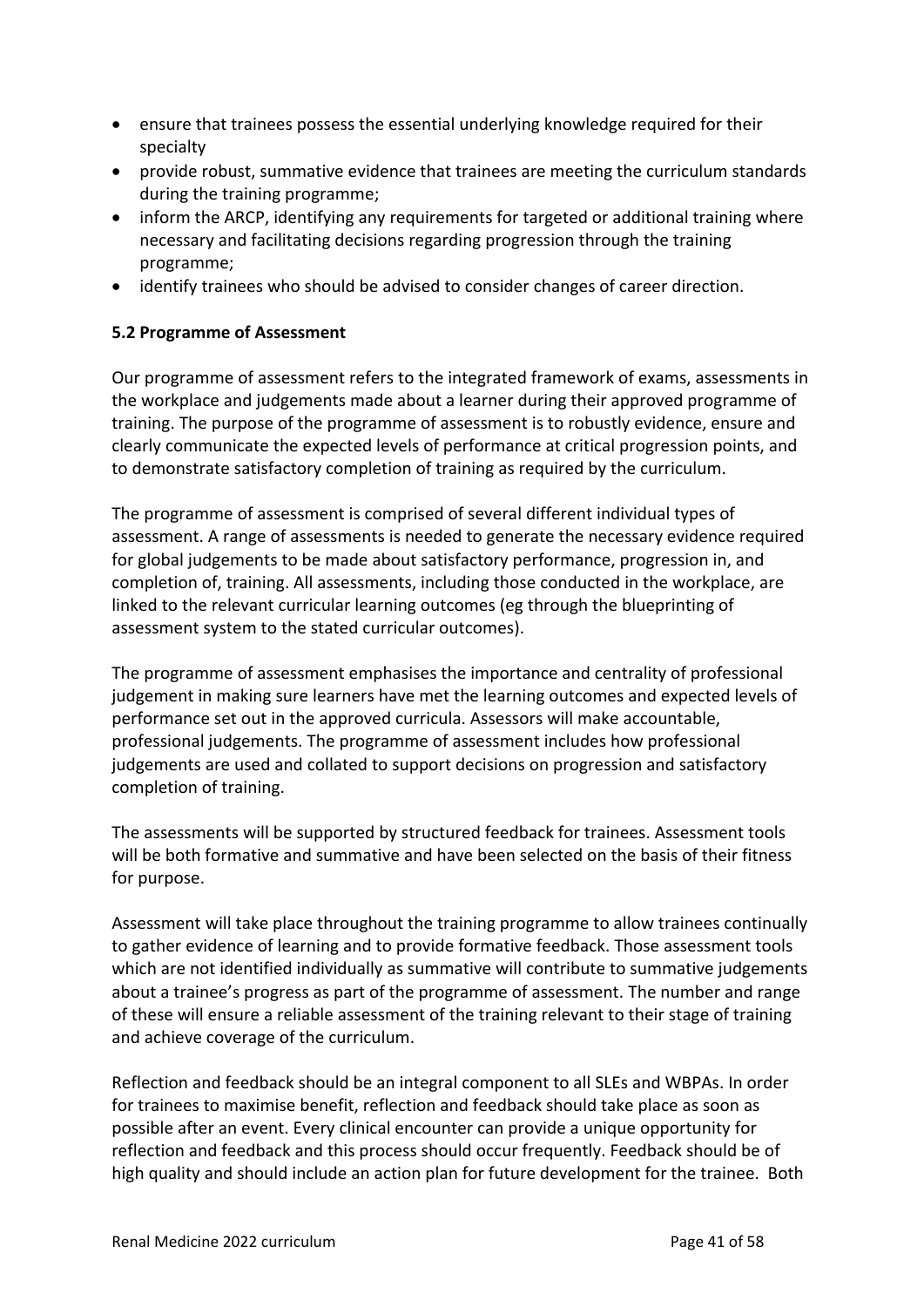trainees and trainers should recognise and respect cultural differences when giving and receiving feedback.

### <span id="page-41-0"></span>**5.3 Assessment of CiPs**

Assessment of CiPs involves looking across a range of different skills and behaviours to make global decisions about a learner's suitability to take on particular responsibilities or tasks.

Clinical supervisors and others contributing to assessment will provide formative feedback to the trainee on their performance throughout the training year. This feedback will include a global rating in order to indicate to the trainee and their educational supervisor how they are progressing at that stage of training. To support this, workplace based assessments and multiple consultant reports will include global assessment anchor statements.

#### **Global assessment anchor statements**

- $\triangleright$  Below expectations for this year of training; may not meet the requirements for critical progression point
- $\triangleright$  Meeting expectations for this year of training; expected to progress to next stage of training
- ➢ Above expectations for this year of training; expected to progress to next stage of training

Towards the end of the training year, trainees will make a self-assessment of their progression for each CiP and record this in the eportfolio with signposting to the evidence to support their rating.

The educational supervisor (ES) will review the evidence in the eportfolio including workplace based assessments, feedback received from clinical supervisors (via the Multiple Consultant Report) and the trainee's self-assessment and record their judgement on the trainee's performance in the ES report, with commentary.

For **generic CiPs**, the ES will indicate whether the trainee is meeting expectations or not using the global anchor statements above. Trainees will need to be meeting expectations for the stage of training as a minimum to be judged satisfactory to progress to the next training year.

For **clinical and specialty CiPs**, the ES will make an entrustment decision for each CiP and record the indicative level of supervision required with detailed comments to justify their entrustment decision. The ES will also indicate the most appropriate global anchor statement (see above) for overall performance.

#### **Level descriptors for clinical and specialty CiPs**

| Level   | <b>Descriptor</b>                                                  |
|---------|--------------------------------------------------------------------|
| Level 1 | <b>Entrusted to observe only</b> $-$ no provision of clinical care |
|         |                                                                    |
| Level 2 | Entrusted to act with direct supervision:                          |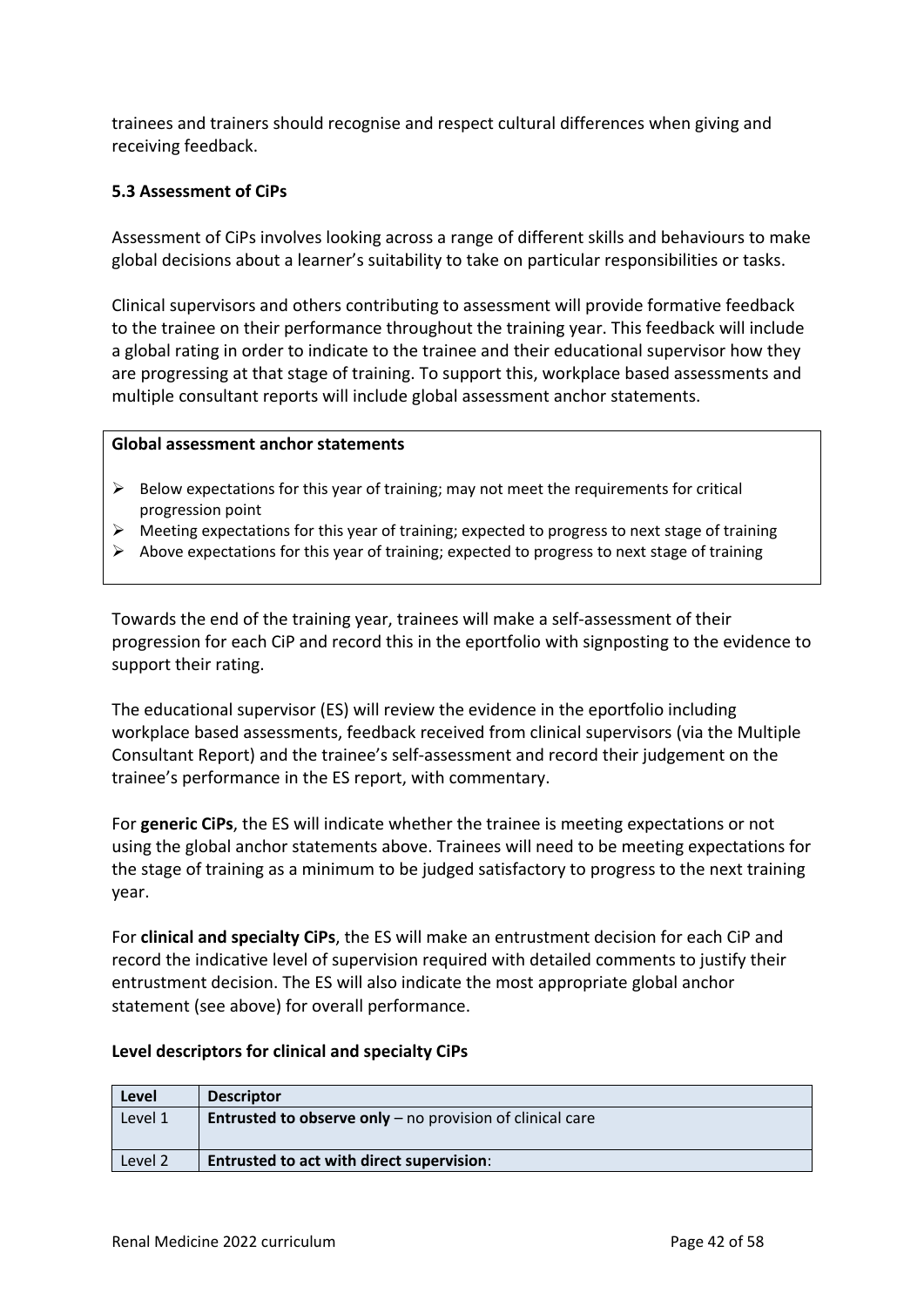|         | The trainee may provide clinical care, but the supervising physician is physically      |
|---------|-----------------------------------------------------------------------------------------|
|         | within the hospital or other site of patient care and is immediately available if       |
|         | required to provide direct bedside supervision                                          |
| Level 3 | Entrusted to act with indirect supervision:                                             |
|         | The trainee may provide clinical care when the supervising physician is not physically  |
|         | present within the hospital or other site of patient care, but is available by means of |
|         | telephone and/or electronic media to provide advice, and can attend at the bedside if   |
|         | required to provide direct supervision                                                  |
| Level 4 | <b>Entrusted to act unsupervised</b>                                                    |
|         |                                                                                         |

The ARCP will be informed by the ES report and the evidence presented in the eportfolio. The ARCP panel will make the final summative judgement on whether the trainee has achieved the generic outcomes and the appropriate level of supervision for each CiP. The ARCP panel will determine whether the trainee can progress to the next year/level of training in accordance with the Gold Guide. ARCPs will be held for each training year. The final ARCP will ensure trainees have achieved level 4 in all CiPs for the critical progression point at completion of training.

### <span id="page-42-0"></span>**5.4 Critical progression points**

There will be a key progression point on completion of specialty training. Trainees will be required to be entrusted at level 4 in all CiPs in order to achieve an ARCP outcome 6 and be recommended for a CCT.

The educational supervisor report will make a recommendation to the ARCP panel as to whether the trainee has met the defined levels for the CiPs and acquired the procedural competence required for each year of training. The ARCP panel will make the final decision on whether the trainee can be signed off and progress to the next year/level of training [see section 5.6].

The outline grids below set out the expected level of supervision and entrustment for the IM clinical CiPs and the specialty CiPs and include the critical progression points across the whole training programme.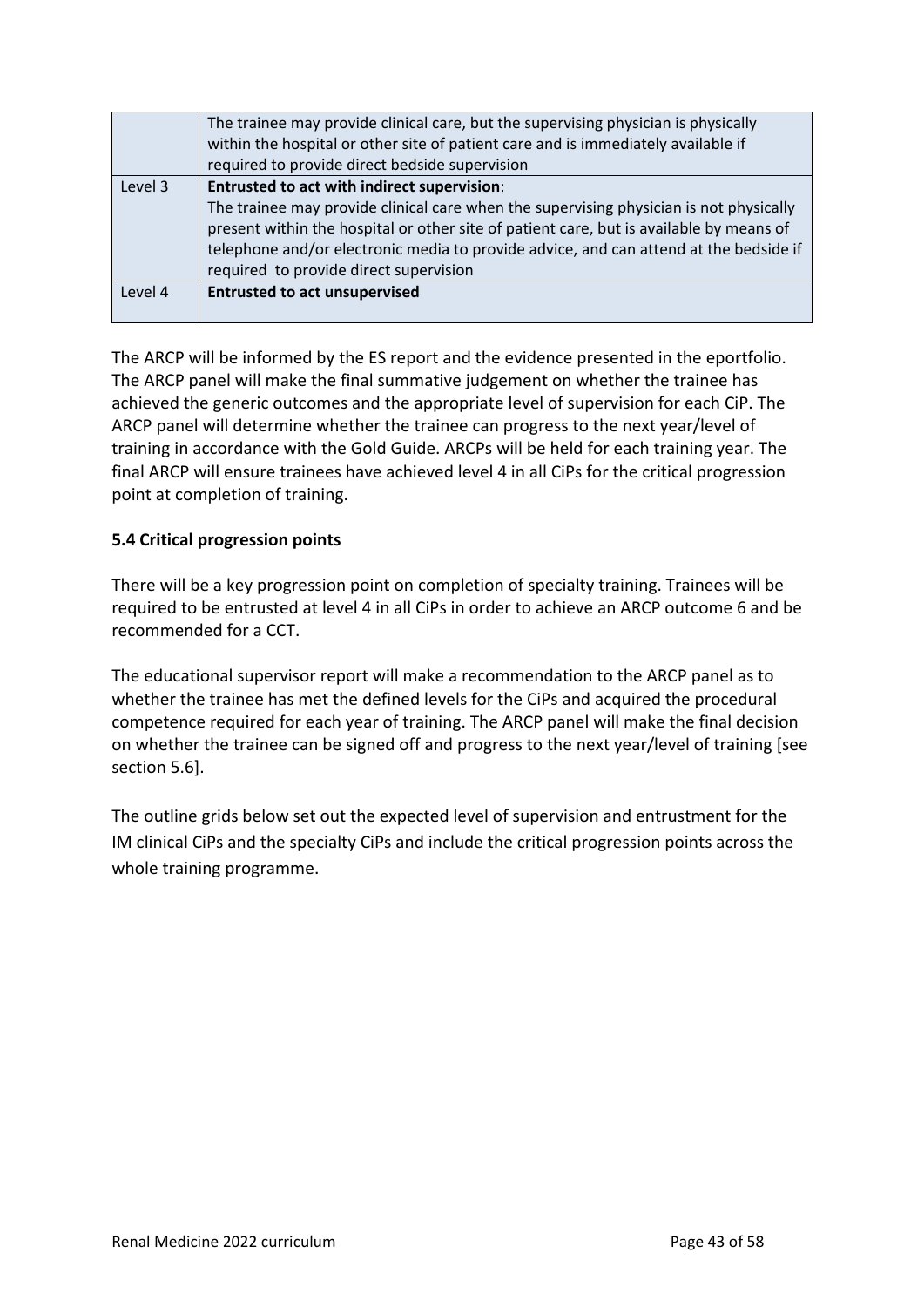#### **Table 1: Outline grid of levels expected for Internal Medicine clinical capabilities in practice (CiPs)**

### **Levels to be achieved at the end of each training year**

#### **Level descriptors**

Level 1: Entrusted to observe only – no clinical care; Level 2: Entrusted to act with direct supervision; Level 3: Entrusted to act with indirect supervision; Level 4: Entrusted to act unsupervised

| <b>IM Clinical CiP</b>                                                             | ST <sub>4</sub> | ST <sub>5</sub> | ST <sub>6</sub> | ST7 |  |
|------------------------------------------------------------------------------------|-----------------|-----------------|-----------------|-----|--|
| Managing an acute unselected take<br>1.                                            |                 |                 |                 |     |  |
| Managing the acute care of patients within a medical<br>2.<br>specialty service    |                 |                 |                 |     |  |
| Providing continuity of care to medical inpatients<br>3.                           |                 |                 |                 |     |  |
| 4. Managing outpatients with long term conditions                                  |                 |                 |                 |     |  |
| 5. Managing medical problems in patients in other specialties<br>and special cases |                 |                 |                 |     |  |
| 6. Managing an MDT including discharge planning                                    |                 |                 |                 |     |  |
| Delivering effective resuscitation and managing the<br>7.<br>deteriorating patient |                 |                 |                 |     |  |
| Managing end of life and applying palliative care skills<br>8.                     |                 |                 |                 |     |  |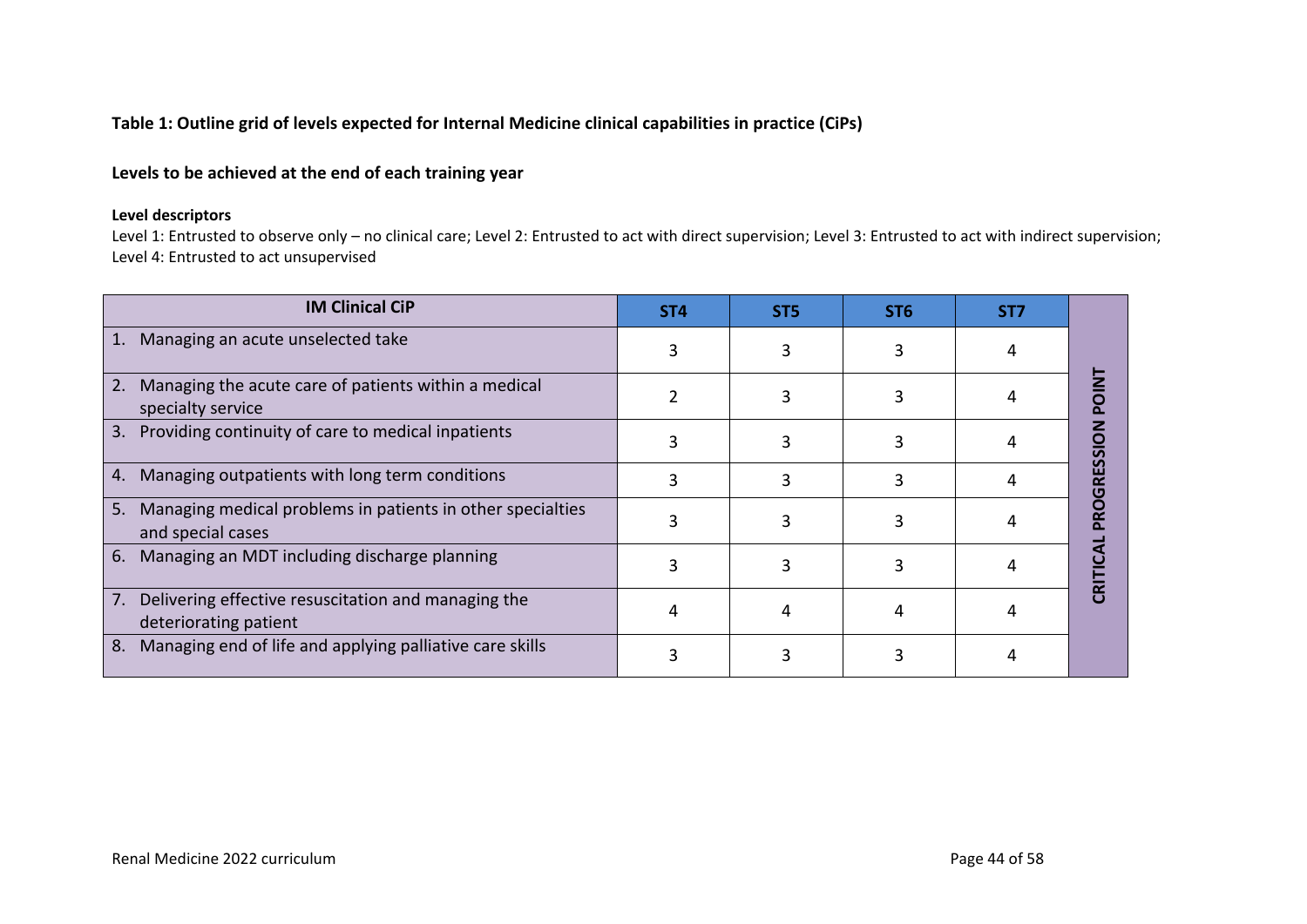#### **Table 2: Outline grid of levels expected for Renal Medicine specialty capabilities in practice (CiPs)**

Levels to be achieved by the end of each training year – Not all local educational providers will offer training in all CiPs. The level achievable **in each year may therefore be determined by the structure of the individual's training rotation.** 

#### **Level descriptors**

Level 1: Entrusted to observe only – no clinical care; Level 2: Entrusted to act with direct supervision; Level 3: Entrusted to act with indirect supervision; Level 4: Entrusted to act unsupervised

| <b>Specialty CiP</b>                                             | ST <sub>4</sub> | ST <sub>5</sub> | ST <sub>6</sub> | ST7 |  |
|------------------------------------------------------------------|-----------------|-----------------|-----------------|-----|--|
| Running a renal ward<br>1.                                       |                 |                 |                 |     |  |
| Managing a haemodialysis and peritoneal dialysis programme<br>2. |                 |                 |                 |     |  |
| 3.<br>Running an acute renal referral service                    |                 |                 |                 |     |  |
| 4. Managing patients with chronic kidney disease stages I-IV     |                 |                 |                 |     |  |
| 5. Understanding of a subspecialty clinical service              |                 |                 |                 |     |  |
| Managing transplant patients<br>6.                               |                 |                 |                 |     |  |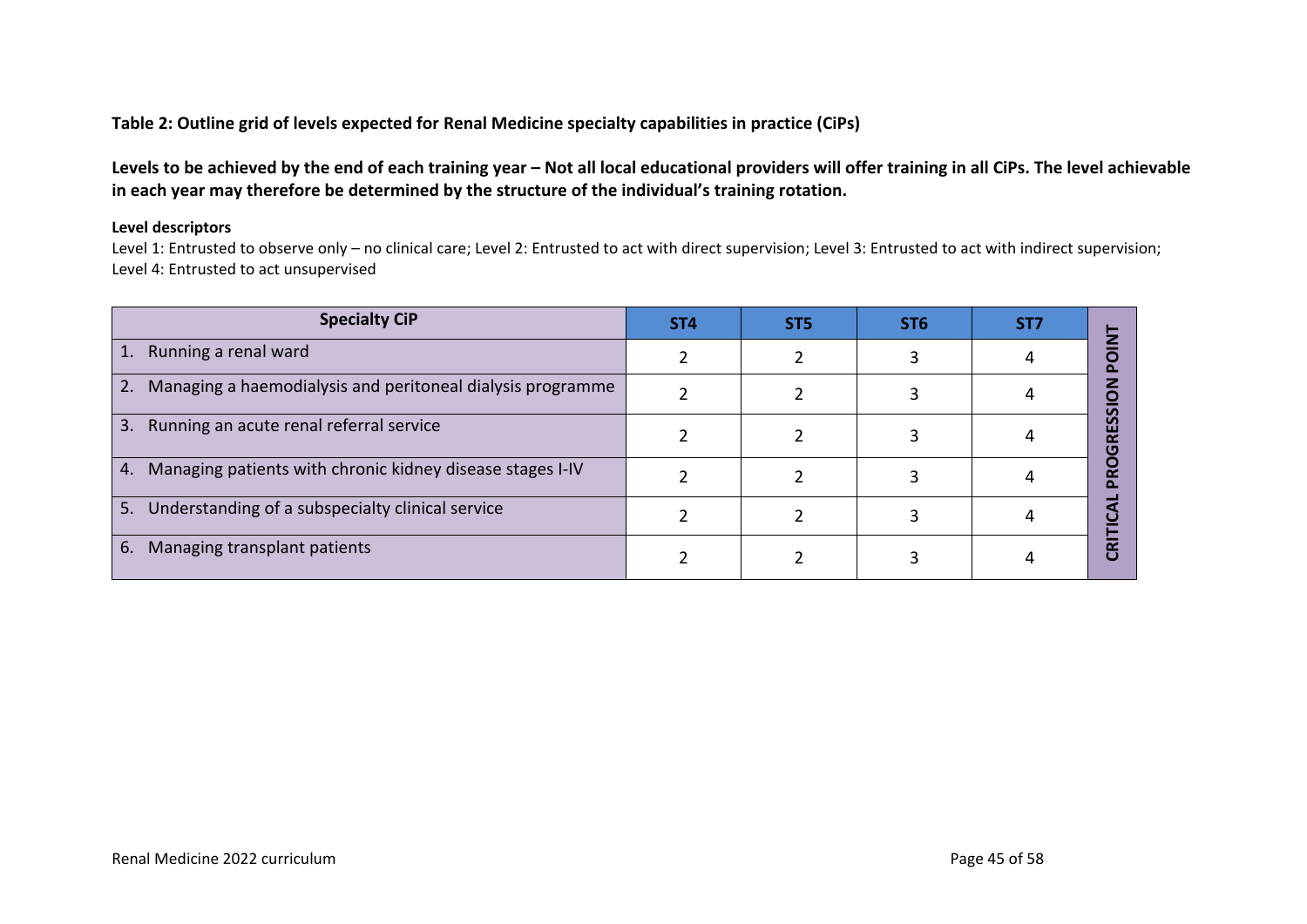### <span id="page-45-0"></span>**5.5 Evidence of progress**

The following methods of assessment will provide evidence of progress in the integrated programme of assessment. The requirements for each training year/level are stipulated in the ARCP decision aid [\(www.jrcptb.org.uk\)](http://www.jrcptb.org.uk/).

#### *Supervisor's reports*

### **Educational supervisors report (ESR)**

The ESR will be central to the assessment process. The ES will periodically (at least annually) prepare a longitudinal, global report of a trainee's progress based on a range of assessments. The ESR may be informed by observation by the Educational Supervisor of the trainee in practice, as well as by all the assessment tools and methods described below. The ESR will include the supervisor's summative judgement of the trainee's performance and the entrustment decisions given for the learning outcomes (CiPs). Each individual speciality CiP will be referenced in the ESR. The ESR should incorporate commentary or reports from longitudinal observations, such as from supervisors (MCRs) and formative assessments demonstrating progress over time.

### **Multiple Consultant Report (MCR)**

The MCR captures the views of consultant supervisors based on observation on a trainee's performance in practice. The MCR feedback and comments received give valuable insight into how well the trainee is performing, highlighting areas of excellence and areas of support required. MCR feedback will be available to the trainee and contribute to the educational supervisor's report.

#### *Summative assessment*

#### **Examinations and certificates**

- Advanced Life Support Certificate (ALS)
- European Specialty Examination Nephrology (ESENeph)

The Federation of Royal Colleges of Physicians of the UK, in association with the British Renal Society has developed an examination for Renal Medicine, the European Specialty Examination Nephrology (ESENeph). The examination tests the extra knowledge base that trainees have acquired since taking the MRCP(UK) diploma. The knowledge base itself must be associated with adequate use of such knowledge and passing this examination must be combined with satisfactory progress in workplace based assessments for the trainee to successfully reach the end of training and be awarded the CCT. Information is available on the MRCP(UK) website [\(www.mrcpuk.org\)](http://www.mrcpuk.org/).

#### **Workplace based assessment (WPBA)**

The curriculum does not mandate specific types or quantities of workplace based assessments required to inform the ESR. Use of these assessment tools should be directed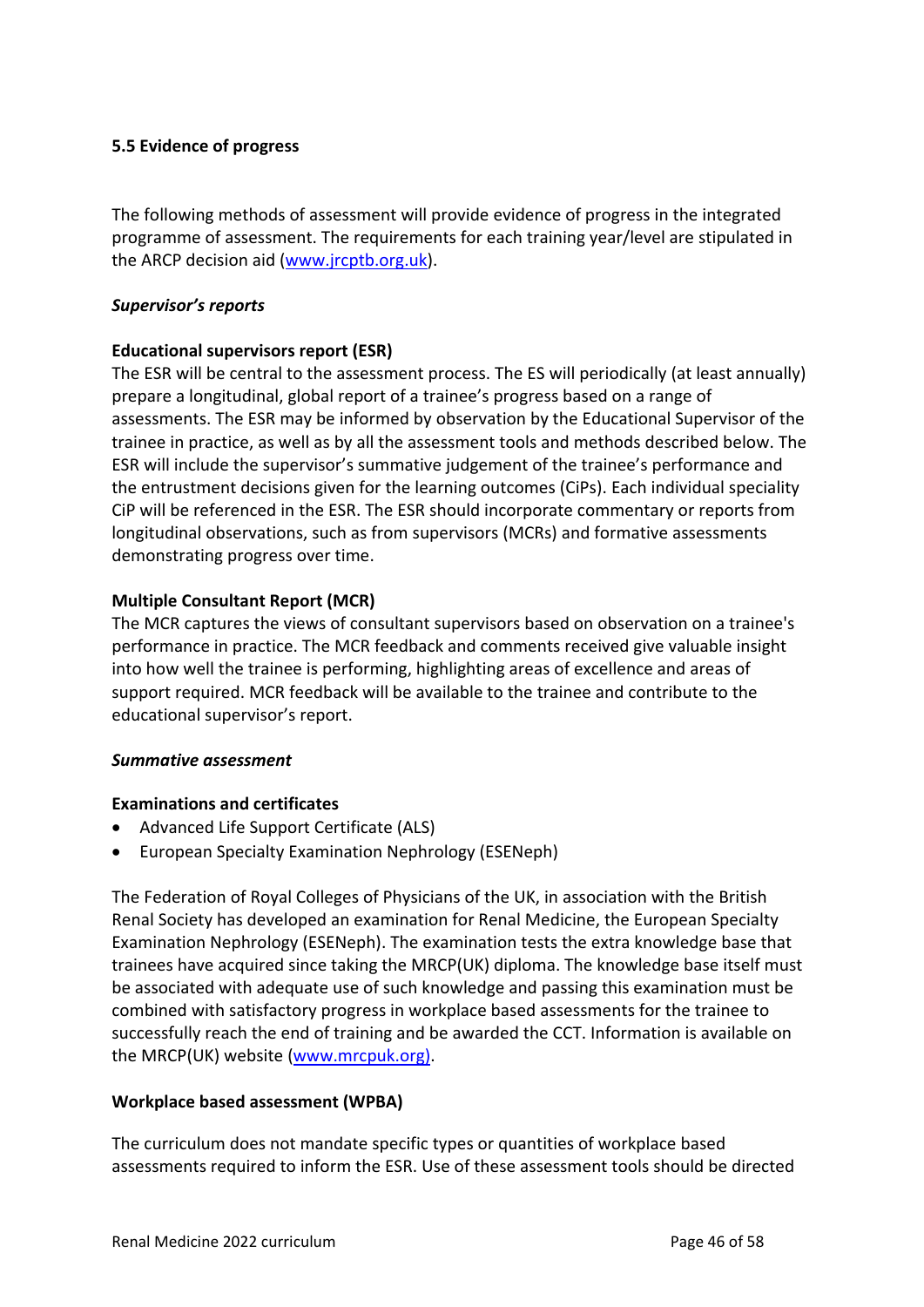by the Educational Supervisor and the trainee according to the training context and the individual's training requirements.

#### *Summative assessment*

• Direct Observation of Procedural Skills (DOPS)

#### *Formative assessment*

#### **Supervised Learning Events (SLEs)**

- Acute Care Assessment Tool (ACAT)
- Case-Based Discussions (CbD)
- mini-Clinical Evaluation Exercise (mini-CEX)

#### **WPBA**

- Direct Observation of Procedural Skills (DOPS)
- Multi-Source Feedback (MSF)
- Patient Survey (PS)
- Quality Improvement Project Assessment Tool (QIPAT)
- Teaching Observation (TO)

These methods are described briefly below. More information and guidance for trainees and assessors are available in the eportfolio and on the JRCPTB website [\(www.jrcptb.org.uk\)](http://www.jrcptb.org.uk/).

Assessment should be recorded in the trainee's eportfolio. These methods include feedback opportunities as an integral part of the programme of assessment.

#### **Acute Care Assessment Tool (ACAT)**

The ACAT is designed to assess and facilitate feedback on a doctor's performance during their practice on the acute medical take. It is primarily for assessment of their ability to prioritise, to work efficiently, to work with and lead a team, and to interact effectively with nursing and other colleagues. It can also be used for assessment and feedback in relation to care of individual patients. Any doctor who has been responsible for the supervision of the acute medical take can be the assessor for an ACAT.

#### **Case-based Discussion (CbD)**

The CbD assesses the performance of a trainee in their management of a patient to provide an indication of competence in areas such as clinical reasoning, decision-making and application of medical knowledge in relation to patient care. It also serves as a method to document conversations about, and presentations of, cases by trainees. The CbD should focus on a written record (such as written case notes, outpatient letter, and discharge summary). A typical encounter might be when presenting newly referred patients in the outpatient department.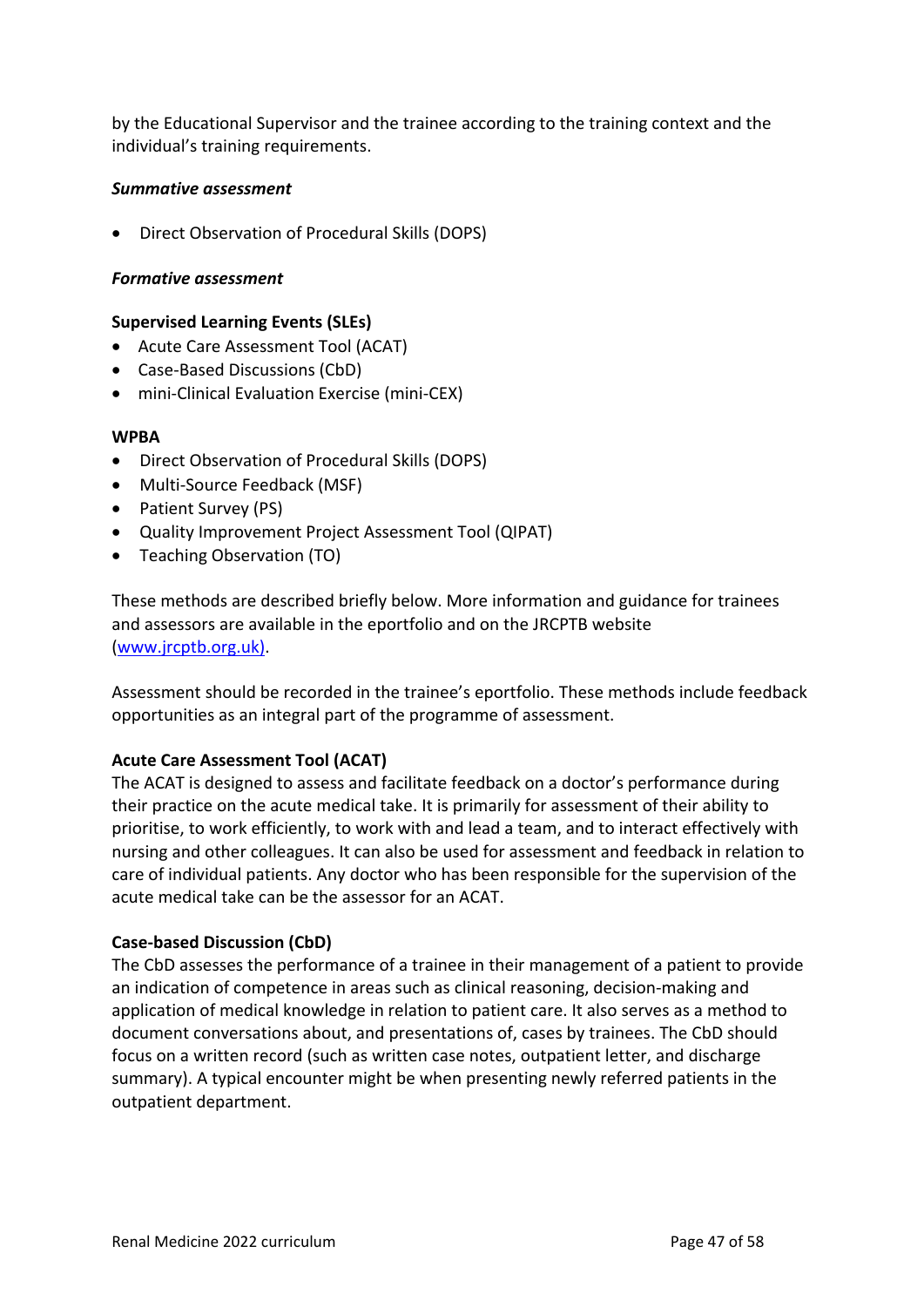### **mini-Clinical Evaluation Exercise (mini-CEX)**

This tool evaluates a clinical encounter with a patient to provide an indication of competence in skills essential for good clinical care such as history taking, examination and clinical reasoning. The trainee receives immediate feedback to aid learning. The mini-CEX can be used at any time and in any setting when there is a trainee and patient interaction and an assessor is available.

### **Direct Observation of Procedural Skills (DOPS)**

A DOPS is an assessment tool designed to evaluate the performance of a trainee in undertaking a practical procedure, against a structured checklist. The trainee receives immediate feedback to identify strengths and areas for development. DOPS can be undertaken as many times as the trainee and their supervisor feel is necessary (formative). A trainee can be regarded as competent to perform a procedure independently after they are signed off as such by an appropriate assessor (summative).

#### **Multi-source feedback (MSF)**

This tool is a method of assessing generic skills such as communication, leadership, team working, reliability etc, across the domains of Good Medical Practice. This provides systematic collection and feedback of performance data on a trainee, derived from a number of colleagues. 'Raters' are individuals with whom the trainee works, and includes doctors, administrative staff, and other allied professionals. Raters should be agreed with the educational supervisor at the start of the training year. The trainee will not see the individual responses by raters. Feedback is given to the trainee by the Educational Supervisor.

#### **Patient Survey (PS)**

A trainee's interaction with patients should be continually observed and assessed. The Patient Survey provides a tool to assess a trainee during a consultation period. The Patient Survey assesses the trainee's performance in areas such as interpersonal skills, communication skills and professionalism.

### **Quality Improvement Project Assessment Tool (QIPAT)**

The QIPAT is designed to assess a trainee's competence in completing a quality improvement project. The QIPAT can be based on review of quality improvement project documentation or on a presentation of the quality improvement project at a meeting. If possible the trainee should be assessed on the same quality improvement project by more than one assessor.

#### **Teaching Observation (TO)**

The TO form is designed to provide structured, formative feedback to trainees on their competence at teaching. The TO can be based on any instance of formalised teaching by the trainee which has been observed by the assessor. The process should be trainee-led (identifying appropriate teaching sessions and assessors).

#### <span id="page-47-0"></span>**5.6 Decisions on progress (ARCP)**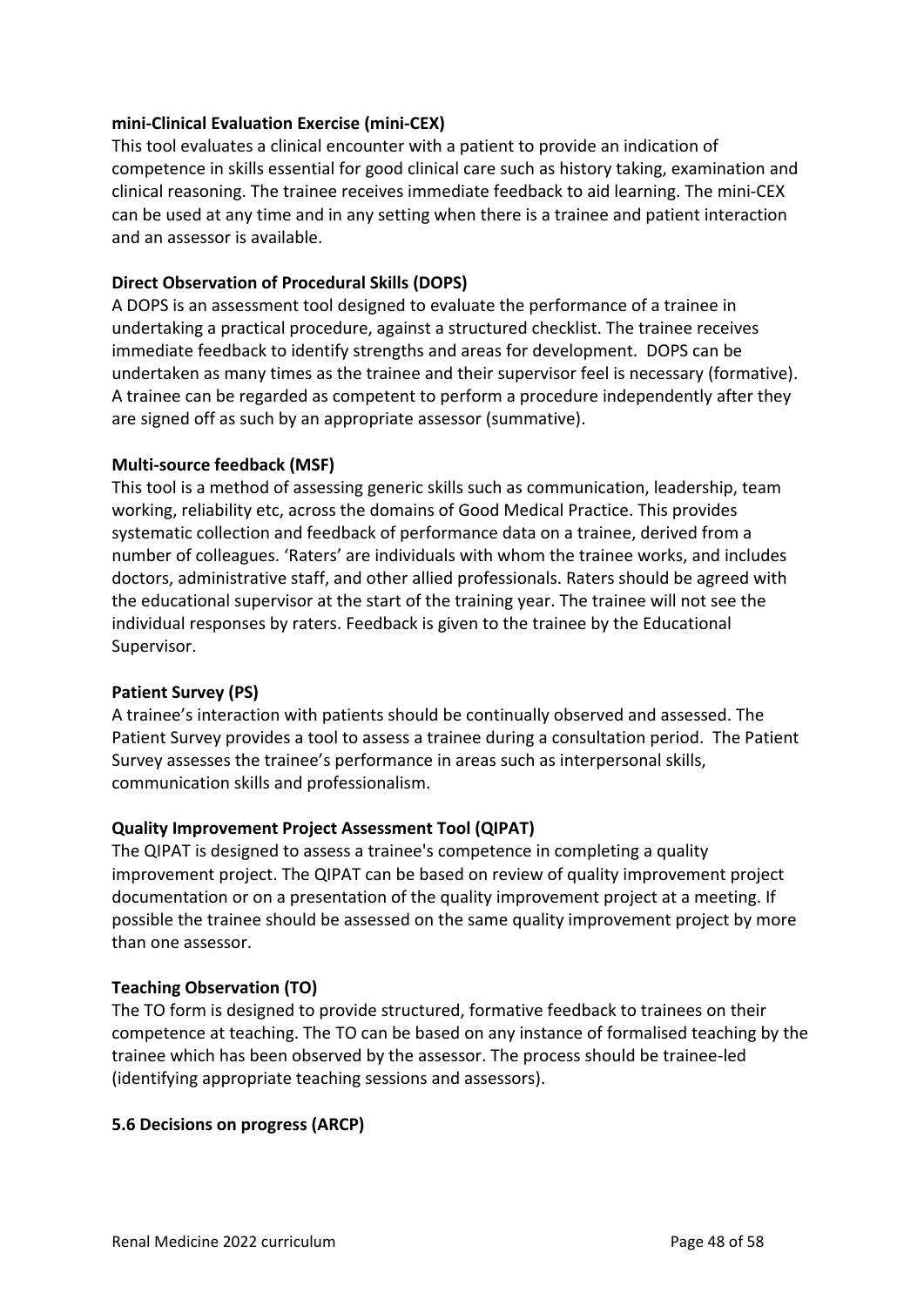The decisions made at critical progression points and upon completion of training should be clear and defensible. They must be fair and robust and make use of evidence from a range of assessments, potentially including exams and observations in practice or reflection on behaviour by those who have appropriate expertise or experience. They can also incorporate commentary or reports from longitudinal observations, such as from supervisors or formative assessments demonstrating progress over time.

Periodic (at least annual) review should be used to collate and systematically review evidence about a doctor's performance and progress in a holistic way and make decisions about their progression in training. The annual review of progression (ARCP) process supports the collation and integration of evidence to make decisions about the achievement of expected outcomes.

Assessment of CiPs involves looking across a range of different skills and behaviours to make global decisions about a learner's suitability to take on particular responsibilities or tasks, as do decisions about the satisfactory completion of presentations/conditions and procedural skills set out in this curriculum. The outline grid in section 5.4 sets out the level of supervision expected for each of the clinical and specialty CiPs. The table of practical procedures sets out the minimum level of performance expected at the end of each year or training. The requirements for each year of training are set out in the ARCP decision aid [\(www.jrcptb.org.uk\)](http://www.jrcptb.org.uk/).

The ARCP process is described in the Gold Guide. Deaneries are responsible for organising and conducting ARCPs. The evidence to be reviewed by ARCP panels should be collected in the trainee's eportfolio.

As a precursor to ARCPs, JRCPTB strongly recommend that trainees have an informal eportfolio review either with their educational supervisor or arranged by the local school of medicine. These provide opportunities for early detection of trainees who are failing to gather the required evidence for ARCP.

There should be review of the trainee's progress to identify any outstanding targets that the trainee will need to complete to meet all the learning outcomes for completion training approximately 12-18 months before CCT. This should include an external assessor from outside the training programme.

In order to guide trainees, supervisors and the ARCP panel, JRCPTB has produced an ARCP decision aid which sets out the requirements for a satisfactory ARCP outcome at the end of each training year and critical progression point. The ARCP decision aid is available on the JRCPTB website [www.jrcptb.org.uk.](http://www.jrcptb.org.uk/)

Poor performance should be managed in line with the Gold Guide.

#### <span id="page-48-0"></span>**5.7 Assessment blueprint**

The Educational Supervisor's Report (ESR) is central to the assessment of renal speciality CiPs. The Educational Supervisor is expected to make a judgement on the entrustment level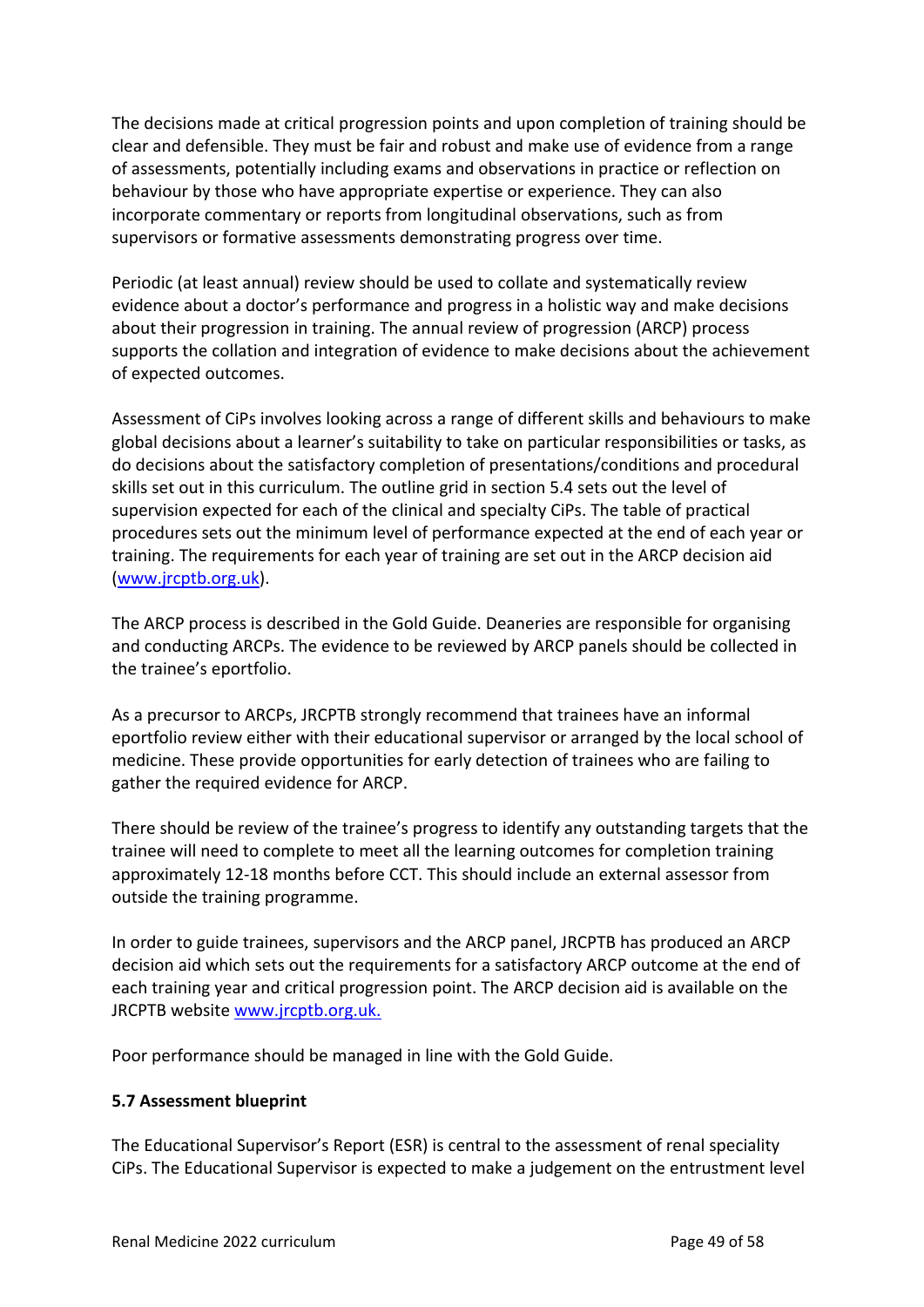achieved by the trainee for each speciality CiP at least annually. The Educational Supervisor may use any of the described methods of assessment to inform this judgement, as well as evidence derived from direct observation and clinical supervision, or any other relevant evidence provided by the trainee.

The ARCP decision aid defines the recommended and mandatory evidence required for progression at each ARCP.

The table below show the possible methods of assessment for each CiP. It is not expected that every method will be used for each competency and additional evidence may be used to help make a judgement on capability.

#### **KEY**

| <b>ACAT</b>  | Acute care assessment tool    | <b>ALS</b>  | <b>Advanced Life Support</b>            |
|--------------|-------------------------------|-------------|-----------------------------------------|
| CbD          | Case-based discussion         | <b>DOPS</b> | Direct observation of procedural skills |
| ESENeph      | <b>European Specialty</b>     | <b>GCP</b>  | <b>Good Clinical Practice</b>           |
|              | <b>Examination Nephrology</b> |             |                                         |
| Mini-        | Mini-clinical evaluation      | <b>MCR</b>  | Multiple consultant report              |
| <b>CEX</b>   | exercise                      |             |                                         |
| <b>MSF</b>   | Multi source feedback         | <b>PS</b>   | Patient survey                          |
| <b>QIPAT</b> | <b>Quality improvement</b>    | <b>TO</b>   | Teaching observation                    |
|              | project assessment tool       |             |                                         |

#### **Blueprint of workplace based and knowledge based assessments mapped to CiPs**

| <b>Learning outcomes</b>                      | ACAT | <b>GbD</b> | DOPS       | <b>NCR</b> | Nini<br><b>CEX</b> | SN         | ट्ठ        | <b>QIPAT</b> | ಕ          | <b>ESNeph</b> |
|-----------------------------------------------|------|------------|------------|------------|--------------------|------------|------------|--------------|------------|---------------|
|                                               |      |            |            |            |                    |            |            |              |            |               |
| <b>Generic CiPs</b>                           |      |            |            |            |                    |            |            |              |            |               |
| Able to function successfully within NHS      |      |            |            | $\sqrt{ }$ |                    | $\sqrt{ }$ |            |              |            |               |
| organisational and management systems         |      |            |            |            |                    |            |            |              |            |               |
| Able to deal with ethical and legal issues    |      | v          | $\sqrt{ }$ | $\sqrt{ }$ | $\sqrt{ }$         | $\sqrt{ }$ |            |              |            |               |
| related to clinical practice                  |      |            |            |            |                    |            |            |              |            |               |
| Communicates effectively and is able to share |      |            |            | $\sqrt{ }$ |                    | $\sqrt{ }$ | $\sqrt{ }$ |              |            |               |
| decision making, while maintaining            |      |            |            |            |                    |            |            |              |            |               |
| appropriate situational awareness,            |      |            |            |            |                    |            |            |              |            |               |
| professional behaviour and professional       |      |            |            |            |                    |            |            |              |            |               |
| judgement                                     |      |            |            |            |                    |            |            |              |            |               |
| Is focused on patient safety and delivers     |      |            |            | $\sqrt{ }$ |                    | $\sqrt{ }$ |            | $\sqrt{ }$   |            |               |
| effective quality improvement in patient care |      |            |            |            |                    |            |            |              |            |               |
| Carrying out research and managing data       |      |            |            | $\sqrt{ }$ |                    | $\sqrt{ }$ |            |              |            |               |
| appropriately                                 |      |            |            |            |                    |            |            |              |            |               |
| Acting as a clinical teacher and clinical     |      |            |            | $\sqrt{ }$ |                    | $\sqrt{ }$ |            |              | $\sqrt{ }$ |               |
| supervisor                                    |      |            |            |            |                    |            |            |              |            |               |
| <b>Clinical CiPs</b>                          |      |            |            |            |                    |            |            |              |            |               |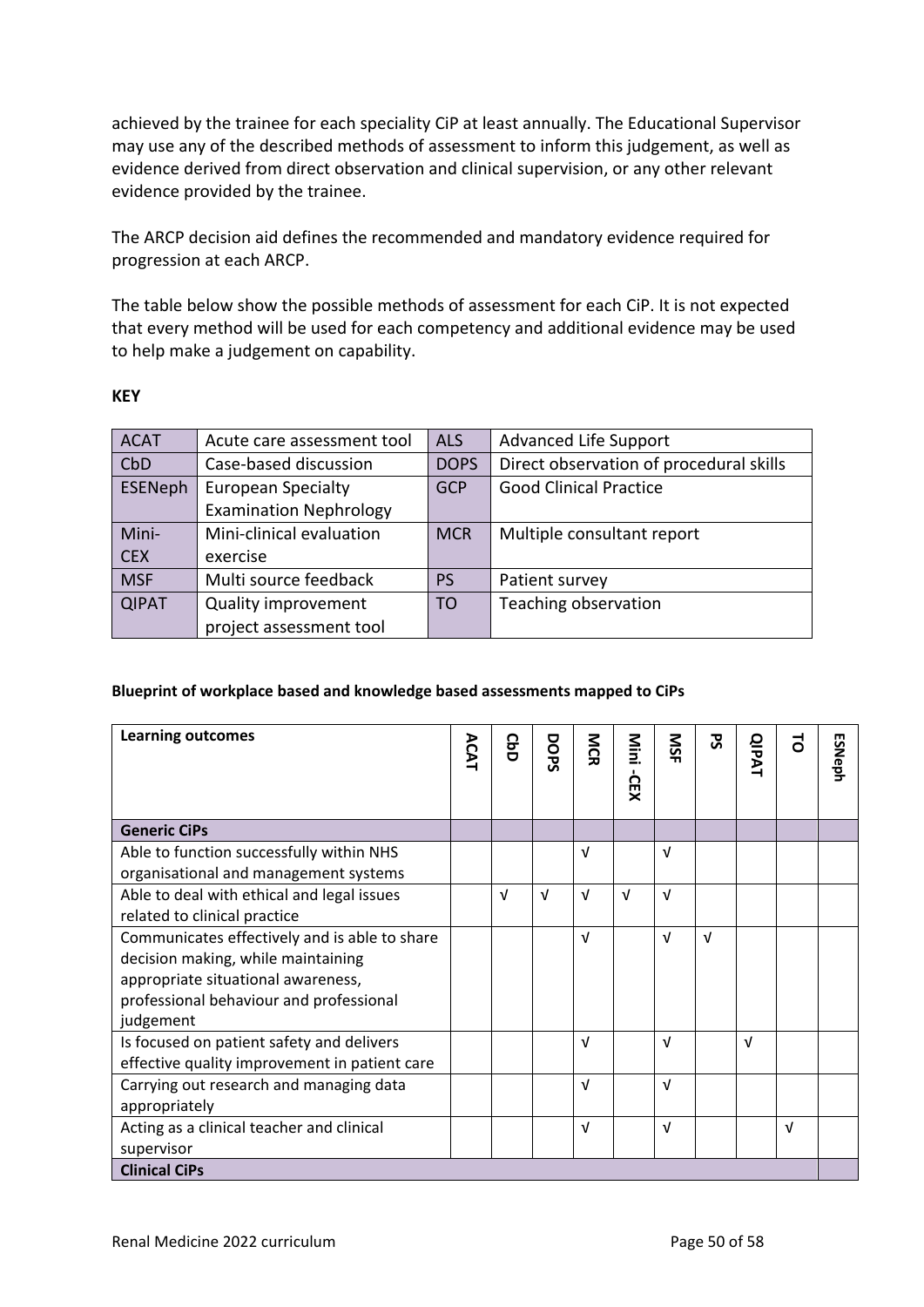| <b>Learning outcomes</b>                                                                                                       | <b>ACAT</b> | <b>GbD</b> | DOPS       | <b>NG</b>  |            | SIN        | <b>S</b>   | <b>QIPAT</b> | 5 |               |
|--------------------------------------------------------------------------------------------------------------------------------|-------------|------------|------------|------------|------------|------------|------------|--------------|---|---------------|
|                                                                                                                                |             |            |            |            | Mini -CEX  |            |            |              |   | <b>ESNeph</b> |
|                                                                                                                                |             |            |            |            |            |            |            |              |   |               |
| Managing an acute unselected take                                                                                              | $\sqrt{ }$  | $\sqrt{ }$ |            | V          |            | $\sqrt{ }$ |            |              |   |               |
| Managing the acute care of patients within a<br>medical specialty service                                                      | $\sqrt{ }$  | $\sqrt{ }$ |            | $\sqrt{ }$ |            | $\sqrt{ }$ |            |              |   |               |
| Providing continuity of care to medical<br>inpatients, including management of<br>comorbidities and cognitive impairment       | $\sqrt{ }$  |            | $\sqrt{ }$ | $\sqrt{ }$ | $\sqrt{ }$ | $\sqrt{ }$ |            |              |   |               |
| Managing patients in an outpatient clinic,<br>ambulatory or community setting, including<br>management of long term conditions | $\sqrt{ }$  |            |            | $\sqrt{ }$ | $\sqrt{ }$ |            | $\sqrt{ }$ |              |   |               |
| Managing medical problems in patients in<br>other specialties and special cases                                                | $\sqrt{ }$  | $\sqrt{ }$ |            | $\sqrt{ }$ |            |            |            |              |   |               |
| Managing a multidisciplinary team including<br>effective discharge planning                                                    | $\sqrt{ }$  |            |            | V          |            | $\sqrt{ }$ |            |              |   |               |
| Delivering effective resuscitation and<br>managing the acutely deteriorating patient                                           | $\sqrt{ }$  |            | $\sqrt{ }$ | $\sqrt{ }$ |            | $\sqrt{ }$ |            |              |   |               |
| Managing end of life and applying palliative<br>care skills                                                                    |             | $\sqrt{ }$ |            | $\sqrt{ }$ | $\sqrt{ }$ | $\sqrt{ }$ |            |              |   |               |
| Practical procedural skills                                                                                                    |             |            | $\sqrt{ }$ |            |            |            |            |              |   |               |
| <b>Renal Medicine specialty CiPs</b>                                                                                           |             |            |            |            |            |            |            |              |   |               |
| Running a renal ward                                                                                                           | $\sqrt{ }$  | $\sqrt{ }$ | $\sqrt{ }$ | $\sqrt{ }$ |            | $\sqrt{ }$ |            |              |   | $\sqrt{ }$    |
| Managing a haemodialysis and peritoneal                                                                                        |             | $\sqrt{ }$ |            | $\sqrt{ }$ | $\sqrt{ }$ | $\sqrt{ }$ |            |              |   | $\sqrt{ }$    |
| dialysis programme                                                                                                             |             |            |            |            |            |            |            |              |   |               |
| Running an acute renal referral service                                                                                        | $\sqrt{ }$  | $\sqrt{ }$ | $\sqrt{ }$ | $\sqrt{ }$ | $\sqrt{ }$ | $\sqrt{ }$ |            |              |   | $\sqrt{ }$    |
| Managing patients with chronic kidney                                                                                          | $\sqrt{ }$  | $\sqrt{ }$ | $\sqrt{ }$ | $\sqrt{ }$ | $\sqrt{ }$ | $\sqrt{ }$ |            |              |   | $\sqrt{ }$    |
| disease stages I-IV                                                                                                            |             |            |            |            |            |            |            |              |   |               |
| Understanding of a subspecialty clinical                                                                                       | $\sqrt{ }$  | $\sqrt{ }$ |            | V          | V          |            |            |              |   | $\sqrt{ }$    |
| service                                                                                                                        |             |            |            | $\sqrt{ }$ | $\sqrt{ }$ |            |            |              |   |               |
| Managing transplant patients                                                                                                   | $\sqrt{ }$  | $\sqrt{ }$ |            |            |            |            |            |              |   | $\sqrt{ }$    |

## <span id="page-50-0"></span>**6 Supervision and feedback**

This section of the curriculum describes how trainees will be supervised, and how they will receive feedback on performance. For further information please refer to the AoMRC guidance on Improving feedback and reflection to improve learning<sup>3</sup>.

Access to high quality, supportive and constructive feedback is essential for the professional development of the trainee. Trainee reflection is an important part of the feedback process and exploration of that reflection with the trainer should ideally be a two way dialogue. Effective feedback is known to enhance learning and combining self-reflection to feedback promotes deeper learning.

<sup>&</sup>lt;sup>3</sup> [Improving feedback and reflection to improve learning. A practical guide for trainees and trainers](http://www.aomrc.org.uk/publications/reports-guidance/improving-feedback-reflection-improve-learning-practical-guide-trainees-trainers/)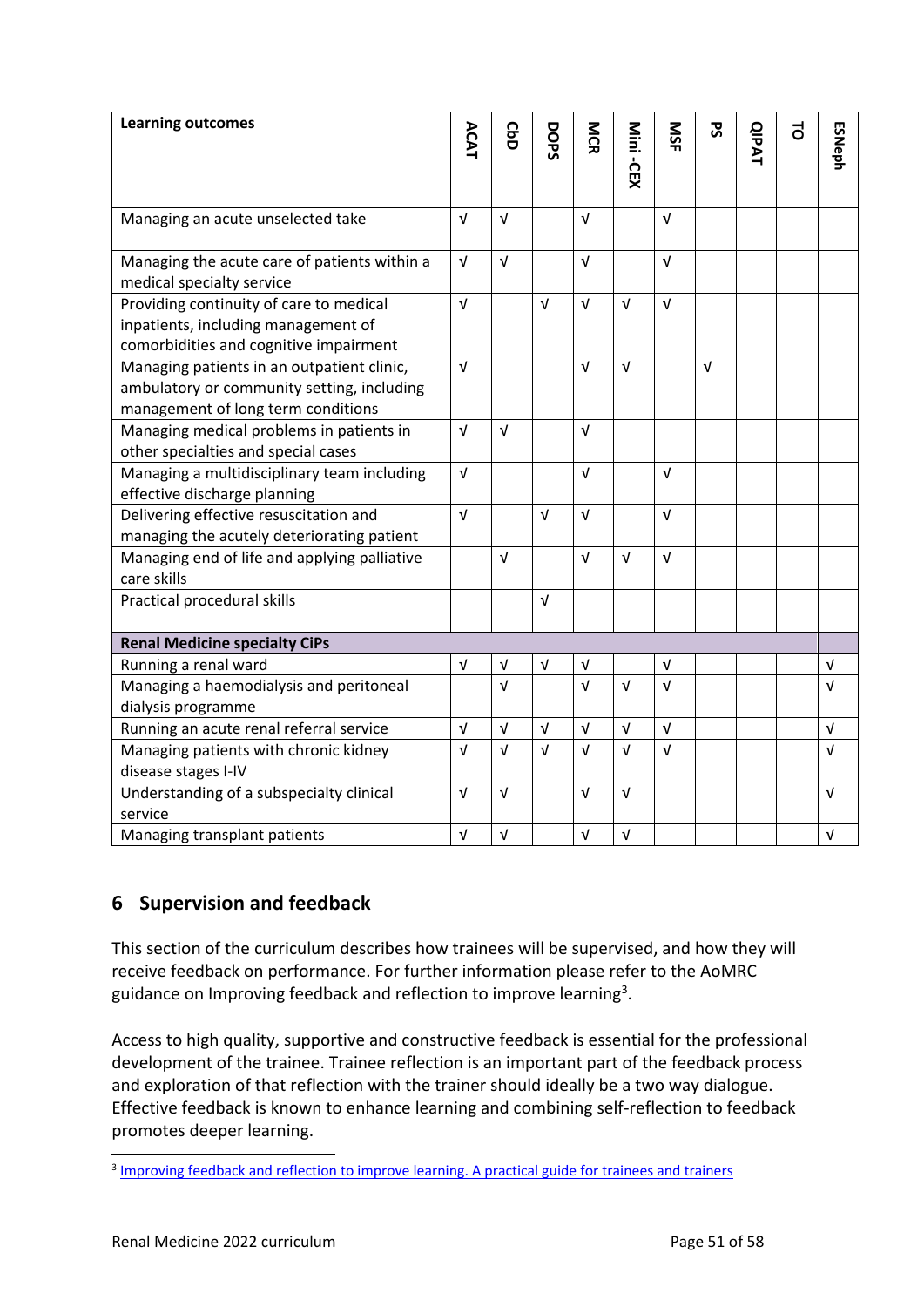Trainers should be supported to deliver valuable and high quality feedback. This can be by providing face to face training to trainers. Trainees would also benefit from such training as they frequently act as assessors to junior doctors, and all involved could also be shown how best to carry out and record reflection.

### <span id="page-51-0"></span>**6.1 Supervision**

All elements of work in training posts must be supervised with the level of supervision varying depending on the experience of the trainee and the clinical exposure and case mix undertaken. Outpatient and referral supervision must routinely include the opportunity to discuss all cases with a supervisor if appropriate. As training progresses the trainee should have the opportunity for increasing autonomy, consistent with safe and effective care for the patient.

Organisations must make sure that each doctor in training has access to a named clinical supervisor and a named educational supervisor. Depending on local arrangements these roles may be combined into a single role of educational supervisor. However, it is preferred that a trainee has a single named educational supervisor for (at least) a full training year, in which case the clinical supervisor is likely to be a different consultant during some placements.

The role and responsibilities of supervisors have been defined by the GMC in their standards for medical education and training<sup>4</sup>.

#### **Educational supervisor**

The educational supervisor is responsible for the overall supervision and management of a doctor's educational progress during a placement or a series of placements. The educational supervisor regularly meets with the doctor in training to help plan their training, review progress and achieve agreed learning outcomes. The educational supervisor is responsible for the educational agreement, and for bringing together all relevant evidence to form a summative judgement about progression at the end of the placement or a series of placements. Trainees on a dual training program may have a single educational supervisor responsible for their internal medicine and specialty training, or they may have two educational supervisors, one responsible for internal medicine and one for specialty.

#### **Clinical supervisor**

Consultants responsible for patients that a trainee looks after provide clinical supervision for that trainee and thereby contribute to their training; they may also contribute to assessment of their performance by completing a 'Multiple Consultant Report (MCR)' and other WPBAs. A trainee may also be allocated (for instance, if they are not working with their educational supervisor in a particular placement) a named clinical supervisor, who is responsible for reviewing the trainee's training and progress during a particular placement. It is expected that a named clinical supervisor will provide a MCR for the trainee to inform the Educational Supervisor's report.

<sup>4</sup> [Promoting excellence: standards for medical education and training](http://www.gmc-uk.org/education/standards.asp)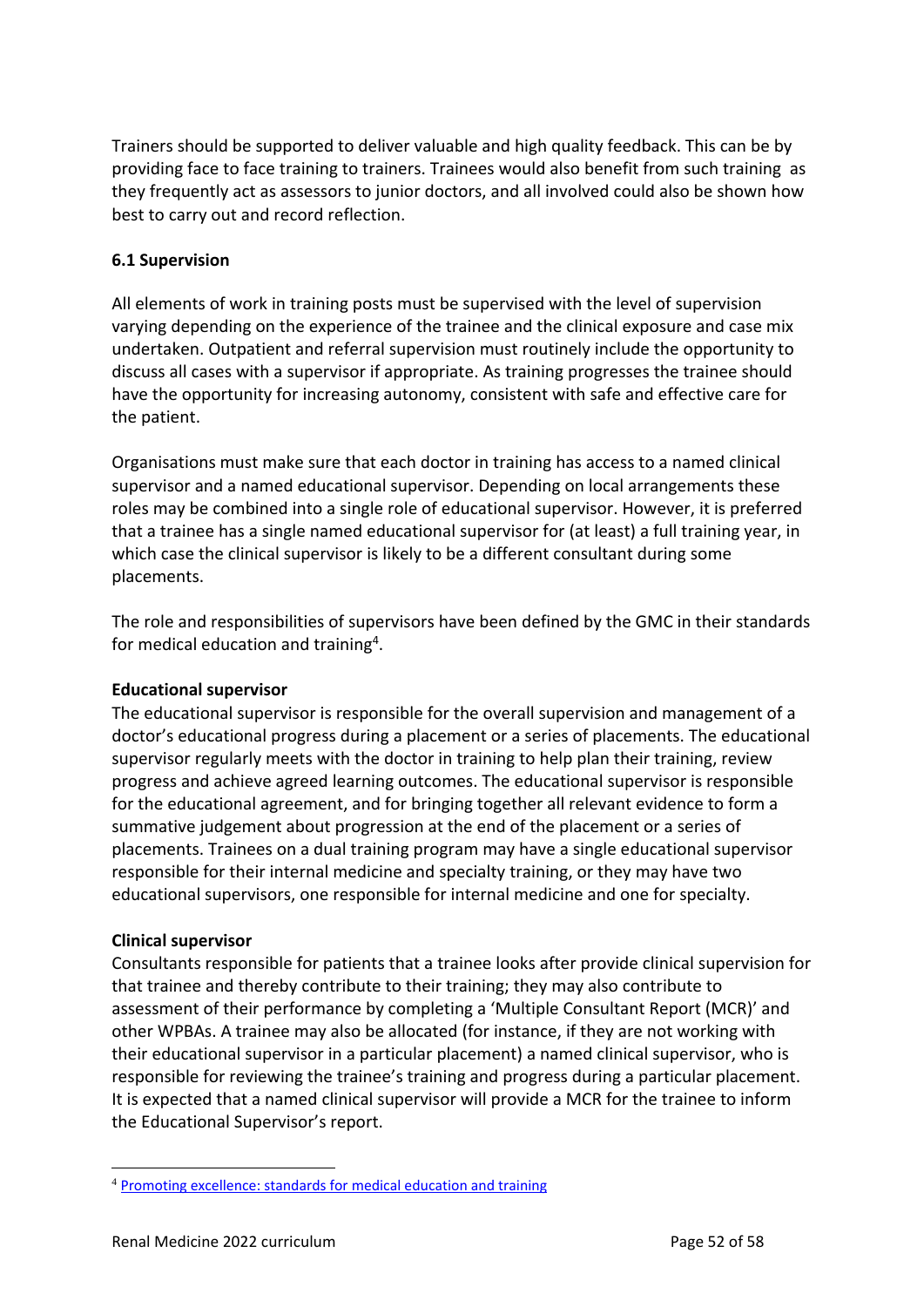The educational and (if relevant) clinical supervisors, when meeting with the trainee, should discuss issues of clinical governance, risk management and any report of any untoward clinical incidents involving the trainee. If the service lead (clinical director) has any concerns about the performance of the trainee, or there are issues of doctor or patient safety, these would be discussed with the clinical and educational supervisors (as well as the trainee). These processes, which are integral to trainee development, must not detract from the statutory duty of the trust to deliver effective clinical governance through its management systems.

Educational and clinical supervisors need to be formally recognised by the GMC to carry out their roles<sup>5</sup>. It is essential that training in assessment is provided for trainers and trainees in order to ensure that there is complete understanding of the assessment system, assessment methods, their purposes and use. Training will ensure a shared understanding and a consistency in the use of the WPBAs and the application of standards.

Opportunities for feedback to trainees about their performance will arise through the use of the workplace based assessments, regular appraisal meetings with supervisors, other meetings and discussions with supervisors and colleagues, and feedback from ARCP.

### **Trainees**

Trainees should make the safety of patients their first priority and they should not be practising in clinical scenarios which are beyond their experiences and competencies without supervision. Trainees should actively devise individual learning goals in discussion with their trainers and should subsequently identify the appropriate opportunities to achieve said learning goals. Trainees would need to plan their WPBAs accordingly to enable their WPBAs to collectively provide a picture of their development during a training period. Trainees should actively seek guidance from their trainers in order to identify the appropriate learning opportunities and plan the appropriate frequencies and types of WPBAs according to their individual learning needs. It is the responsibility of trainees to seek feedback following learning opportunities and WPBAs. Trainees should self-reflect and self-evaluate regularly with the aid of feedback. Furthermore, trainees should formulate action plans with further learning goals in discussion with their trainers.

### <span id="page-52-0"></span>**6.2 Appraisal**

A formal process of appraisals and reviews underpins training. This process ensures adequate supervision during training, provides continuity between posts and different supervisors and is one of the main ways of providing feedback to trainees. All appraisals should be recorded in the eportfolio

#### **Induction Appraisal**

The trainee and educational supervisor should have an appraisal meeting at the beginning of each post to review the trainee's progress so far, agree learning objectives for the post ahead and identify the learning opportunities presented by the post. Reviewing progress through the curriculum will help trainees to compile an effective Personal Development Plan

<sup>5</sup> [Recognition and approval of trainers](http://www.gmc-uk.org/education/10264.asp)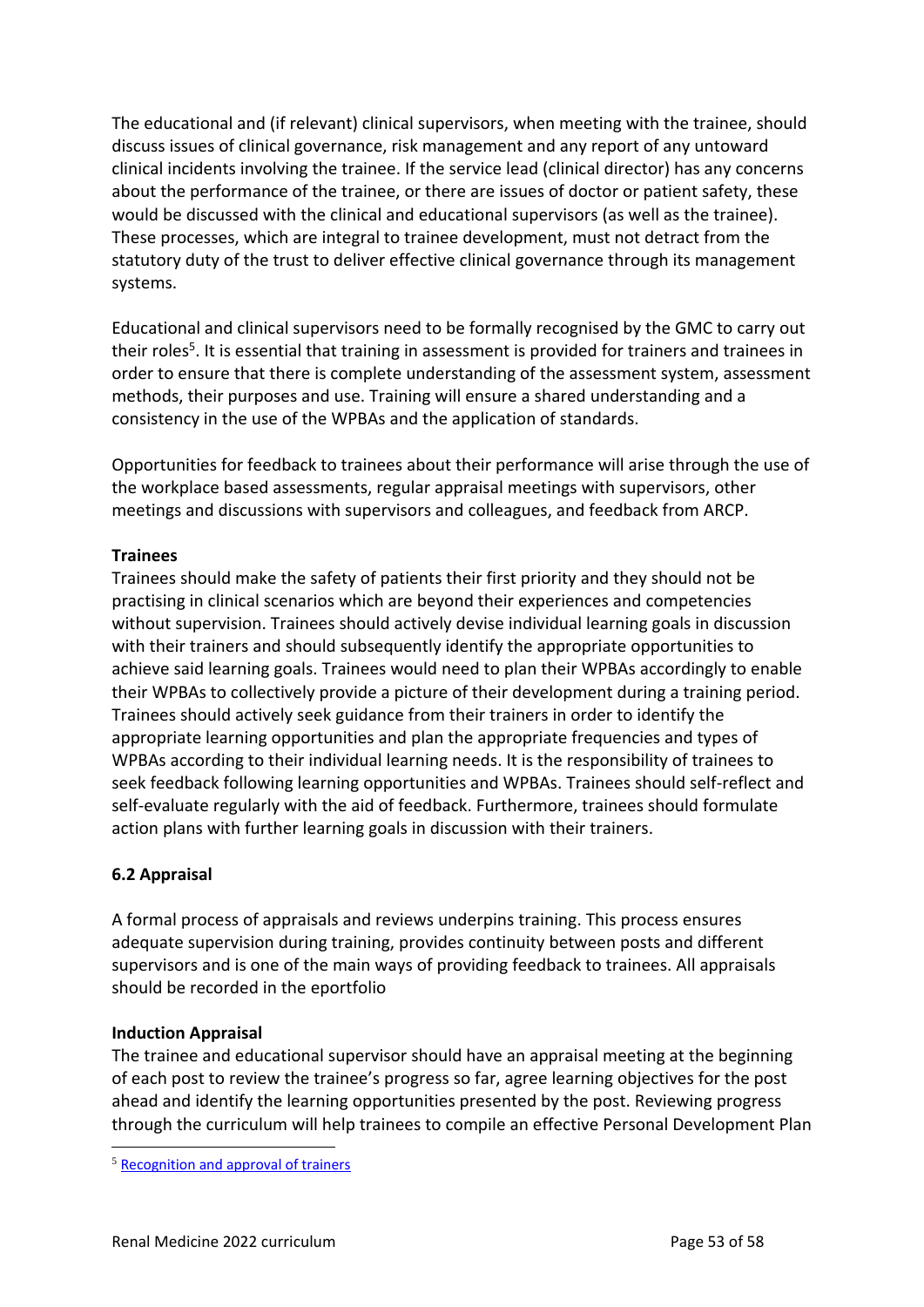(PDP) of objectives for the upcoming post. This PDP should be agreed during the Induction Appraisal. The trainee and supervisor should also both sign the educational agreement in the e-portfolio at this time, recording their commitment to the training process.

### **Mid-point Review**

This meeting between trainee and educational supervisor is not mandatory (particularly when an attachment is shorter than 6 months) but is encouraged particularly if either the trainee or educational or clinical supervisor has training concerns or the trainee has been set specific targeted training objectives at their ARCP).At this meeting trainees should review their PDP with their supervisor using evidence from the e-portfolio. Workplace based assessments and progress through the curriculum can be reviewed to ensure trainees are progressing satisfactorily, and attendance at educational events should also be reviewed. The PDP can be amended at this review.

### **End of Attachment Appraisal**

Trainees should review the PDP and curriculum progress with their educational supervisor using evidence from the e-portfolio. Specific concerns may be highlighted from this appraisal. The end of attachment appraisal form should record the areas where further work is required to overcome any shortcomings. Further evidence of competence in certain areas may be needed, such as planned workplace based assessments, and this should be recorded. If there are significant concerns following the end of attachment appraisal then the programme director should be informed. Supervisors should also identify areas where a trainee has performed about the level expected and highlight successes.

## <span id="page-53-0"></span>**7 Quality Management**

The organisation of training programs is the responsibility of the deaneries. The deaneries will oversee programmes for postgraduate medical training in their regions. The Schools of Medicine in England, Wales and Northern Ireland and the Medical Specialty Training Board in Scotland will undertake the following roles:

- oversee recruitment and induction of trainees into the specialty
- allocate trainees into particular rotations appropriate to their training needs
- oversee the quality of training posts provided locally
- ensure adequate provision of appropriate educational events
- ensure curricula implementation across training programmes
- oversee the workplace based assessment process within programmes
- coordinate the ARCP process for trainees
- provide adequate and appropriate career advice
- provide systems to identify and assist doctors with training difficulties
- provide flexible training.

Educational programmes to train educational supervisors and assessors in workplace based assessment may be delivered by deaneries or by the colleges or both.

Development, implementation, monitoring and review of the curriculum are the responsibility of the JRCPTB and the SAC. The committee will be formally constituted with representatives from each health region in England, from the devolved nations and with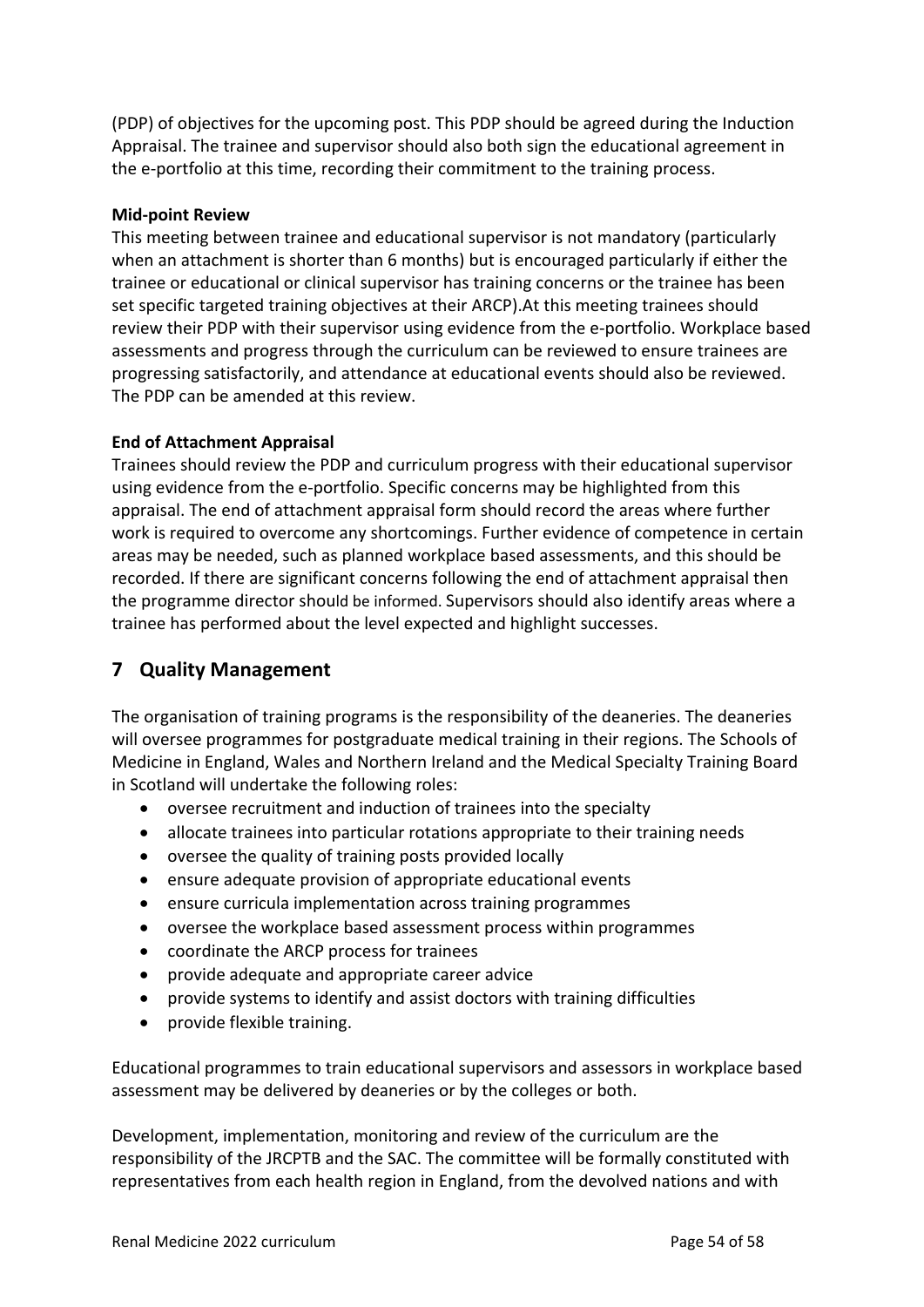trainee and lay representation. It will be the responsibility of the JRCPTB to ensure that curriculum developments are communicated to heads of school, regional specialty training committees and TPDs.

The JRCPTB has a role in quality management by monitoring and driving improvement in the standard of all medical specialties on behalf of the three Royal Colleges of Physicians in Edinburgh, Glasgow and London. The SACs are actively involved in assisting and supporting deaneries to manage and improve the quality of education within each of their approved training locations. They are tasked with activities central to assuring the quality of medical education such as writing the curriculum and assessment systems, reviewing applications for new posts and programmes, provision of external advisors to deaneries and recommending trainees eligible for CCT or Certificate of Eligibility for Specialist Registration (CESR).

JRCPTB uses data from six quality datasets across its specialties and subspecialties to provide meaningful quality management. The datasets include the GMC national Training Survey (NTS) data, ARCP outcomes, examination outcomes, new consultant survey, external advisor reports and the monitoring visit reports.

Quality criteria have been developed to drive up the quality of training environments and ultimately improve patient safety and experience. These are monitored and reviewed by JRCPTB to improve the provision of training and ensure enhanced educational experiences.

## <span id="page-54-0"></span>**8 Intended use of curriculum by trainers and trainees**

This curriculum and ARCP decision aid are available from the Joint Royal Colleges of Physicians Training Board (JRCPTB) via the website [\(www.jrcptb.org.uk\)](http://www.jrcptb.org.uk/).

Clinical and educational supervisors should use the curriculum and decision aid as the basis of their discussion with trainees, particularly during the appraisal process. Both trainers and trainees are expected to have a good knowledge of the curriculum and should use it as a guide for their training programme.

Each trainee will engage with the curriculum by maintaining an eportfolio. The trainee will use the curriculum to develop learning objectives and reflect on learning experiences.

### **Recording progress in the eportfolio**

On enrolling with JRCPTB trainees will be given access to the eportfolio. The eportfolio allows evidence to be built up to inform decisions on a trainee's progress and provides tools to support trainees' education and development.

The trainee's main responsibilities are to ensure the eportfolio is kept up to date, arrange assessments and ensure they are recorded, prepare drafts of appraisal forms, maintain their personal development plan, record their reflections on learning and record their progress through the curriculum.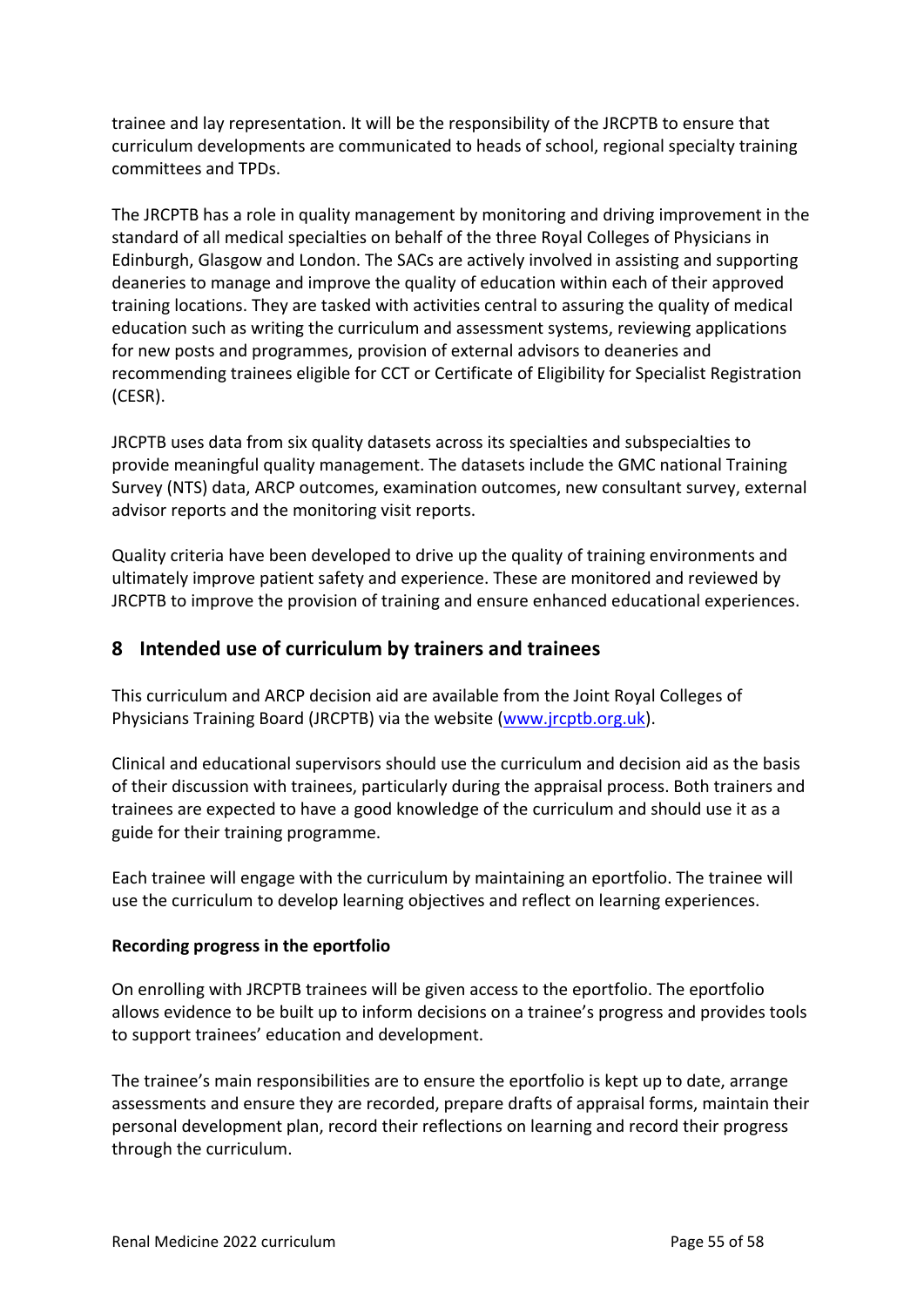The supervisor's main responsibilities are to use eportfolio evidence such as outcomes of assessments, reflections and personal development plans to inform appraisal meetings. They are also expected to update the trainee's record of progress through the curriculum, write end-of-attachment appraisals and supervisor's reports.

Deaneries, training programme directors, college tutors and ARCP panels may use the eportfolio to monitor the progress of trainees for whom they are responsible.

JRCPTB will use summarised, anonymous eportfolio data to support its work in quality assurance.

All appraisal meetings, personal development plans and workplace based assessments (including MSF) should be recorded in the eportfolio. Trainees are encouraged to reflect on their learning experiences and to record these in the eportfolio. Reflections can be kept private or shared with supervisors.

Reflections, assessments and other eportfolio content should be used to provide evidence towards acquisition of curriculum capabilities. Trainees should add their own selfassessment ratings to record their view of their progress. The aims of the self-assessment are:

- to provide the means for reflection and evaluation of current practice
- to inform discussions with supervisors to help both gain insight and assists in developing personal development plans.
- to identify shortcomings between experience, competency and areas defined in the curriculum so as to guide future clinical exposure and learning.

Supervisors can sign-off and comment on curriculum capabilities to build up a picture of progression and to inform ARCP panels.

## <span id="page-55-0"></span>**9 Equality and diversity**

The Royal Colleges of Physicians will comply, and ensure compliance, with the requirements of equality and diversity legislation set out in the Equality Act 2010.

The Federation of the Royal Colleges of Physicians believes that equality of opportunity is fundamental to the many and varied ways in which individuals become involved with the Colleges, either as members of staff and Officers; as advisers from the medical profession; as members of the Colleges' professional bodies or as doctors in training and examination candidates.

Deaneries quality assurance will ensure that each training programme complies with the equality and diversity standards in postgraduate medical training as set by GMC. They should provide access to a professional support unit or equivalent for trainees requiring additional support.

Compliance with anti-discriminatory practice will be assured through: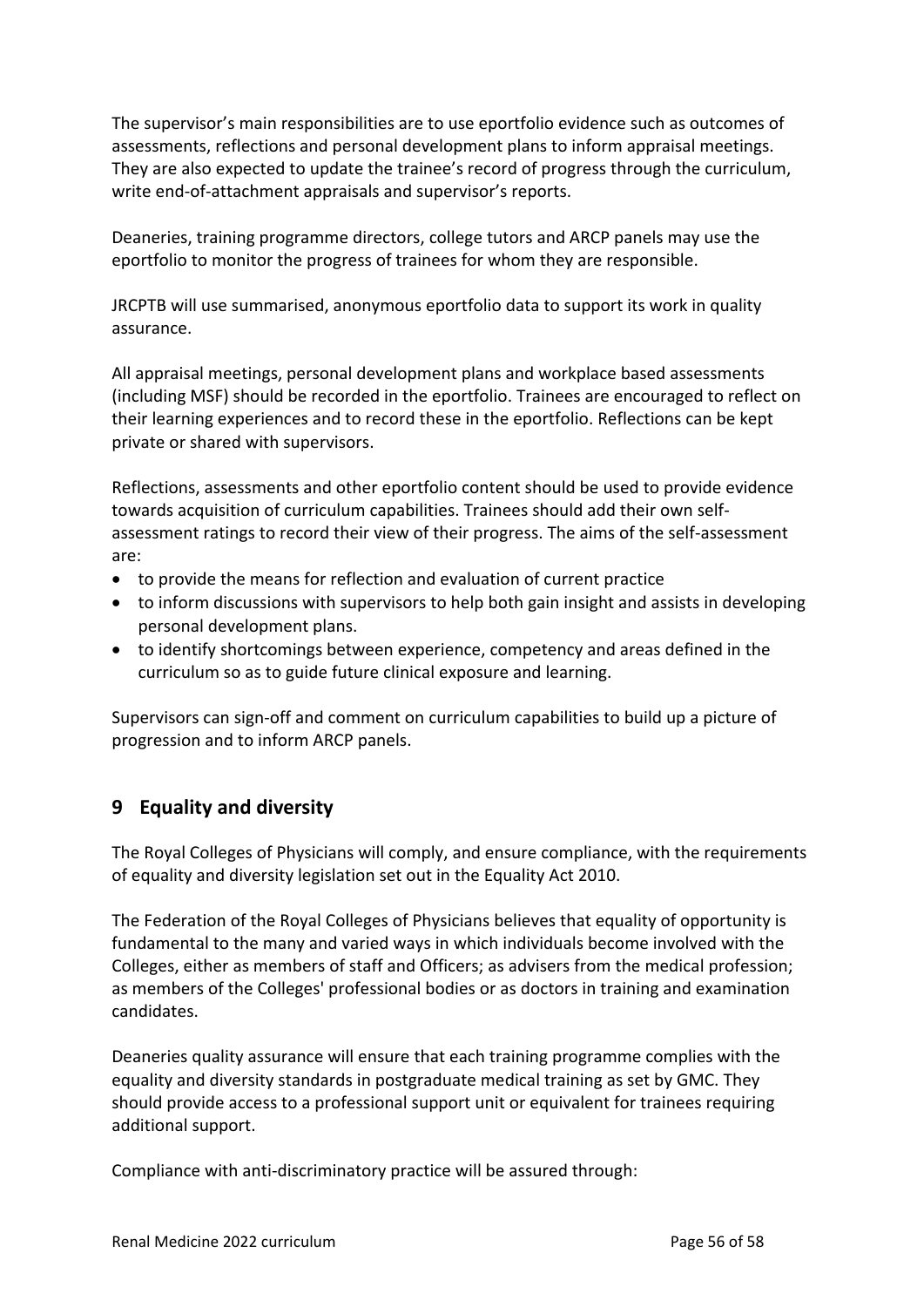- Monitoring of recruitment processes.
- Ensuring all College representatives and Programme Directors have attended appropriate training sessions prior to appointment or within 12 months of taking up post.
- Deaneries ensuring that educational supervisors have had equality and diversity training (for example, an e-learning module) every three years.
- Deaneries ensuring that any specialist participating in trainee interview/appointments committees or processes has had equality and diversity training (at least as an emodule) every three years.
- Ensuring trainees have an appropriate, confidential and supportive route to report examples of inappropriate behaviour of a discriminatory nature. Deaneries and Programme Directors must ensure that on appointment trainees are made aware of the route in which inappropriate or discriminatory behaviour can be reported and supplied with contact names and numbers. Deaneries must also ensure contingency mechanisms are in place if trainees feel unhappy with the response or uncomfortable with the contact individual.
- Providing resources to trainees needing support (for example, through the provision of a professional support unit or equivalent).
- Monitoring of College Examinations.
- Ensuring all assessments discriminate on objective and appropriate criteria and do not unfairly advantage or disadvantage a trainee with any of the Equality Act 2010 protected characteristics. All efforts shall be made to ensure the participation of people with a disability in training through reasonable adjustments.